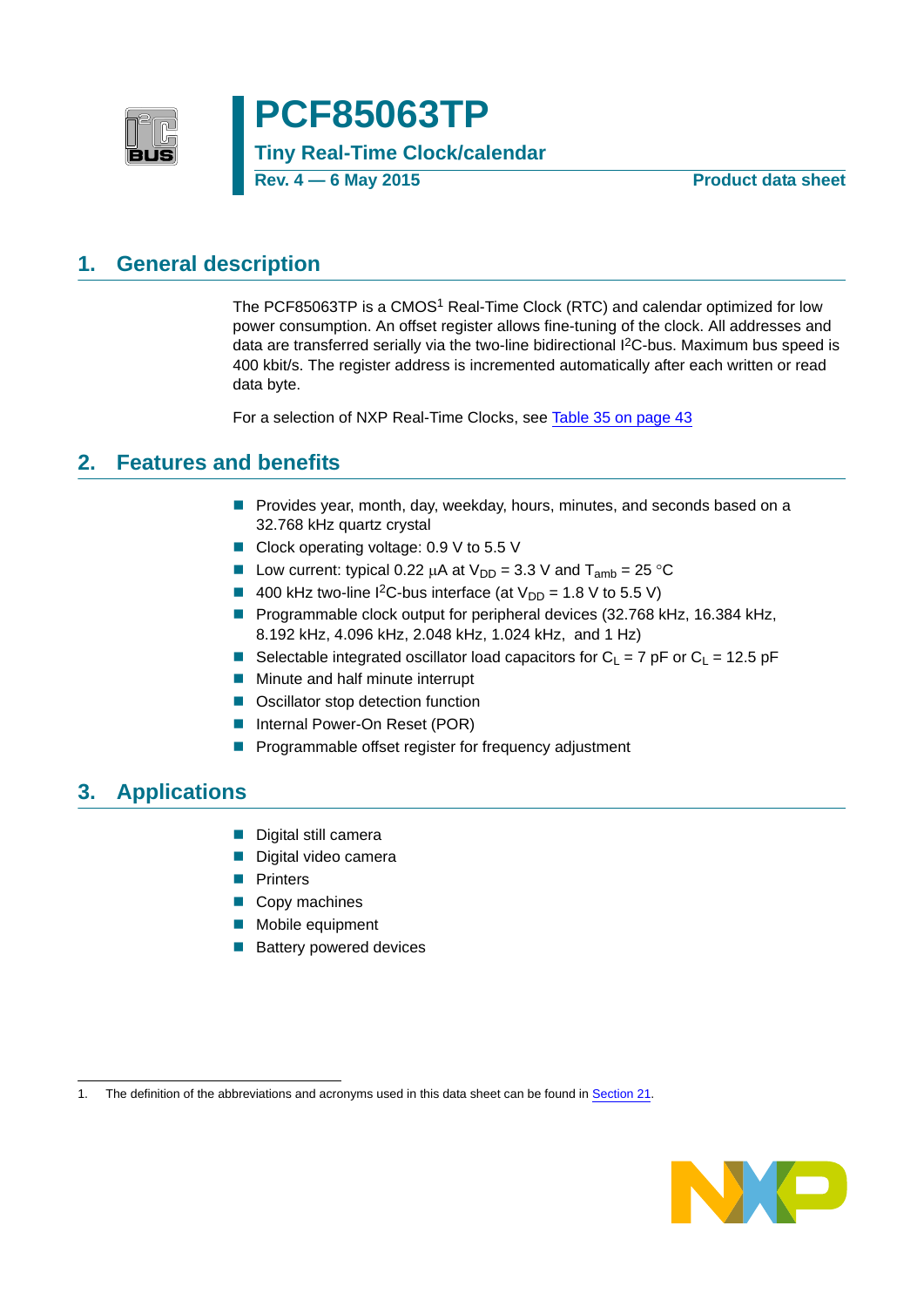### <span id="page-1-4"></span>**4. Ordering information**

### <span id="page-1-0"></span>**Table 1. Ordering information**

| Type number | Package     |                                                                                                                                 |           |  |  |  |  |
|-------------|-------------|---------------------------------------------------------------------------------------------------------------------------------|-----------|--|--|--|--|
|             | <b>Name</b> | <b>Description</b>                                                                                                              | Version   |  |  |  |  |
| PCF85063TP  | HWSON8      | plastic thermal enhanced very very thin<br>small outline package; no leads; 8<br>terminals:<br>body $2 \times 3 \times 0.75$ mm | SOT1069-2 |  |  |  |  |

### **4.1 Ordering options**

### <span id="page-1-5"></span><span id="page-1-1"></span>**Table 2. Ordering options**

|              | <b>Product type number   Orderable part number   Sales item  </b> | (12NC)       | Delivery form         | lic<br>revision |
|--------------|-------------------------------------------------------------------|--------------|-----------------------|-----------------|
| PCF85063TP/1 | PCF85063TP/1Z                                                     | 935297365147 | tape and reel, 7 inch |                 |

### <span id="page-1-6"></span>**5. Marking**

<span id="page-1-2"></span>

| Table 3.<br><b>Marking codes</b> |                     |
|----------------------------------|---------------------|
| <b>Product type number</b>       | <b>Marking code</b> |
| PCF85063TP/1                     | 063                 |

### <span id="page-1-7"></span>**6. Block diagram**

<span id="page-1-3"></span>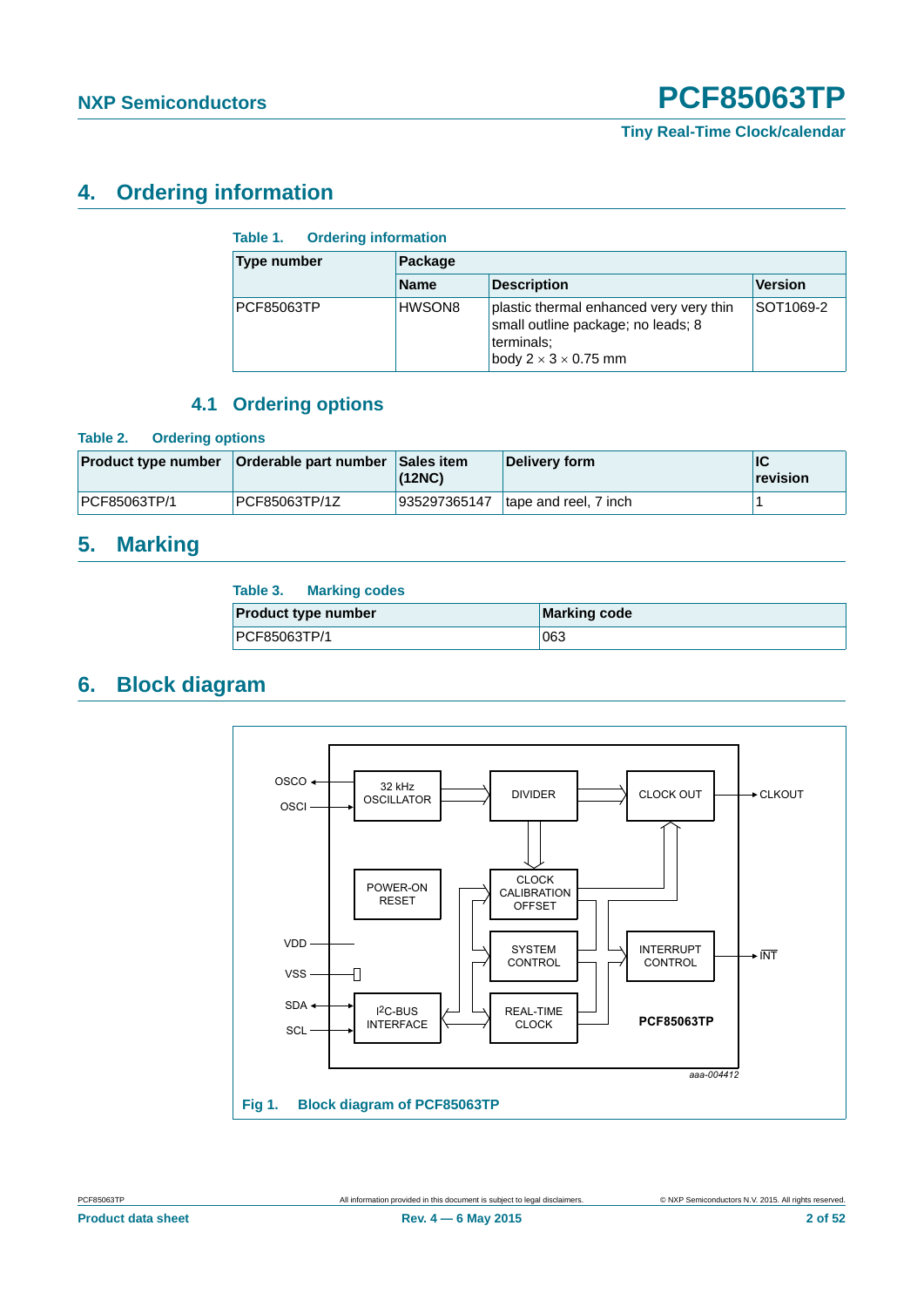### <span id="page-2-4"></span><span id="page-2-3"></span>**7. Pinning information**

### **7.1 Pinning**



### <span id="page-2-5"></span><span id="page-2-2"></span>**7.2 Pin description**

### <span id="page-2-1"></span>**Table 4. Pin description**

*Input or input/output pins must always be at a defined level (V<sub>SS</sub> or V<sub>DD</sub>) unless otherwise specified.* 

| <b>Symbol</b>                      | Pin              | <b>Type</b>  | <b>Description</b>            |
|------------------------------------|------------------|--------------|-------------------------------|
| <b>OSCI</b>                        |                  | input        | oscillator input              |
| <b>OSCO</b>                        | 2                | output       | oscillator output             |
| $\overline{\overline{\text{INT}}}$ | 3                | output       | interrupt output (open-drain) |
| <b>VSS</b>                         | 4 <sup>[1]</sup> | supply       | ground supply voltage         |
| <b>SDA</b>                         | 5                | input/output | serial data line              |
| <b>SCL</b>                         | 6                | input        | serial clock input            |
| <b>CLKOUT</b>                      | 7                | output       | clock output (push-pull)      |
| <b>VDD</b>                         | 8                | supply       | supply voltage                |

<span id="page-2-0"></span>[1] The die paddle (exposed pad) is connected to  $V_{SS}$  and should be electrically isolated.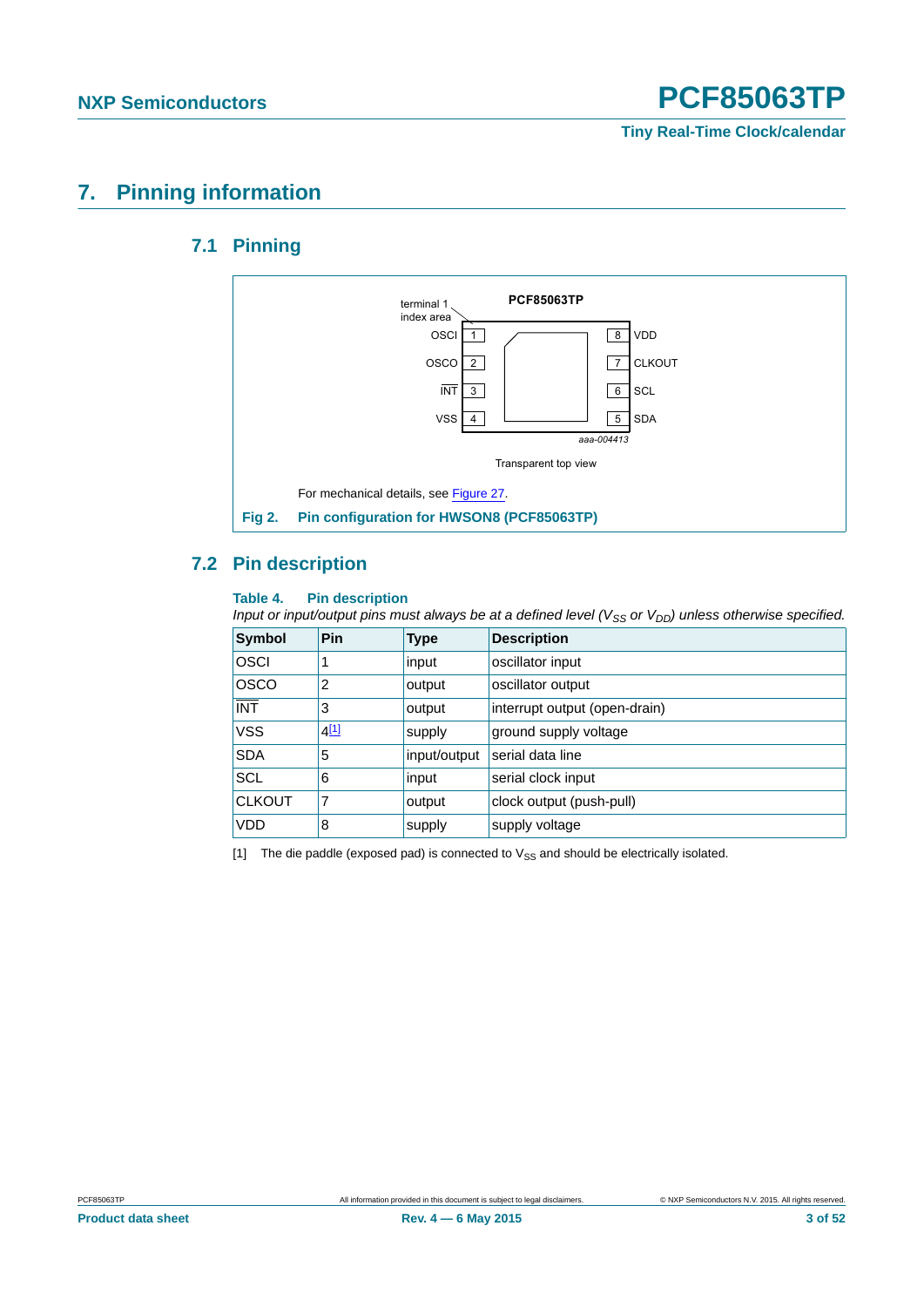### <span id="page-3-1"></span>**8. Functional description**

The PCF85063TP contains 11 8-bit registers with an auto-incrementing register address, an on-chip 32.768 kHz oscillator with integrated capacitors, a frequency divider which provides the source clock for the Real-Time Clock (RTC) and calender, and an I2C-bus interface with a maximum data rate of 400 kbit/s.

The built-in address register will increment automatically after each read or write of a data byte up to the register 0Ah. After register 0Ah, the auto-incrementing will wrap around to address 00h (see [Figure 3\)](#page-3-0).



<span id="page-3-0"></span>All 11 registers (see [Table 5\)](#page-4-0) are designed as addressable 8-bit parallel registers although not all bits are implemented. The first two registers (memory address 00h and 01h) are used as control and status register. The register at address 02h is an offset register allowing the fine-tuning of the clock; and at 03h is a free RAM byte. The addresses 04h through 0Ah are used as counters for the clock function (seconds up to years counters).

The Seconds, Minutes, Hours, Days, Months, and Years registers are all coded in Binary Coded Decimal (BCD) format. When one of the RTC registers is written or read, the contents of all time counters are frozen. Therefore, faulty writing or reading of the clock and calendar during a carry condition is prevented.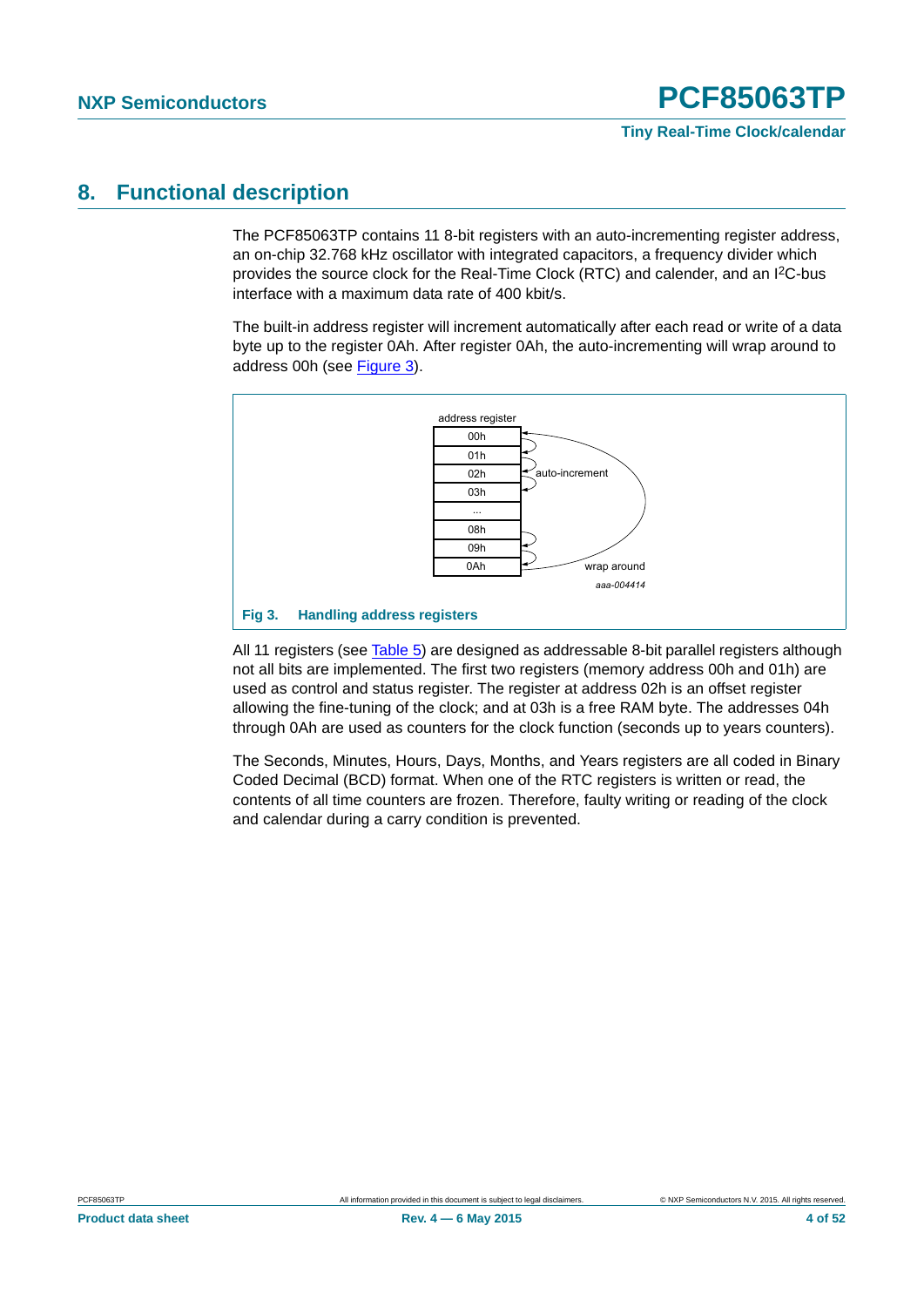### **8.1 Registers organization**

#### **Table 5. Registers overview**

*Bit positions labeled as - are not implemented. After reset, all registers are set according to Table [8 on page](#page-9-0) 10.*

| <b>Address</b> | <b>Register name</b>                | Bit             |                   |                                                |           |           |            |               |               |               | <b>Reference</b> |
|----------------|-------------------------------------|-----------------|-------------------|------------------------------------------------|-----------|-----------|------------|---------------|---------------|---------------|------------------|
|                |                                     |                 | 6                 | 5                                              | 4         | $\vert$ 3 | 2          |               | $\vert$ 1     | $ 0\rangle$   |                  |
|                | <b>Control and status registers</b> |                 |                   |                                                |           |           |            |               |               |               |                  |
| 00h            | Control_1                           | EXT_TEST        |                   | <b>STOP</b>                                    | <b>SR</b> |           | <b>CIE</b> |               | $12 - 24$     | CAP_SEL       | Section 8.2.1    |
| 01h            | Control_2                           |                 |                   | MI                                             | HMI       | <b>TF</b> |            | COF[2:0]      |               |               | Section 8.2.2    |
| 02h            | Offset                              | <b>MODE</b>     | OFFSET[6:0]       |                                                |           |           |            |               |               |               | Section 8.2.3    |
| 03h            | RAM_byte                            | B[7:0]          |                   |                                                |           |           |            |               | Section 8.2.4 |               |                  |
|                | <b>Time and date registers</b>      |                 |                   |                                                |           |           |            |               |               |               |                  |
| 04h            | Seconds                             | OS.             | SECONDS (0 to 59) |                                                |           |           |            |               |               |               | Section 8.3.1    |
| 05h            | <b>Minutes</b>                      |                 | MINUTES (0 to 59) |                                                |           |           |            |               |               |               | Section 8.3.2    |
| 06h            | Hours                               |                 |                   | <b>AMPM</b><br>HOURS (1 to 12) in 12 hour mode |           |           |            |               | Section 8.3.3 |               |                  |
|                |                                     |                 |                   | HOURS (0 to 23) in 24 hour mode                |           |           |            |               |               |               |                  |
| 07h            | Days                                |                 |                   | DAYS (1 to 31)                                 |           |           |            |               | Section 8.3.4 |               |                  |
| 08h            | Weekdays                            |                 |                   | WEEKDAYS (0 to 6)                              |           |           |            | Section 8.3.5 |               |               |                  |
| 09h            | Months                              |                 |                   | MONTHS (1 to 12)                               |           |           |            | Section 8.3.6 |               |               |                  |
| 0Ah            | Years                               | YEARS (0 to 99) |                   |                                                |           |           |            |               |               | Section 8.3.7 |                  |

Rev. 4 - 6 May 2015 vided in this document is subject to legal disclaim

All information provided in this document is subject to legal disclaimers.

**Rev. 4 — 6 May 2015 5 of 52** © NXP Semiconductors N.∨. 2015. All rights reserved.<br>© NXP Semiconductors N.∨. 2015. All rights reserved.

<span id="page-4-1"></span><span id="page-4-0"></span>© NXP Semiconductors N.V. 2015. All rights reserved.

**PCF85063TP PCF85063TP** 

Tiny Real-Time Clock/calendar **Tiny Real-Time Clock/calendar**

# **Product data sheet Product data sheet**

PCF85063TP

PCF85063TP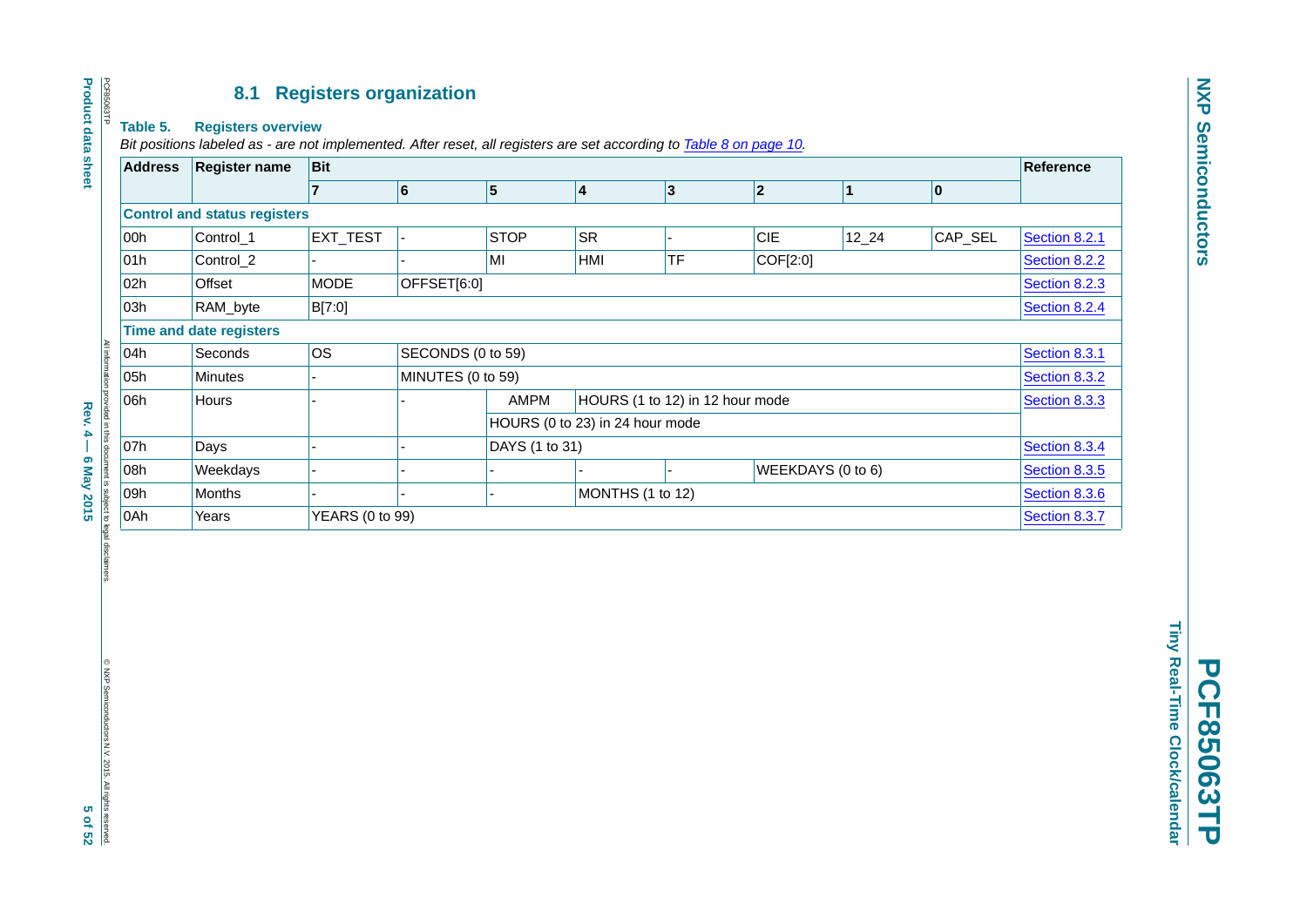### <span id="page-5-0"></span>**8.2 Control registers**

### **8.2.1 Register Control\_1**

#### <span id="page-5-5"></span><span id="page-5-4"></span><span id="page-5-3"></span>**Table 6. Control\_1 - control and status register 1 (address 00h) bit description**

| <b>Bit</b>     | <b>Symbol</b> | <b>Value</b>     | <b>Description</b>                                                                                      | <b>Reference</b>       |
|----------------|---------------|------------------|---------------------------------------------------------------------------------------------------------|------------------------|
| $\overline{7}$ | EXT_TEST      |                  | external clock test mode                                                                                | <b>Section 8.2.1.1</b> |
|                |               | 0 <sup>[1]</sup> | normal mode                                                                                             |                        |
|                |               | 1                | external clock test mode                                                                                |                        |
| $\,6$          |               | $\mathbf 0$      | unused                                                                                                  |                        |
| 5              | <b>STOP</b>   |                  | <b>STOP bit</b>                                                                                         | <b>Section 8.2.1.2</b> |
|                |               | 0 <sup>[1]</sup> | RTC clock runs                                                                                          |                        |
|                |               | 1                | RTC clock is stopped; all RTC divider chain<br>flip-flops are asynchronously set logic 0                |                        |
| 4              | <b>SR</b>     |                  | software reset                                                                                          | <b>Section 8.2.1.3</b> |
|                |               | $0^{[1]}$        | no software reset                                                                                       |                        |
|                |               | 1                | initiate software reset $[2]$ ; this bit always<br>returns a 0 when read                                |                        |
| $\mathbf{3}$   |               | $\Omega$         | unused                                                                                                  |                        |
| $\overline{2}$ | CIE           |                  | correction interrupt enable                                                                             | Section 8.2.3          |
|                |               | 0 <sup>[1]</sup> | no correction interrupt generated                                                                       |                        |
|                |               | 1                | interrupt pulses are generated at every<br>correction cycle                                             |                        |
| $\mathbf{1}$   | 12 24         |                  | 12 or 24 hour mode                                                                                      | Section 8.3.3          |
|                |               | 0 <sup>[1]</sup> | 24 hour mode is selected                                                                                |                        |
|                |               | 1                | 12 hour mode is selected                                                                                |                        |
| l O<br>CAP_SEL |               |                  | internal oscillator capacitor selection for<br>quartz crystals with a corresponding load<br>capacitance |                        |
|                |               | 0 <sup>[1]</sup> | 7 pF                                                                                                    |                        |
|                |               | 1                | 12.5 pF                                                                                                 |                        |

<span id="page-5-1"></span>[1] Default value.

<span id="page-5-2"></span>[2] For a software reset, 01011000 (58h) must be sent to register Control\_1 (see [Section 8.2.1.3](#page-9-1)).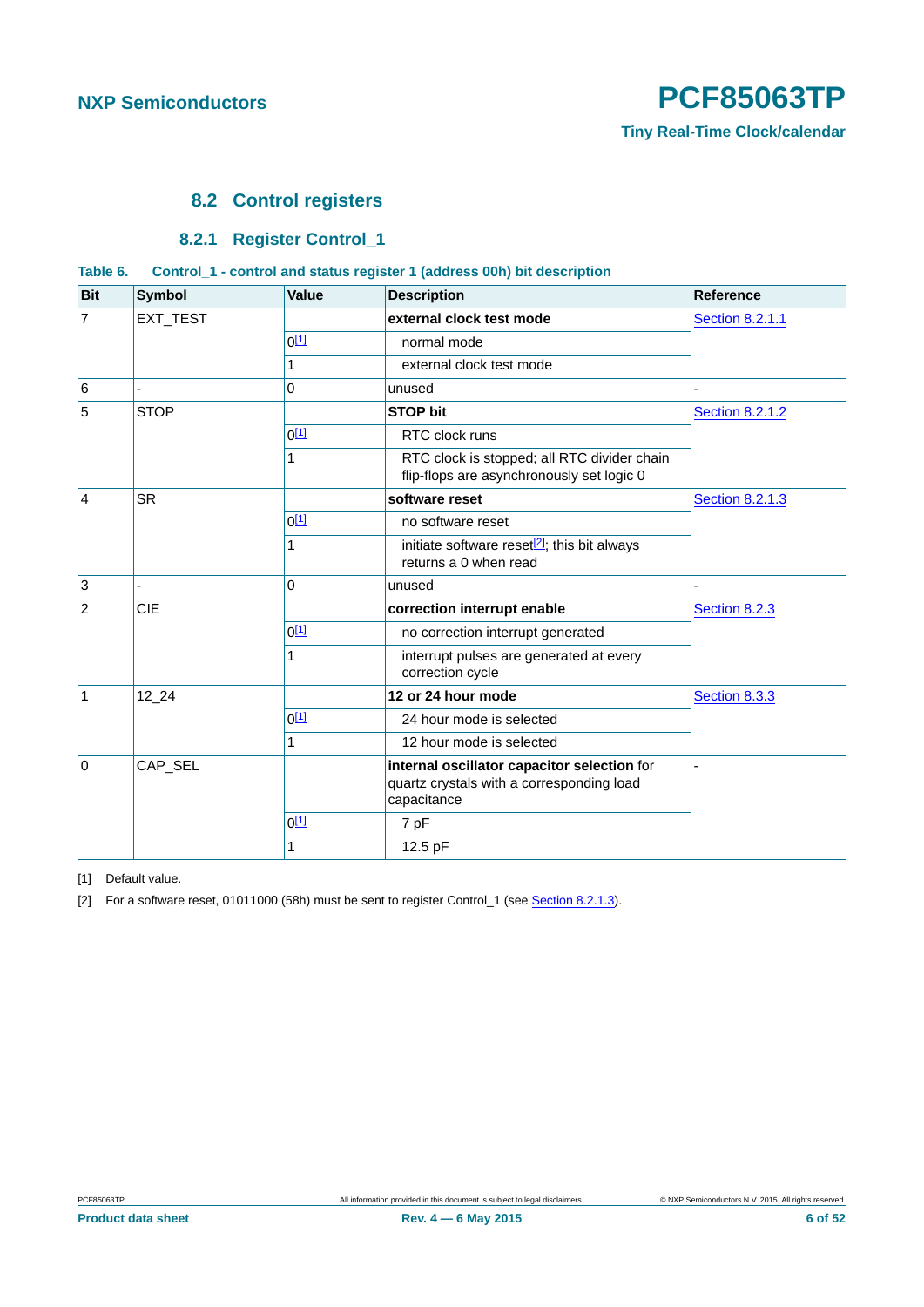### <span id="page-6-0"></span>**8.2.1.1 EXT\_TEST: external clock test mode**

A test mode is available which allows for on-board testing. In this mode, it is possible to set up test conditions and control the operation of the RTC.

The test mode is entered by setting bit EXT\_TEST in register Control\_1. Then pin CLKOUT becomes an input. The test mode replaces the internal clock signal with the signal applied to pin CLKOUT.

The signal applied to pin CLKOUT should have a minimum pulse width of 300 ns and a maximum period of 1000 ns. The internal clock, now sourced from CLKOUT, is divided down to 1 Hz by a 2<sup>6</sup> divide chain called a prescaler. The prescaler can be set into a known state by using bit STOP. When bit STOP is set, the prescaler is reset to 0. (STOP must be cleared before the prescaler can operate again.)

From a stop condition, the first 1 second increment will take place after 32 positive edges on pin CLKOUT. Thereafter, every 64 positive edges cause a 1 second increment.

**Remark:** Entry into test mode is not synchronized to the internal 64 Hz clock. When entering the test mode, no assumption as to the state of the prescaler can be made.

Operation example:

- 1. Set EXT\_TEST test mode (register Control\_1, bit EXT\_TEST = 1)
- 2. Set STOP (register Control\_1, bit STOP = 1)
- 3. Clear STOP (register Control 1, bit STOP =  $0$ )
- 4. Set time registers to desired value
- 5. Apply 32 clock pulses to pin CLKOUT
- 6. Read time registers to see the first change
- 7. Apply 64 clock pulses to pin CLKOUT
- 8. Read time registers to see the second change

Repeat 7 and 8 for additional increments.

**Product data sheet Rev. 4 — 6 May 2015 7 of 52**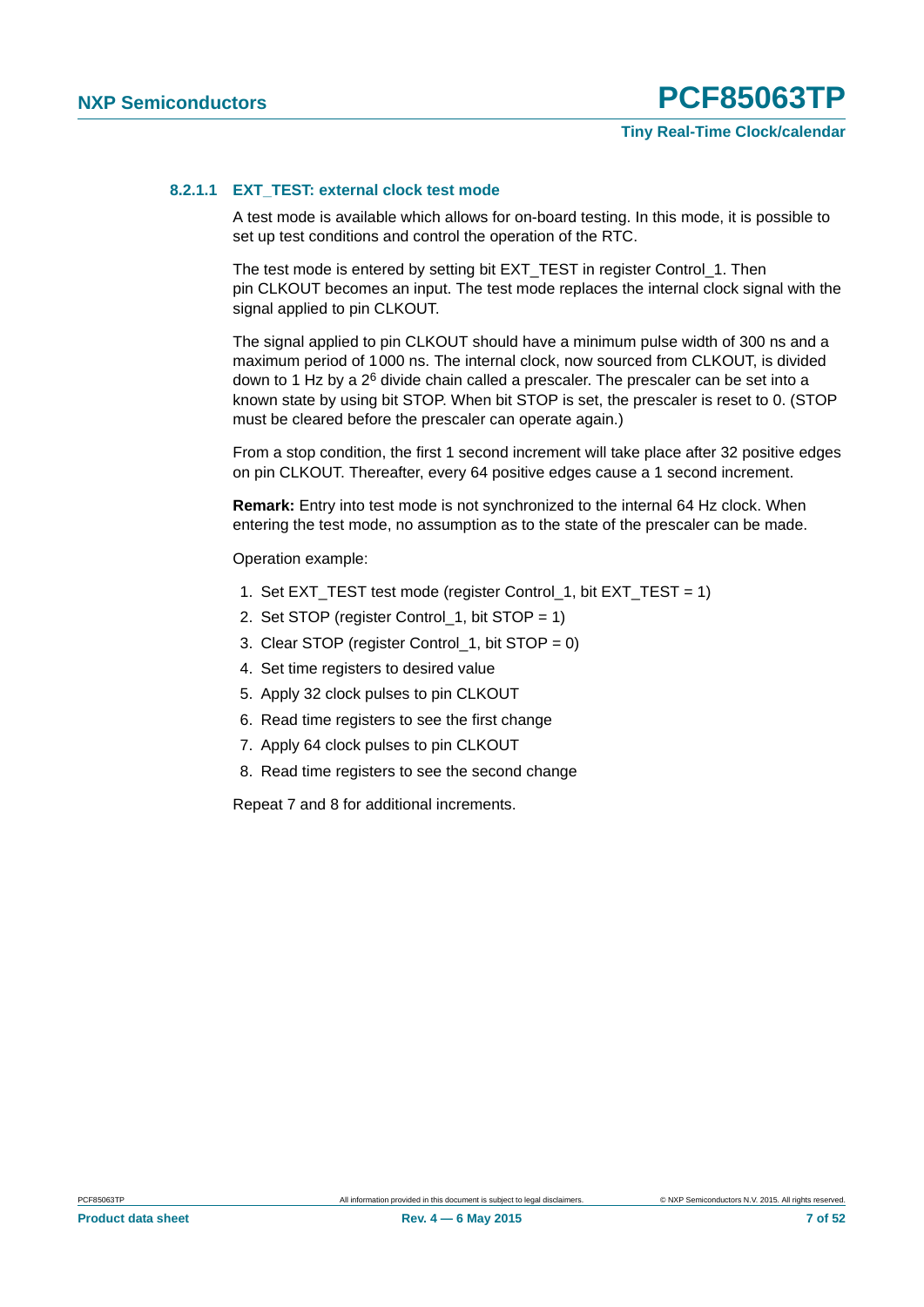### <span id="page-7-0"></span>**8.2.1.2 STOP: STOP bit function**

The function of the STOP bit (see [Figure 4\)](#page-7-1) is to allow for accurate starting of the time circuits. The STOP bit function causes the upper part of the prescaler ( $F_2$  to  $F_{14}$ ) to be held in reset and thus no 1 Hz ticks are generated. It also stops the output of clock frequencies lower than 8 kHz on pin CLKOUT.



<span id="page-7-1"></span>The time circuits can then be set and do not increment until the STOP bit is released (see [Figure 5](#page-8-0) and [Table 7](#page-8-1)).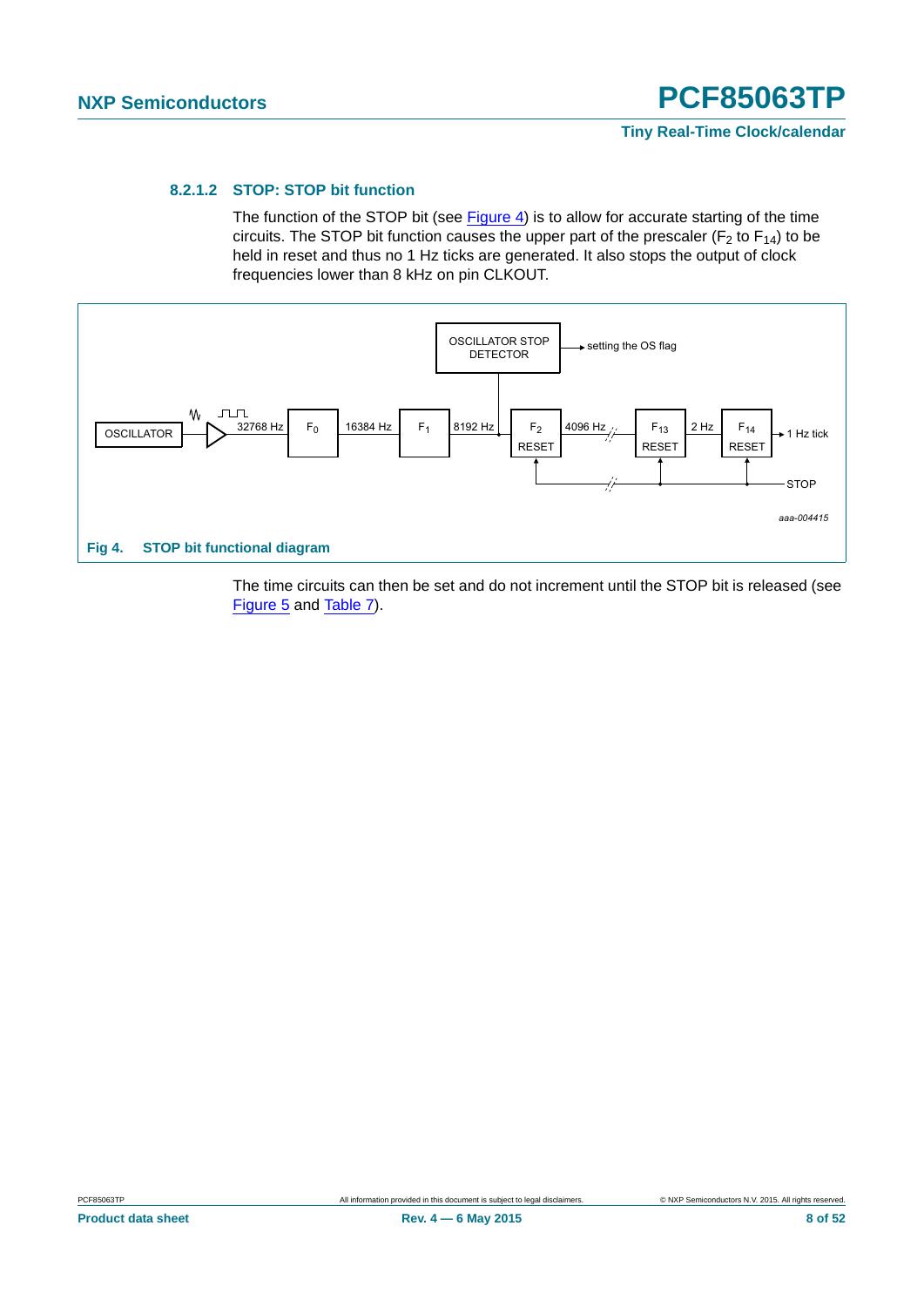**Tiny Real-Time Clock/calendar**

| <b>Bit</b>     | <b>Prescaler bits</b>               | $\boxed{11}$<br>1 Hz tick | <b>Time</b> | <b>Comment</b>                                                                                  |
|----------------|-------------------------------------|---------------------------|-------------|-------------------------------------------------------------------------------------------------|
| <b>STOP</b>    | $F_0F_1-F_2$ to $F_{14}$            |                           | hh:mm:ss    |                                                                                                 |
|                | <b>Clock is running normally</b>    |                           |             |                                                                                                 |
| $\mathbf 0$    | 01-0 0001 1101 0100                 |                           | 12:45:12    | prescaler counting normally                                                                     |
|                |                                     |                           |             | STOP bit is activated by user. $F_0F_1$ are not reset and values cannot be predicted externally |
| 1              | XX-0 0000 0000 0000                 |                           | 12:45:12    | prescaler is reset; time circuits are frozen                                                    |
|                | New time is set by user             |                           |             |                                                                                                 |
| 1              | XX-0 0000 0000 0000                 |                           | 08:00:00    | prescaler is reset; time circuits are frozen                                                    |
|                | <b>STOP bit is released by user</b> |                           |             |                                                                                                 |
| $\overline{0}$ | XX-0 0000 0000 0000                 |                           | 08:00:00    | prescaler is now running                                                                        |
|                | XX-1 0000 0000 0000                 |                           | 08:00:00    |                                                                                                 |
|                | XX-0 1000 0000 0000                 | 0.507813                  | 08:00:00    |                                                                                                 |
|                | XX-1 1000 0000 0000                 | to<br>0.507935 s          | 08:00:00    |                                                                                                 |
|                | $\ddot{\cdot}$                      |                           |             |                                                                                                 |
|                | 11-1 1111 1111 1110                 |                           | 08:00:00    |                                                                                                 |
|                | 00-0 0000 0000 0001                 |                           | 08:00:01    | 0 to 1 transition of $F_{14}$ increments the time circuits                                      |
|                | 10-0 0000 0000 0001                 |                           | 08:00:01    |                                                                                                 |
|                | ÷                                   |                           |             |                                                                                                 |
|                | 11-1 1111 1111 1111                 | 1.000000 s                | 08:00:01    |                                                                                                 |
|                |                                     |                           | 08:00:01    |                                                                                                 |
|                | 10-0 0000 0000 0000                 |                           | 08:00:01    |                                                                                                 |
|                | $\ddot{\cdot}$                      |                           |             |                                                                                                 |
|                | 11-1 1111 1111 1110                 |                           | 08:00:01    |                                                                                                 |
|                | 00-0 0000 0000 0001                 |                           | 08:00:02    | 0 to 1 transition of $F_{14}$ increments the time circuits                                      |
|                |                                     | aaa-004416                |             |                                                                                                 |
|                |                                     |                           |             |                                                                                                 |

#### <span id="page-8-1"></span>**Table 7. First increment of time circuits after STOP bit release**

<span id="page-8-2"></span>[1]  $F_0$  is clocked at 32.768 kHz.

The lower two stages of the prescaler ( $F_0$  and  $F_1$ ) are not reset. And because the I<sup>2</sup>C-bus is asynchronous to the crystal oscillator, the accuracy of restarting the time circuits is between zero and one 8.192 kHz cycle (see [Figure 5](#page-8-0)).



<span id="page-8-0"></span>The first increment of the time circuits is between 0.507813 s and 0.507935 s after STOP bit is released. The uncertainty is caused by the prescaler bits  $F_0$  and  $F_1$  not being reset (see [Table 7\)](#page-8-1) and the unknown state of the 32 kHz clock.

|--|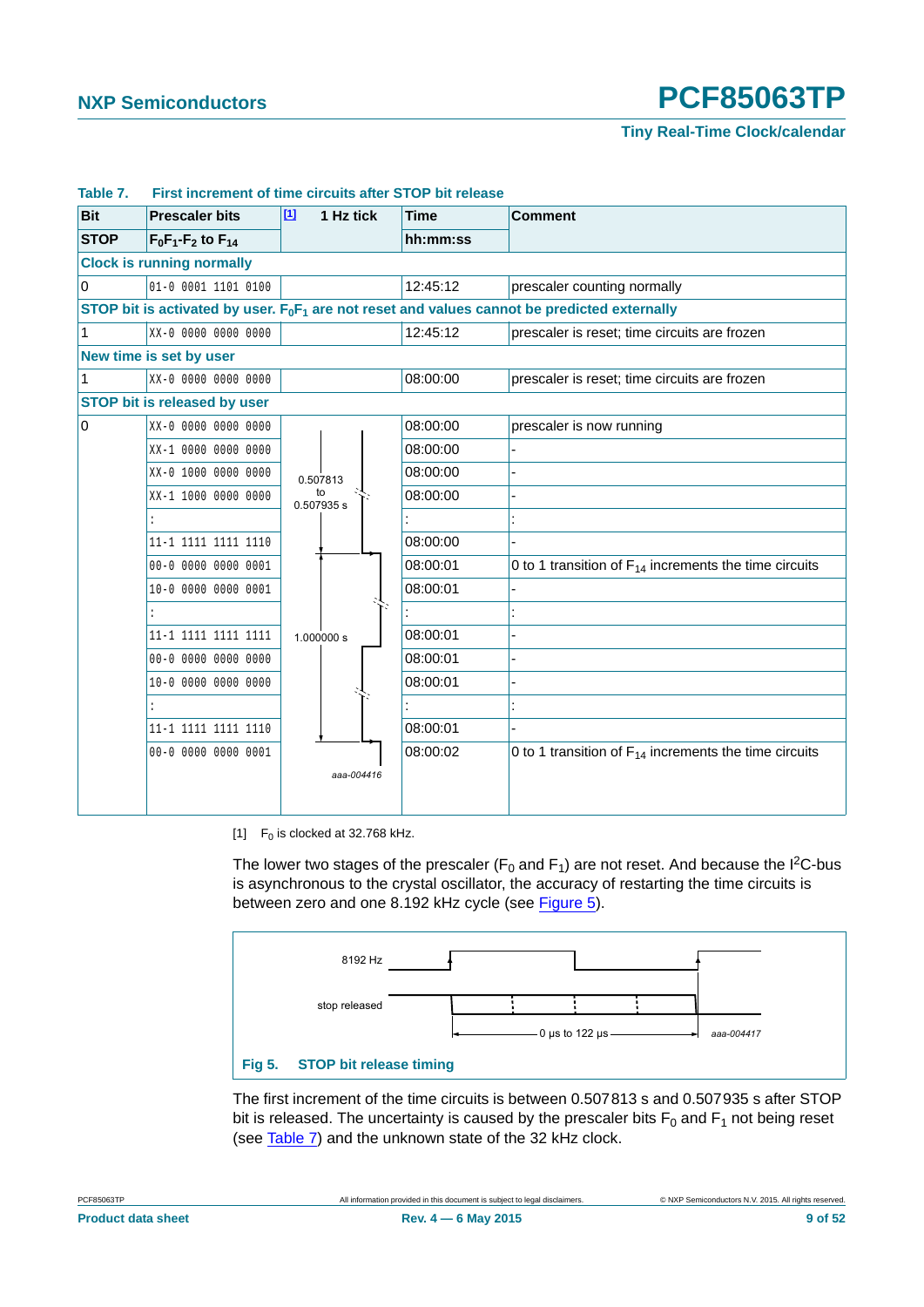#### <span id="page-9-1"></span>**8.2.1.3 Software reset**

<span id="page-9-0"></span>A reset is automatically generated at power-on. A reset can also be initiated with the software reset command. Software reset command means setting bits 6, 4, and 3 in register Control\_1 (00h) logic 1 and all other bits logic 0 by sending the bit sequence 01011000 (58h), see [Figure 6.](#page-9-3)



<span id="page-9-3"></span>In reset state all registers are set according to [Table 8](#page-9-2) and the address pointer returns to address 00h.

<span id="page-9-2"></span>

| Table 8.       | <b>Register reset values</b> |            |          |                         |          |          |                |          |          |  |
|----------------|------------------------------|------------|----------|-------------------------|----------|----------|----------------|----------|----------|--|
| <b>Address</b> | <b>Register name</b>         | <b>Bit</b> |          |                         |          |          |                |          |          |  |
|                |                              | 7          | 6        | $\overline{\mathbf{5}}$ | 4        | 3        | $\overline{2}$ | 1        | 0        |  |
| 00h            | Control 1                    | 0          | 0        | 0                       | 0        | 0        | $\Omega$       | 0        | $\Omega$ |  |
| 01h            | Control_2                    | $\Omega$   | $\Omega$ | 0                       | 0        | $\Omega$ | $\Omega$       | 0        | $\Omega$ |  |
| 02h            | Offset                       | $\Omega$   | $\Omega$ | 0                       | 0        | $\Omega$ | $\Omega$       | 0        | $\Omega$ |  |
| 03h            | RAM_byte                     | $\Omega$   | 0        | 0                       | 0        | $\Omega$ | $\Omega$       | 0        | $\Omega$ |  |
| 04h            | Seconds                      | 1          | $\Omega$ | $\mathbf 0$             | 0        | $\Omega$ | $\Omega$       | 0        | $\Omega$ |  |
| 05h            | <b>Minutes</b>               | $\Omega$   | $\Omega$ | 0                       | 0        | $\Omega$ | $\Omega$       | 0        | 0        |  |
| 06h            | Hours                        | $\Omega$   | $\Omega$ | $\Omega$                | $\Omega$ | $\Omega$ | $\Omega$       | 0        | $\Omega$ |  |
| 07h            | Days                         | $\Omega$   | $\Omega$ | 0                       | 0        | $\Omega$ | $\Omega$       | $\Omega$ | 1        |  |
| 08h            | Weekdays                     | $\Omega$   | $\Omega$ | 0                       | 0        | 0        | 1              | 1        | $\Omega$ |  |
| 09h            | <b>Months</b>                | $\Omega$   | $\Omega$ | $\Omega$                | $\Omega$ | $\Omega$ | $\Omega$       | 0        | 1        |  |
| 0Ah            | Years                        | $\Omega$   | 0        | 0                       | 0        | 0        | 0              | 0        | $\Omega$ |  |

The PCF85063TP resets to:

**Time —** 00:00:00 **Date —** 20000101 **Weekday —** Saturday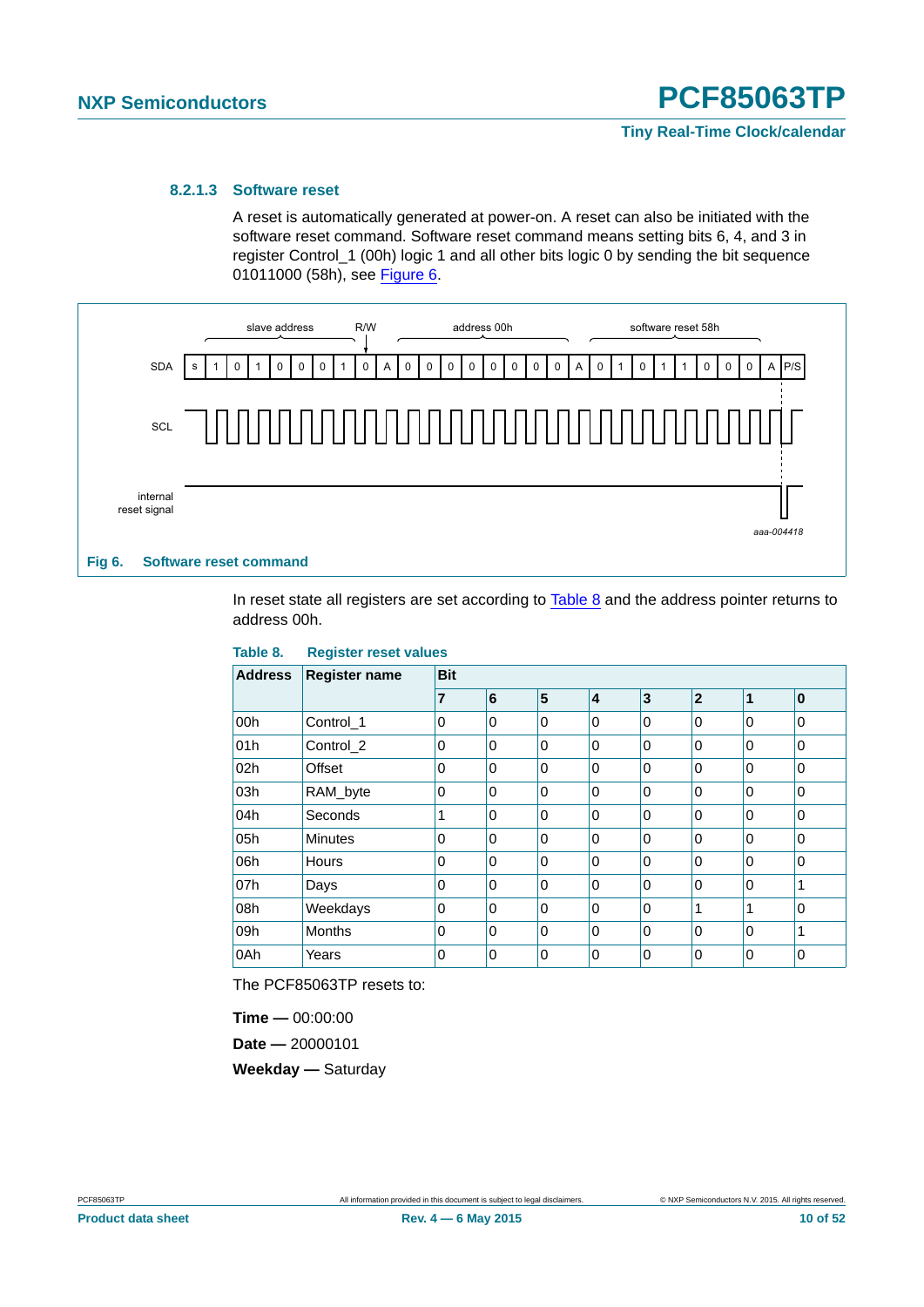| $1$ univ $\overline{v}$<br>$\frac{1}{2}$ of $\frac{1}{2}$ control and states register $\frac{1}{2}$ (agaress of iii) but acsomption |           |              |                                         |  |  |
|-------------------------------------------------------------------------------------------------------------------------------------|-----------|--------------|-----------------------------------------|--|--|
| <b>Bit</b>                                                                                                                          | Symbol    | <b>Value</b> | <b>Description</b>                      |  |  |
| $7$ to $6$                                                                                                                          |           | 00           | unused                                  |  |  |
| 5                                                                                                                                   | MI        |              | minute interrupt                        |  |  |
|                                                                                                                                     |           | $0^{[1]}$    | disabled                                |  |  |
|                                                                                                                                     |           | 1            | enabled                                 |  |  |
| HMI<br>4                                                                                                                            |           |              | half minute interrupt                   |  |  |
|                                                                                                                                     |           | $0^{[1]}$    | disabled                                |  |  |
|                                                                                                                                     |           | 1            | enabled                                 |  |  |
| 3                                                                                                                                   | <b>TF</b> |              | timer flag                              |  |  |
|                                                                                                                                     |           | $0^{[1]}$    | no timer interrupt generated            |  |  |
|                                                                                                                                     |           | 1            | flag set when timer interrupt generated |  |  |
| $2$ to $0$                                                                                                                          | COF[2:0]  | see Table 11 | <b>CLKOUT control</b>                   |  |  |

### <span id="page-10-5"></span>**8.2.2 Register Control\_2**

<span id="page-10-4"></span><span id="page-10-0"></span>**Table 9. Control\_2 - control and status register 2 (address 01h) bit description**

<span id="page-10-1"></span>[1] Default value.

#### <span id="page-10-3"></span>**8.2.2.1 MI and HMI: minute and half minute interrupt**

The minute interrupt (bit MI) and half minute interrupt (bit HMI) are pre-defined timers for generating interrupt pulses on pin INT; see [Figure 7](#page-10-2). The timers are running in sync with the seconds counter (see [Table 19 on page 17\)](#page-16-2).

The minute and half minute interrupts must only be used when the frequency offset is set to normal mode (MODE =  $0$ ), see [Section 8.2.3.](#page-12-1) In normal mode, the interrupt pulses on pin INT are  $\frac{1}{64}$  s wide.

When starting MI, the first interrupt will be generated after 1 second to 59 seconds. When starting HMI, the first interrupt will be generated after 1 second to 29 seconds. Subsequent periods do not have such a delay. The timers can be enabled independently from one another. However, a minute interrupt enabled on top of a half minute interrupt is not distinguishable.



<span id="page-10-2"></span>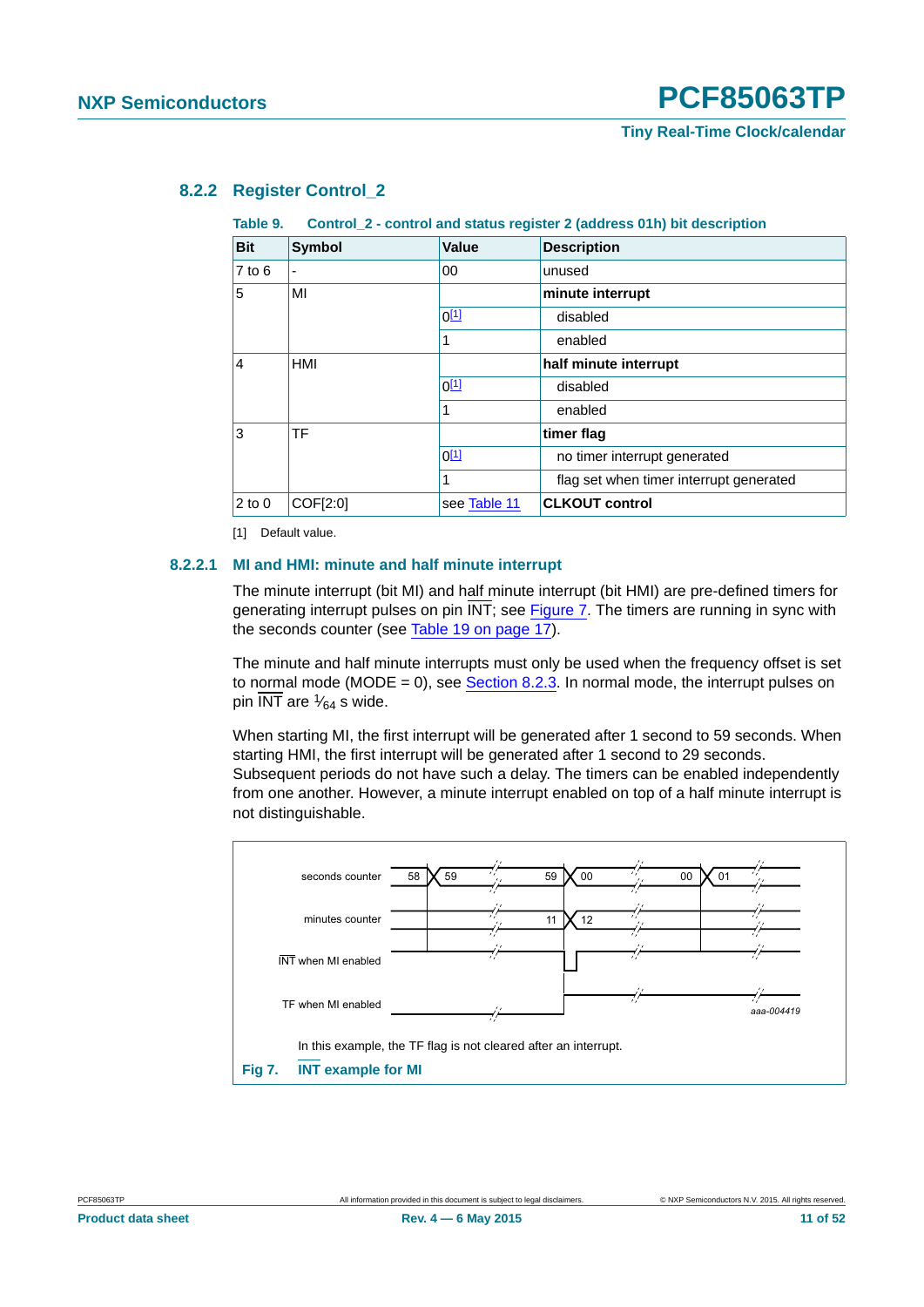### **Tiny Real-Time Clock/calendar**

| Minute interrupt (bit MI) | Half minute interrupt (bit HMI) | Result                    |
|---------------------------|---------------------------------|---------------------------|
|                           |                                 | no interrupt generated    |
|                           |                                 | an interrupt every minute |
|                           |                                 | an interrupt every 30 s   |
|                           |                                 | an interrupt every 30 s   |

<span id="page-11-4"></span>**Table 10. Effect of bits MI and HMI on INT generation**

The duration of the timer is affected by the register Offset (see [Section 8.2.3\)](#page-12-1). Only when OFFSET[6:0] has the value 00h the periods are consistent.

#### <span id="page-11-5"></span>**8.2.2.2 TF: timer flag**

The timer flag (bit TF) is set logic 1 on the first trigger of MI or HMI and remains set until it is cleared by command.

### <span id="page-11-6"></span>**8.2.2.3 COF[2:0]: Clock output frequency**

A programmable square wave is available at pin CLKOUT. Operation is controlled by the COF[2:0] bits in the register Control\_2. Frequencies of 32.768 kHz (default) down to 1 Hz can be generated for use as a system clock, microcontroller clock, input to a charge pump, or for calibration of the oscillator.

Pin CLKOUT is a push-pull output and enabled at power-on. CLKOUT can be disabled by setting COF[2:0] to 111. When disabled, the CLKOUT is LOW.

The duty cycle of the selected clock is not controlled but due to the nature of the clock generation, all clock frequencies except 32.768 kHz have a duty cycle of 50 : 50.

The STOP bit function can also affect the CLKOUT signal, depending on the selected frequency. When the STOP bit is set logic 1, the CLKOUT pin generates a continuous LOW for those frequencies that can be stopped. For more details of the STOP bit function, see [Section 8.2.1.2.](#page-7-0)

| COF[2:0]    | CLKOUT frequency (Hz) Typical duty cycle <sup>[1]</sup> |                          | <b>Effect of STOP bit</b> |
|-------------|---------------------------------------------------------|--------------------------|---------------------------|
| $000^{[2]}$ | 32768                                                   | $60:40$ to $40:60$       | no effect                 |
| 001         | 16384                                                   | 50:50                    | no effect                 |
| 010         | 8192                                                    | 50:50                    | no effect                 |
| 011         | 4096                                                    | 50:50                    | CLKOUT = LOW              |
| 100         | 2048                                                    | 50:50                    | CLKOUT = LOW              |
| 101         | 1024                                                    | 50:50                    | CLKOUT = LOW              |
| 110         | $1^{[3]}$                                               | 50:50                    | CLKOUT = LOW              |
| 111         | $CLKOUT = LOW$                                          | $\overline{\phantom{0}}$ |                           |

<span id="page-11-0"></span>**Table 11. CLKOUT frequency selection**

<span id="page-11-1"></span>[1] Duty cycle definition: % HIGH-level time : % LOW-level time.

<span id="page-11-2"></span>[2] Default value.

<span id="page-11-3"></span>[3] 1 Hz clock pulses are affected by offset correction pulses.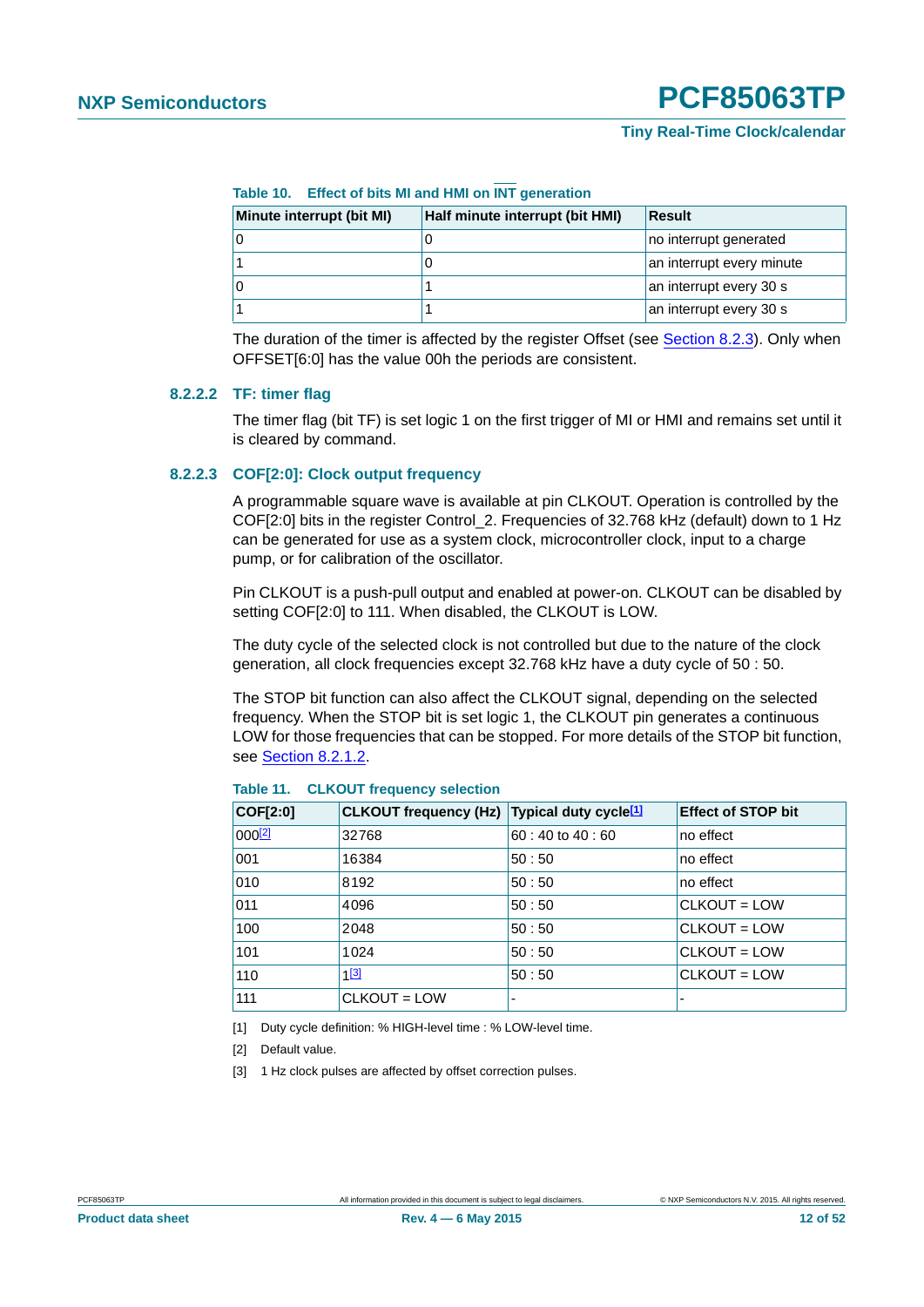### <span id="page-12-1"></span>**8.2.3 Register Offset**

The PCF85063TP incorporates an offset register (address 02h) which can be used to implement several functions, such as:

- <span id="page-12-0"></span>**•** Accuracy tuning
- **•** Aging adjustment
- **•** Temperature compensation

<span id="page-12-5"></span>

|  |  | Table 12. Offset - offset register (address 02h) bit description |
|--|--|------------------------------------------------------------------|
|--|--|------------------------------------------------------------------|

| <b>Bit</b> | Symbol      | <b>Value</b> | <b>Description</b>                                  |
|------------|-------------|--------------|-----------------------------------------------------|
| 17         | <b>MODE</b> |              | offset mode                                         |
|            |             | $0^{[1]}$    | normal mode: offset is made once every two<br>hours |
|            |             |              | course mode: offset is made every 4 minutes         |
| $6$ to 0   | OFFSET[6:0] | see Table 13 | offset value                                        |

<span id="page-12-2"></span>[1] Default value.

For MODE = 0, each LSB introduces an offset of 4.34 ppm. For MODE = 1, each LSB introduces an offset of 4.069 ppm. The offset value is coded in two's complement giving a range of  $+63$  LSB to  $-64$  LSB.

#### <span id="page-12-3"></span>**Table 13. Offset values**

| OFFSET[6:0] | Offset value in<br>decimal | Offset value in ppm              |                                |  |
|-------------|----------------------------|----------------------------------|--------------------------------|--|
|             |                            | <b>Normal mode</b><br>$MODE = 0$ | <b>Fast mode</b><br>$MODE = 1$ |  |
| 0111111     | $+63$                      | +273.420                         | +256.347                       |  |
| 0111110     | $+62$                      | +269.080                         | +252.278                       |  |
|             |                            |                                  |                                |  |
| 0000010     | $+2$                       | +8.680                           | $+8.138$                       |  |
| 0000001     | $+1$                       | +4.340                           | +4.069                         |  |
| 0000000[1]  | $\Omega$                   | $0^{[1]}$                        | $0^{[1]}$                      |  |
| 1111111     | $-1$                       | $-4.340$                         | $-4.069$                       |  |
| 1111110     | $-2$                       | $-8.680$                         | $-8.138$                       |  |
|             |                            |                                  |                                |  |
| 1000001     | -63                        | $-273.420$                       | –256.347                       |  |
| 1000000     | -64                        | $-277.760$                       | –260.416                       |  |

<span id="page-12-4"></span>[1] Default value.

The correction is made by adding or subtracting clock correction pulses, thereby changing the period of a single second but not by changing the oscillator frequency.

It is possible to monitor when correction pulses are applied. To enable correction interrupt generation, bit CIE (register Control\_1) has to be set logic 1. At every correction cycle a pulse is generated on pin INT. The pulse width depends on the correction mode. If multiple correction pulses are applied, an interrupt pulse is generated for each correction pulse applied.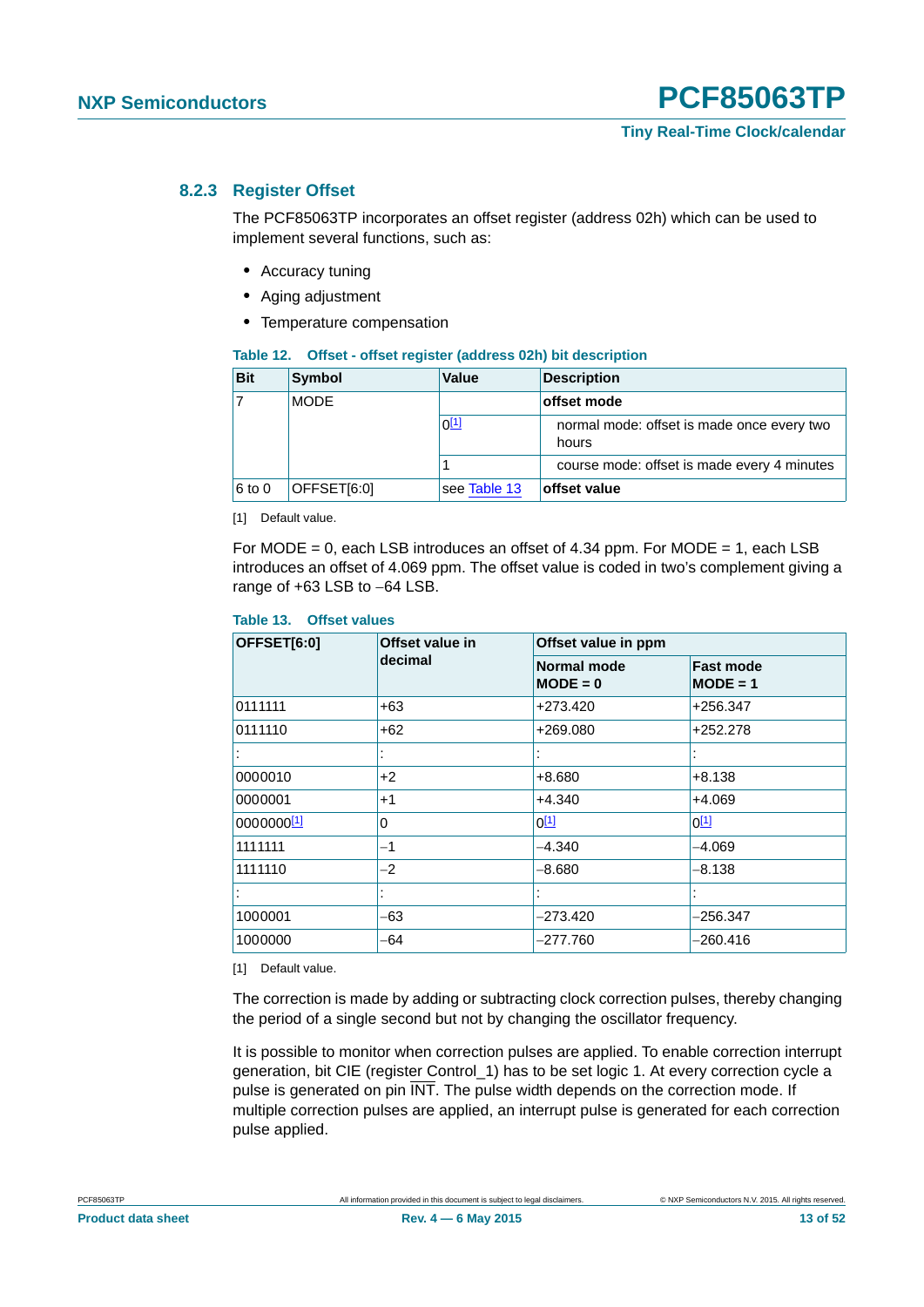### <span id="page-13-3"></span>**8.2.3.1 Correction when MODE = 0**

The correction is triggered once every two hours and then correction pulses are applied once per minute until the programmed correction values have been implemented.

<span id="page-13-2"></span>

| Table 14. Correction pulses for MODE = $0$ |  |  |  |
|--------------------------------------------|--|--|--|
|                                            |  |  |  |

| <b>Correction value</b> | Update every n <sup>th</sup> hour Minute |                    | <b>Correction pulses on</b><br>INT per minute <sup>[1]</sup> |
|-------------------------|------------------------------------------|--------------------|--------------------------------------------------------------|
| $+1$ or $-1$            | 2                                        | 00                 | 1                                                            |
| $+2$ or $-2$            | 2                                        | 00 and 01          | 1                                                            |
| $+3$ or $-3$            | 2                                        | 00, 01, and 02     | 1                                                            |
|                         |                                          |                    |                                                              |
| $+59$ or $-59$          | 2                                        | 00 to 58           | 1                                                            |
| $+60$ or $-60$          | 2                                        | 00 to 59           | 1                                                            |
| $+61$ or $-61$          | $\overline{2}$                           | 00 to 59           | 1                                                            |
|                         | 2nd and next hour                        | 00                 | 1                                                            |
| $+62$ or $-62$          | 2                                        | 00 to 59           | 1                                                            |
|                         | 2nd and next hour                        | 00 and 01          | 1                                                            |
| $+63$ or $-63$          | 02                                       | 00 to 59           | 1                                                            |
|                         | 2nd and next hour                        | 00, 01, and 02     | 1                                                            |
| -64                     | 02                                       | 00 to 59           | 1                                                            |
|                         | 2nd and next hour                        | 00, 01, 02, and 03 | 1                                                            |

<span id="page-13-0"></span>[1] The correction pulses on pin  $\overline{\text{INT}}$  are  $\frac{1}{64}$  s wide.

In MODE = 0, any timer or clock output using a frequency below 64 Hz is affected by the clock correction (see [Table 15](#page-13-1)).

<span id="page-13-1"></span>

|  |  |  | Table 15. Effect of correction pulses on frequencies for $MODE = 0$ |
|--|--|--|---------------------------------------------------------------------|
|  |  |  |                                                                     |

| <b>Frequency (Hz)</b>     | <b>Effect of correction</b> |
|---------------------------|-----------------------------|
| <b>CLKOUT</b>             |                             |
| 32768                     | no effect                   |
| 16384                     | no effect                   |
| 8192                      | no effect                   |
| 4096                      | no effect                   |
| 2048                      | no effect                   |
| 1024                      | no effect                   |
| 1                         | affected                    |
| <b>Timer source clock</b> |                             |
| 4096                      | no effect                   |
| 64                        | no effect                   |
| $\mathbf{1}$              | affected                    |
| $\frac{1}{60}$            | affected                    |

#### <span id="page-13-4"></span>**8.2.3.2 Correction when MODE = 1**

The correction is triggered once every four minutes and then correction pulses are applied once per second up to a maximum of 60 pulses. When correction values greater than 60 pulses are used, additional correction pulses are made in the 59<sup>th</sup> second.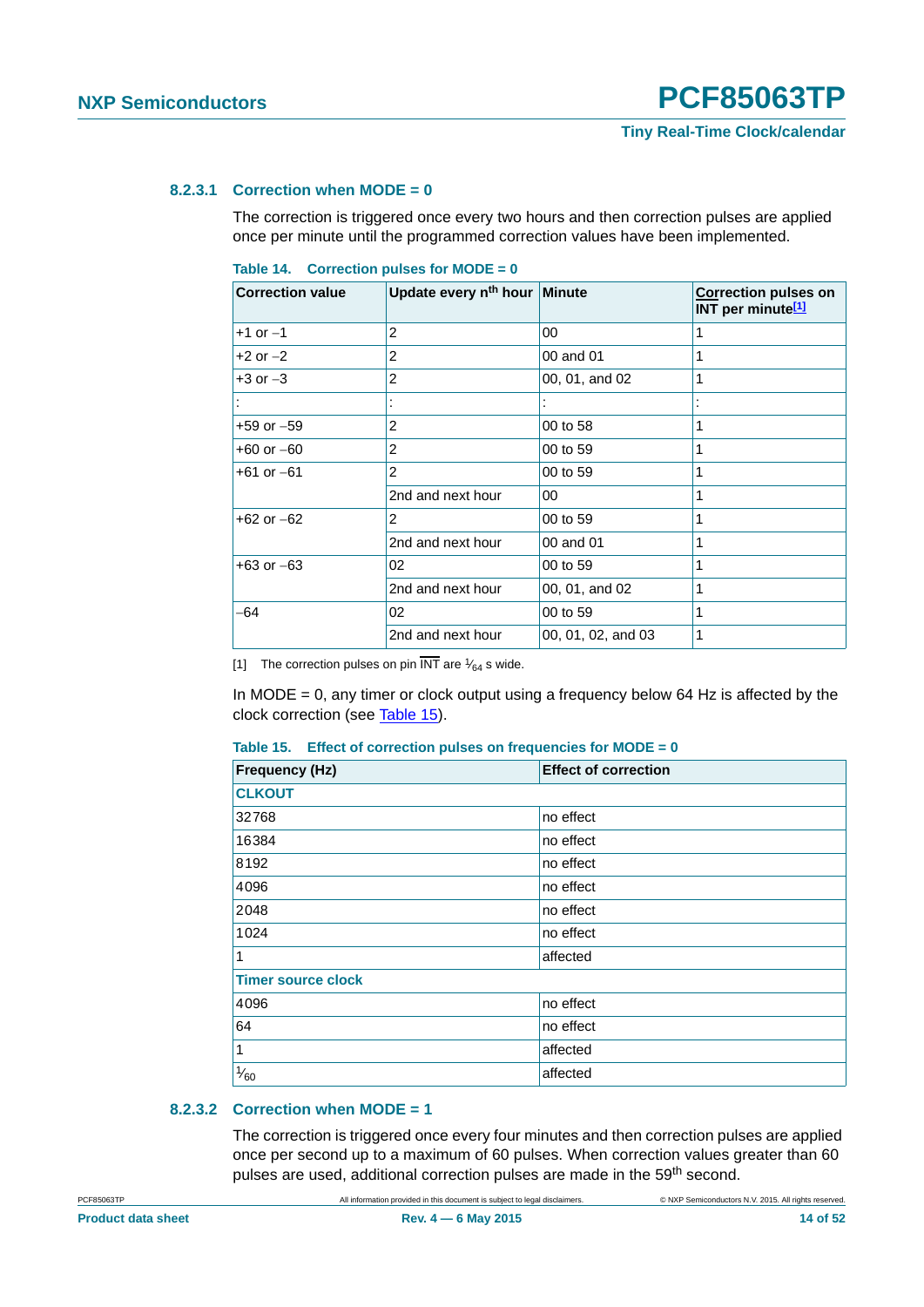**Tiny Real-Time Clock/calendar**

Clock correction is made more frequently in  $MODE = 1$ ; however, this can result in higher power consumption.

<span id="page-14-2"></span>**Table 16. Correction pulses for MODE = 1**

| <b>Correction value</b> | Update every n <sup>th</sup><br>minute | <b>Second</b>  | <b>Correction pulses on</b><br>INT per second <sup>[1]</sup> |
|-------------------------|----------------------------------------|----------------|--------------------------------------------------------------|
| $+1$ or $-1$            | 2                                      | 00             | 1                                                            |
| $+2$ or $-2$            | 2                                      | 00 and 01      | 1                                                            |
| $+3$ or $-3$            | $\overline{2}$                         | 00, 01, and 02 | 1                                                            |
|                         |                                        |                |                                                              |
| $+59$ or $-59$          | 2                                      | 00 to 58       | 1                                                            |
| $+60$ or $-60$          | 2                                      | 00 to 59       | 1                                                            |
| $+61$ or $-61$          | 2                                      | 00 to 58       | 1                                                            |
|                         | 2                                      | 59             | $\overline{2}$                                               |
| $+62$ or $-62$          | 2                                      | 00 to 58       | 1                                                            |
|                         | 2                                      | 59             | 3                                                            |
| $+63$ or $-63$          | $\overline{2}$                         | 00 to 58       | 1                                                            |
|                         | 2                                      | 59             | 4                                                            |
| -64                     | 2                                      | 00 to 58       | 1                                                            |
|                         | $\overline{2}$                         | 59             | 5                                                            |

<span id="page-14-0"></span>[1] The correction pulses on pin  $\overline{\text{INT}}$  are  $\frac{1}{1024}$  s wide. For multiple pulses, they are repeated at an interval of  $\frac{1}{512}$  s.  $\frac{1}{512}$  s.

In MODE = 1, any timer source clock using a frequency below 1.024 kHz is also affected by the clock correction (see [Table 17](#page-14-1)).

<span id="page-14-1"></span>

|  |  |  |  | Table 17. Effect of correction pulses on frequencies for MODE = $1$ |  |
|--|--|--|--|---------------------------------------------------------------------|--|
|--|--|--|--|---------------------------------------------------------------------|--|

| <b>Frequency (Hz)</b>     | <b>Effect of correction</b> |
|---------------------------|-----------------------------|
| <b>CLKOUT</b>             |                             |
| 32768                     | no effect                   |
| 16384                     | no effect                   |
| 8192                      | no effect                   |
| 4096                      | no effect                   |
| 2048                      | no effect                   |
| 1024                      | no effect                   |
| 1                         | affected                    |
| <b>Timer source clock</b> |                             |
| 4096                      | no effect                   |
| 64                        | affected                    |
| 1                         | affected                    |
| $\frac{1}{60}$            | affected                    |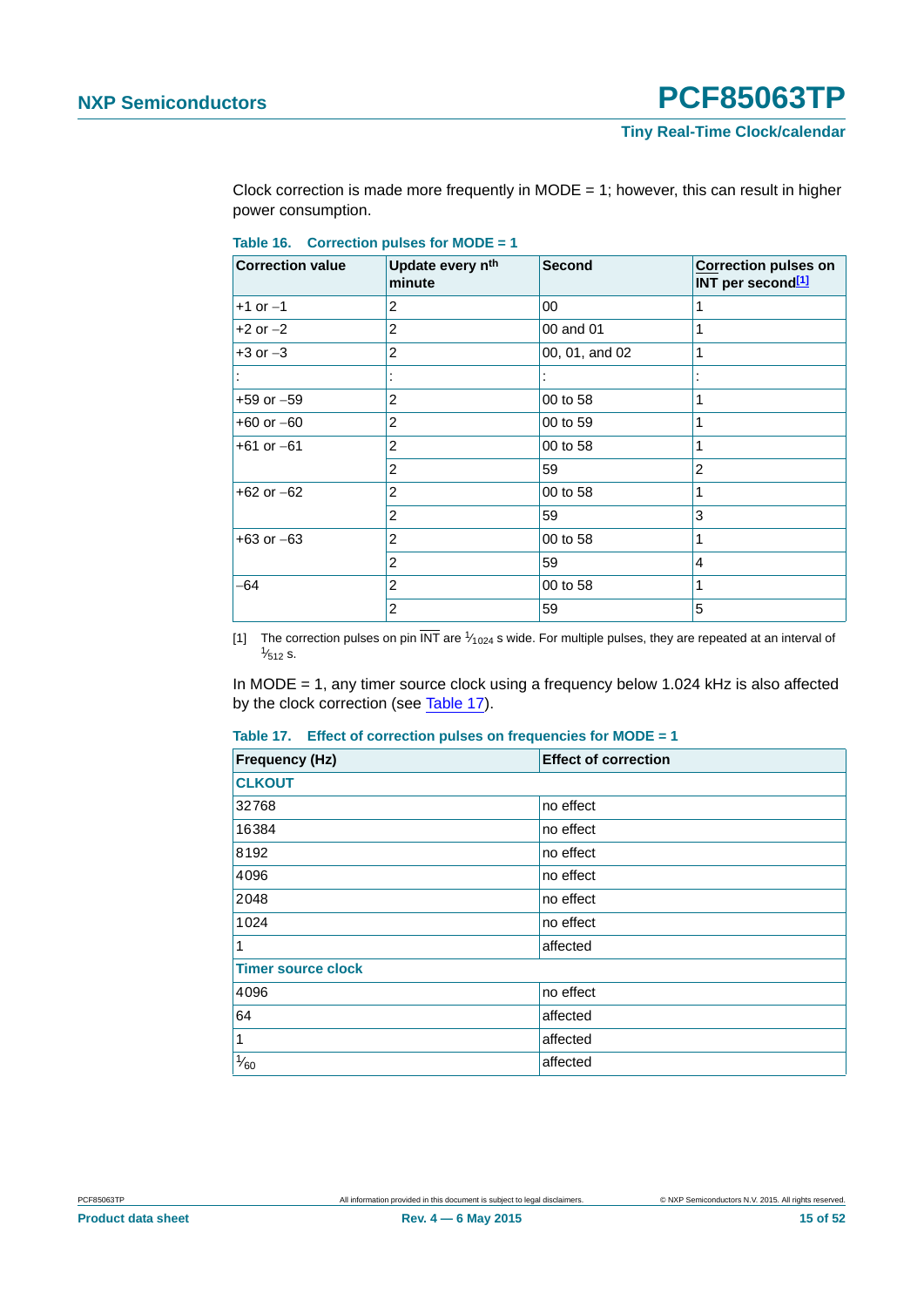#### <span id="page-15-1"></span>**8.2.3.3 Offset calibration workflow**

The calibration offset has to be calculated based on the time. [Figure 8](#page-15-0) shows the workflow how the offset register values can be calculated:



<span id="page-15-0"></span>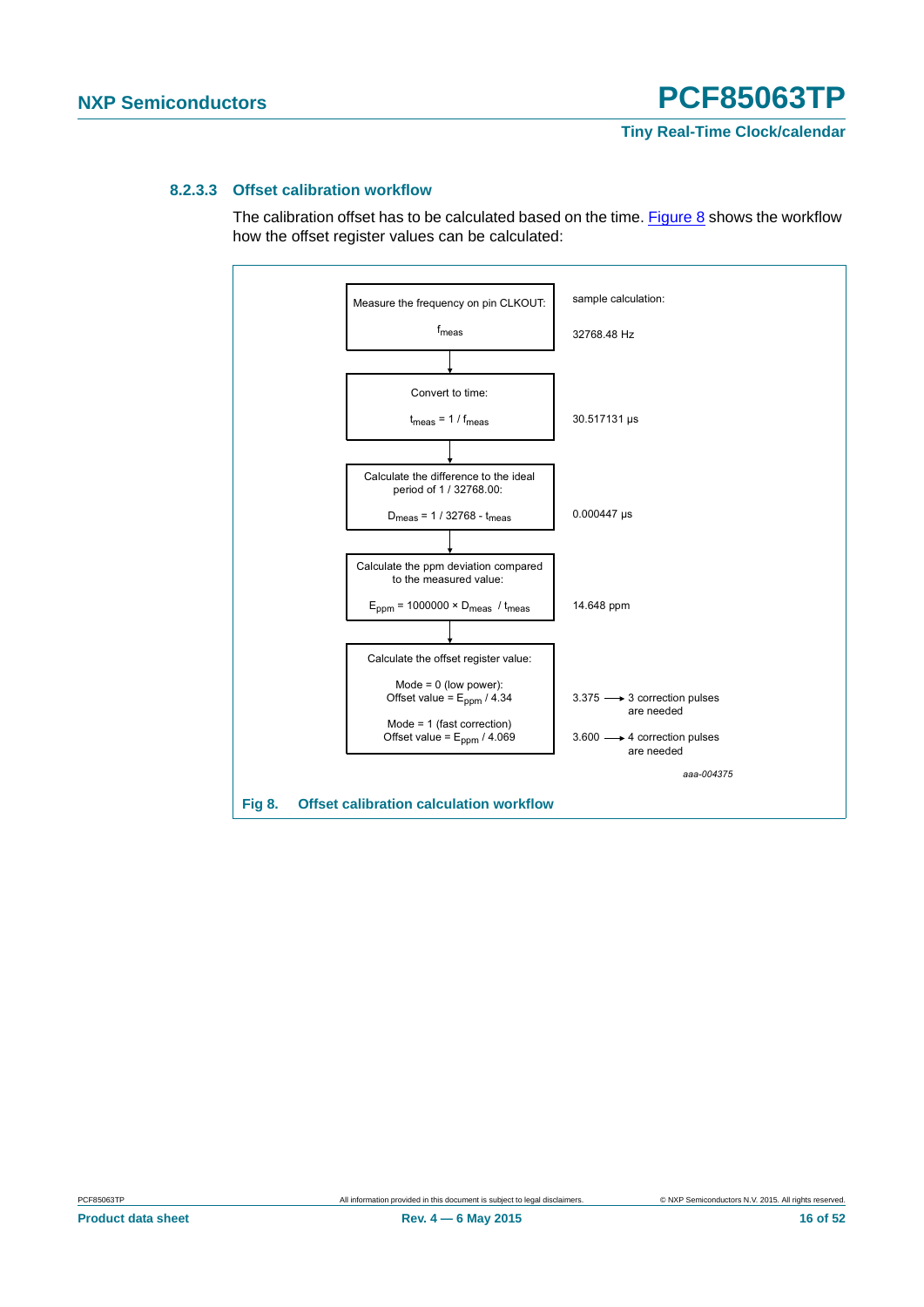### <span id="page-16-0"></span>**Tiny Real-Time Clock/calendar**

<span id="page-16-1"></span>

### <span id="page-16-7"></span><span id="page-16-6"></span>**8.2.4 Register RAM\_byte**

The PCF85063TP provides a free RAM byte, which can be used for any purpose, for example, status byte of the system.

### <span id="page-16-5"></span>**Table 18. RAM\_byte - 8-bit RAM register (address 03h) bit description**

| <b>Bit</b> | Symbol | <b>Value</b>                                               | <b>Description</b> |
|------------|--------|------------------------------------------------------------|--------------------|
| $7$ to 0   | BI7:01 | 000000000 <sup>[1]</sup> to <b>RAM</b> content<br>11111111 |                    |

<span id="page-16-4"></span>[1] Default value.

### <span id="page-16-8"></span>**8.3 Time and date registers**

Most of the registers are coded in the BCD format to simplify application use.

### <span id="page-16-9"></span>**8.3.1 Register Seconds**

#### <span id="page-16-2"></span>**Table 19. Seconds - seconds register (address 04h) bit description**

| <b>Bit</b> | <b>Symbol</b>  | Value                 | Place value | <b>Description</b>                                                                         |  |
|------------|----------------|-----------------------|-------------|--------------------------------------------------------------------------------------------|--|
| 7          | OS             |                       |             | oscillator stop                                                                            |  |
|            |                | 0                     |             | clock integrity is guaranteed                                                              |  |
|            |                | 1[1]                  | ٠           | clock integrity is not<br>guaranteed; oscillator has<br>stopped or has been<br>interrupted |  |
| 6 to 4     | <b>SECONDS</b> | $0\frac{11}{10}$ to 5 | ten's place | actual seconds coded in BCD                                                                |  |
| $3$ to $0$ |                | $0[1]$ to 9           | unit place  | format, see Table 20                                                                       |  |

<span id="page-16-3"></span>[1] Default value.

PCF85063TP All information provided in this document is subject to legal disclaimers. © NXP Semiconductors N.V. 2015. All rights reserved.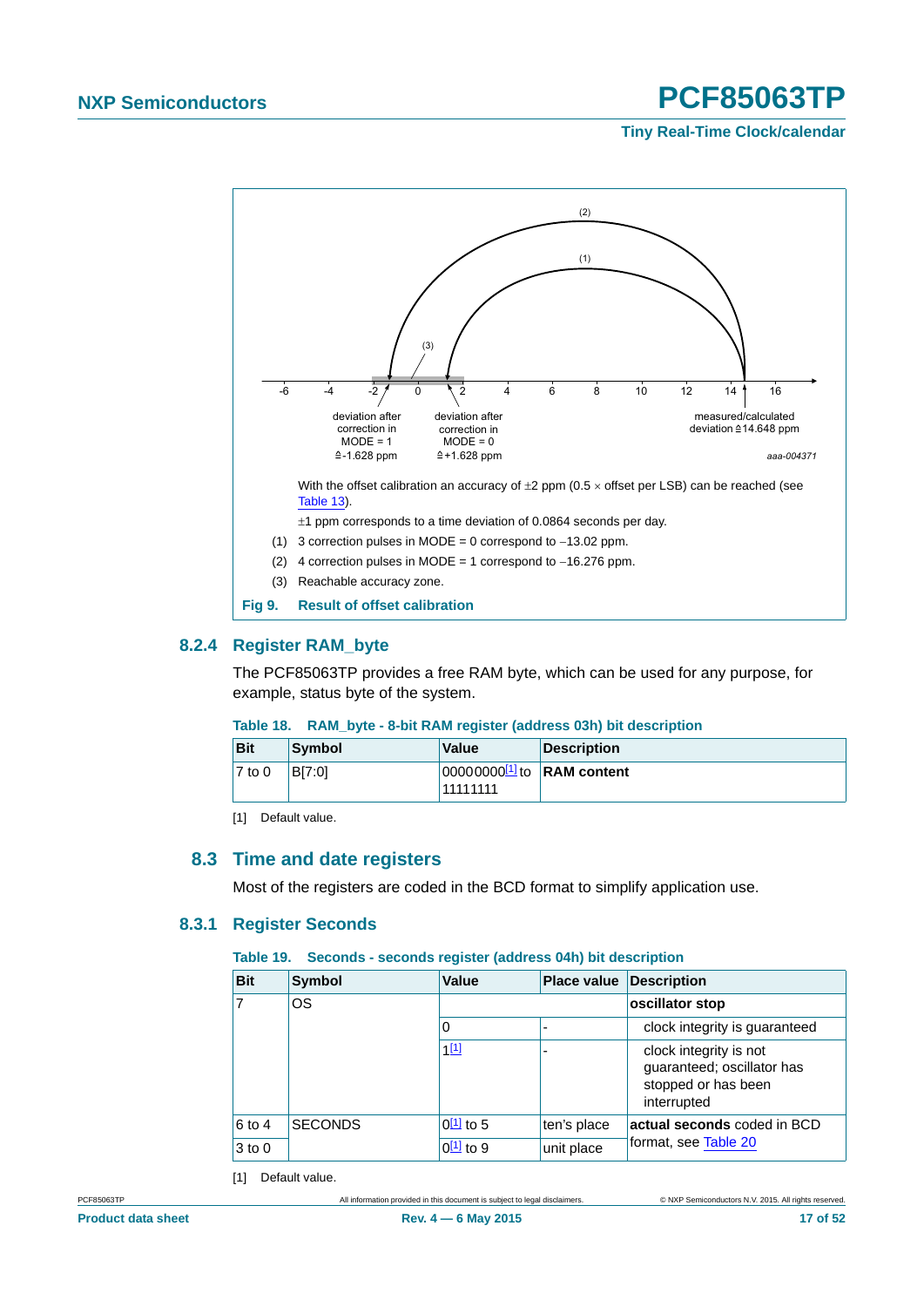### **Tiny Real-Time Clock/calendar**

| Seconds value in | Upper-digit (ten's place) |                          |             |          | Digit (unit place) |       |          |  |
|------------------|---------------------------|--------------------------|-------------|----------|--------------------|-------|----------|--|
| decimal          | Bit 6                     | Bit 5                    | Bit 4       | Bit 3    | Bit 2              | Bit 1 | Bit 0    |  |
| $00^{[1]}$       | 0                         | $\mathbf 0$              | $\mathbf 0$ | 0        | 0                  | 0     | 0        |  |
| 01               | 0                         | 0                        | $\Omega$    | $\Omega$ | 0                  | 10    |          |  |
| 02               | 0                         | $\Omega$                 | 0           | 0        | 0                  |       | $\Omega$ |  |
|                  |                           | $\overline{\phantom{a}}$ |             |          |                    | - 4   | ٠        |  |
| 09               | 0                         | $\Omega$                 | 0           | ◢        | 0                  | 0     |          |  |
| 10               | 0                         | $\Omega$                 | 1           | $\Omega$ | 0                  | 0     | $\Omega$ |  |
|                  |                           |                          |             |          |                    |       |          |  |
| 58               |                           | $\Omega$                 | 1           | 4        | 0                  | 0     | 0        |  |
| 59               |                           | $\mathbf 0$              |             |          | 0                  | 0     |          |  |

### <span id="page-17-0"></span>**Table 20. Seconds coded in BCD format**

<span id="page-17-1"></span>[1] Default value.

#### <span id="page-17-3"></span>**8.3.1.1 OS: Oscillator stop**

When the oscillator of the PCF85063TP is stopped, the OS flag is set. The oscillator can be stopped, for example, by connecting one of the oscillator pins OSCI or OSCO to ground. The oscillator is considered to be stopped during the time between power-on and stable crystal resonance. This time can be in the range of 200 ms to 2 s depending on crystal type, temperature, and supply voltage.

The flag remains set until cleared by command (see [Figure 10](#page-17-2)). If the flag cannot be cleared, then the oscillator is not running. This method can be used to monitor the oscillator and to determine if the supply voltage has reduced to the point where oscillation fails.

<span id="page-17-2"></span>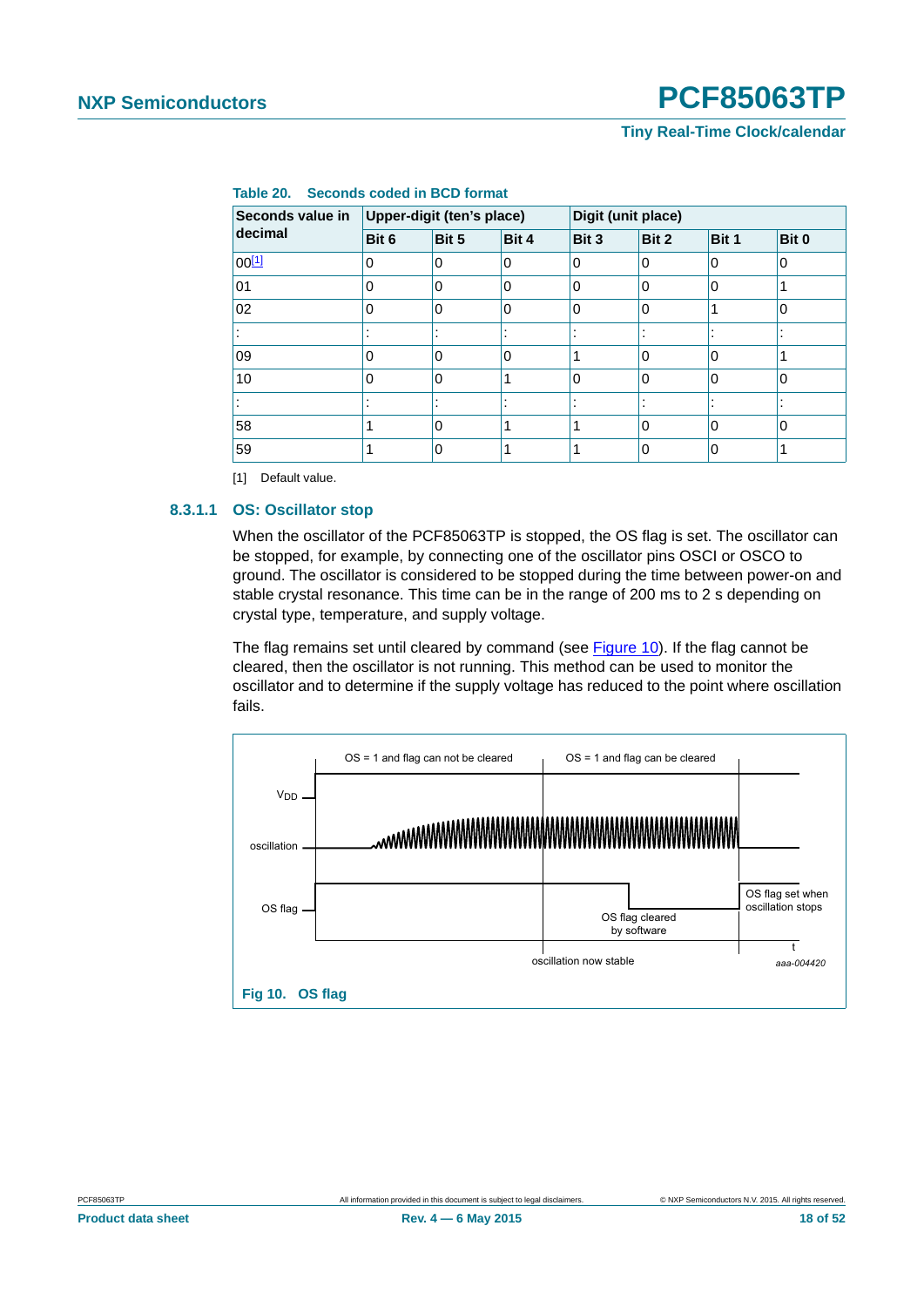### <span id="page-18-15"></span>**8.3.2 Register Minutes**

#### <span id="page-18-11"></span><span id="page-18-3"></span><span id="page-18-2"></span><span id="page-18-1"></span>**Table 21. Minutes - minutes register (address 05h) bit description**

<span id="page-18-0"></span>

| <b>Bit</b> | Symbol         | Value           | <b>Place value Description</b> |                             |
|------------|----------------|-----------------|--------------------------------|-----------------------------|
|            |                |                 |                                | unused                      |
| 6 to 4     | <b>MINUTES</b> | $ 0^{[1]}$ to 5 | ten's place                    | actual minutes coded in BCD |
| $3$ to $0$ |                | $ 0^{[1]}$ to 9 | unit place                     | <b>format</b>               |

<span id="page-18-5"></span>[1] Default value.

### <span id="page-18-4"></span>**8.3.3 Register Hours**

#### <span id="page-18-12"></span>**Table 22. Hours - hours register (address 06h) bit description**

| <b>Bit</b>                  | <b>Symbol</b>  | <b>Value</b>     | <b>Place value</b> | <b>Description</b>           |
|-----------------------------|----------------|------------------|--------------------|------------------------------|
| $7$ to 6                    | $\blacksquare$ | 00               |                    | unused                       |
| 12 hour mode <sup>[1]</sup> |                |                  |                    |                              |
| 5                           | <b>AMPM</b>    |                  |                    | <b>AM/PM</b> indicator       |
|                             |                | $0^{[2]}$        | ۰                  | AM                           |
|                             |                |                  |                    | <b>PM</b>                    |
| $\vert$ 4                   | <b>HOURS</b>   | $0[2]$ to 1      | ten's place        | actual hours in 12 hour mode |
| $3$ to 0                    |                | $Q[2]$ to 9      | unit place         | coded in BCD format          |
| 24 hour mode <sup>[1]</sup> |                |                  |                    |                              |
| $5$ to 4                    | <b>HOURS</b>   | $0[2]$ to 2      | ten's place        | actual hours in 24 hour mode |
| $3$ to 0                    |                | $0\sqrt{2}$ to 9 | unit place         | coded in BCD format          |

<span id="page-18-6"></span>[1] Hour mode is set by the 12\_24 bit in register Control\_1.

<span id="page-18-7"></span>[2] Default value.

### <span id="page-18-16"></span>**8.3.4 Register Days**

#### <span id="page-18-13"></span>**Table 23. Days - days register (address 07h) bit description**

| <b>Bit</b>          | Symbol              | <b>Value</b>     | <b>Place value Description</b> |                                |
|---------------------|---------------------|------------------|--------------------------------|--------------------------------|
| $\overline{7}$ to 6 |                     | 00               |                                | lunused                        |
| $5$ to 4            | DAYS <sup>[1]</sup> | $\sqrt{2}$ to 3  | ten's place                    | actual day coded in BCD format |
| $3$ to 0            |                     | $0\sqrt{3}$ to 9 | unit place                     |                                |

<span id="page-18-8"></span>[1] If the year counter contains a value, which is exactly divisible by 4 (including the year 00), the PCF85063TP compensates for leap years by adding a 29th day to February.

- <span id="page-18-9"></span>[2] Default value.
- <span id="page-18-10"></span>[3] Default value is 1.

### <span id="page-18-17"></span>**8.3.5 Register Weekdays**

#### <span id="page-18-14"></span>**Table 24. Weekdays - weekdays register (address 08h) bit description**

| <b>Bit</b>      | Symbol          | Value    | Description                         |
|-----------------|-----------------|----------|-------------------------------------|
| $\sqrt{7}$ to 3 |                 | 00000    | unused                              |
| $2$ to 0        | <b>WEEKDAYS</b> | $0$ to 6 | actual weekday values, see Table 25 |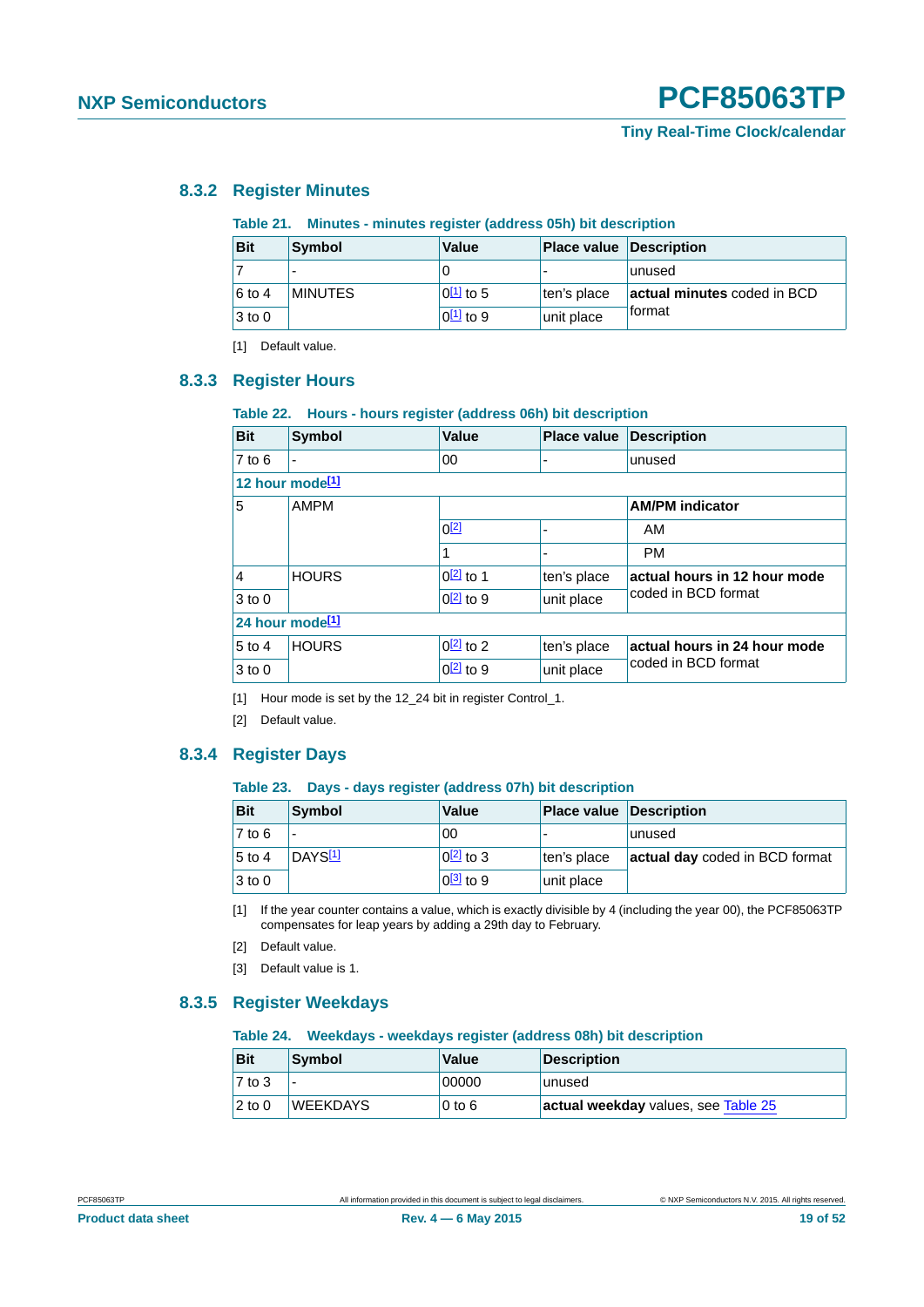<span id="page-19-0"></span>**Tiny Real-Time Clock/calendar**

#### <span id="page-19-1"></span>**Table 25. Weekday assignments**

| Day <sup>[1]</sup>      | <b>Bit</b> |   |   |  |  |  |  |
|-------------------------|------------|---|---|--|--|--|--|
|                         | 2          |   | 0 |  |  |  |  |
| Sunday                  | 0          | 0 | 0 |  |  |  |  |
| Monday                  |            | 0 |   |  |  |  |  |
| Tuesday                 | 0          |   | 0 |  |  |  |  |
| Wednesday               | 0          |   |   |  |  |  |  |
| Thursday                |            | 0 | 0 |  |  |  |  |
| Friday                  |            | 0 |   |  |  |  |  |
| Saturday <sup>[2]</sup> |            |   | 0 |  |  |  |  |

<span id="page-19-2"></span>[1] Definition may be reassigned by the user.

<span id="page-19-3"></span>[2] Default value.

### <span id="page-19-7"></span>**8.3.6 Register Months**

#### <span id="page-19-6"></span>**Table 26. Months - months register (address 09h) bit description**

| <b>Bit</b> | Symbol        | Value      | <b>Place value Description</b> |                           |
|------------|---------------|------------|--------------------------------|---------------------------|
| 7 to 5     |               | 000        |                                | lunused                   |
| 4          | <b>MONTHS</b> | $0$ to 1   | ten's place                    | actual month coded in BCD |
| $3$ to 0   |               | $0$ to $9$ | unit place                     | format, see Table 27      |

### <span id="page-19-4"></span>**Table 27. Month assignments in BCD format**

| <b>Month</b>           | <b>Upper-digit</b><br>(ten's place) | Digit (unit place) |       |             |       |  |  |  |
|------------------------|-------------------------------------|--------------------|-------|-------------|-------|--|--|--|
|                        | Bit 4                               | Bit 3              | Bit 2 | Bit 1       | Bit 0 |  |  |  |
| January <sup>[1]</sup> | 0                                   | 0                  | 0     | 0           |       |  |  |  |
| February               | 0                                   | 0                  | 0     | 1           | 0     |  |  |  |
| March                  | 0                                   | 0                  | 0     |             |       |  |  |  |
| April                  | 0                                   | 0                  |       | $\mathbf 0$ | 0     |  |  |  |
| May                    | 0                                   | 0                  |       | $\Omega$    |       |  |  |  |
| June                   | $\Omega$                            | $\Omega$           | 1     | 1           | 0     |  |  |  |
| July                   | 0                                   | 0                  |       |             |       |  |  |  |
| August                 | 0                                   | 1                  | 0     | $\Omega$    | 0     |  |  |  |
| September              | 0                                   |                    | 0     | 0           |       |  |  |  |
| October                |                                     | 0                  | 0     | $\Omega$    | 0     |  |  |  |
| November               |                                     | 0                  | 0     | 0           |       |  |  |  |
| December               |                                     | 0                  | 0     |             | 0     |  |  |  |

<span id="page-19-5"></span>[1] Default value.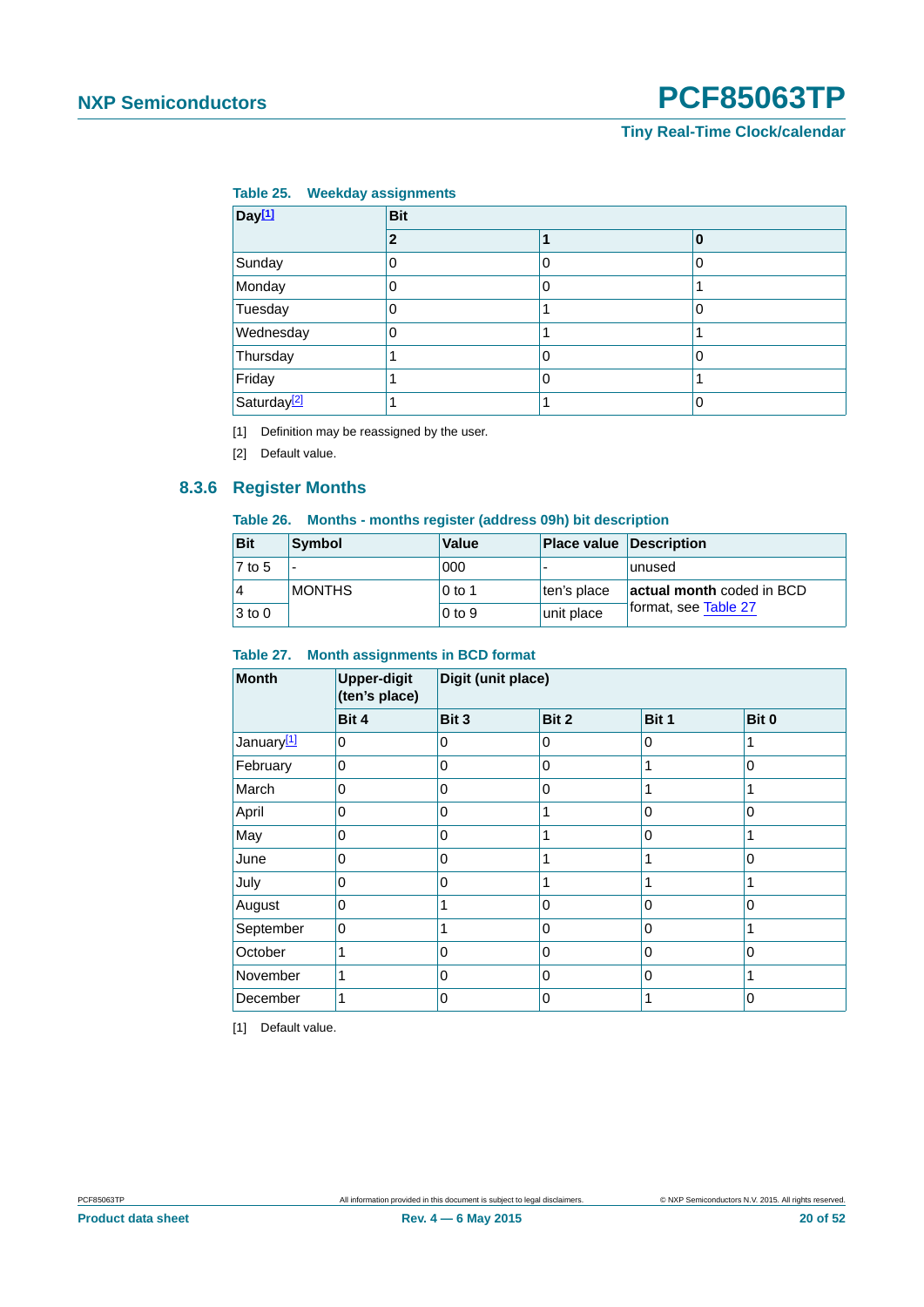### <span id="page-20-4"></span>**8.3.7 Register Years**

<span id="page-20-3"></span><span id="page-20-0"></span>

| Table 28. Years - years register (0Ah) bit description |              |                 |                                |                                 |  |  |  |
|--------------------------------------------------------|--------------|-----------------|--------------------------------|---------------------------------|--|--|--|
| <b>Bit</b>                                             | Symbol       | <b>Value</b>    | <b>Place value Description</b> |                                 |  |  |  |
| $ 7 \text{ to } 4$                                     | <b>YEARS</b> | $ 0^{11} $ to 9 | ten's place                    | actual year coded in BCD format |  |  |  |
| $3$ to 0                                               |              | $[0[1]]$ to 9   | unit place                     |                                 |  |  |  |

<span id="page-20-1"></span>[1] Default value.

### <span id="page-20-5"></span>**8.4 Setting and reading the time**

[Figure 11](#page-20-2) shows the data flow and data dependencies starting from the 1 Hz clock tick.



<span id="page-20-2"></span>During read/write operations, the time counting circuits (memory locations 04h through 0Ah) are blocked.

The blocking prevents

- **•** Faulty reading of the clock and calendar during a carry condition
- **•** Incrementing the time registers during the read cycle

After this read/write access is completed, the time circuit is released again and any pending request to increment the time counters that occurred during the read/write access is serviced. A maximum of 1 request can be stored; therefore, all accesses must be completed within 1 second (see [Figure 12](#page-21-0)).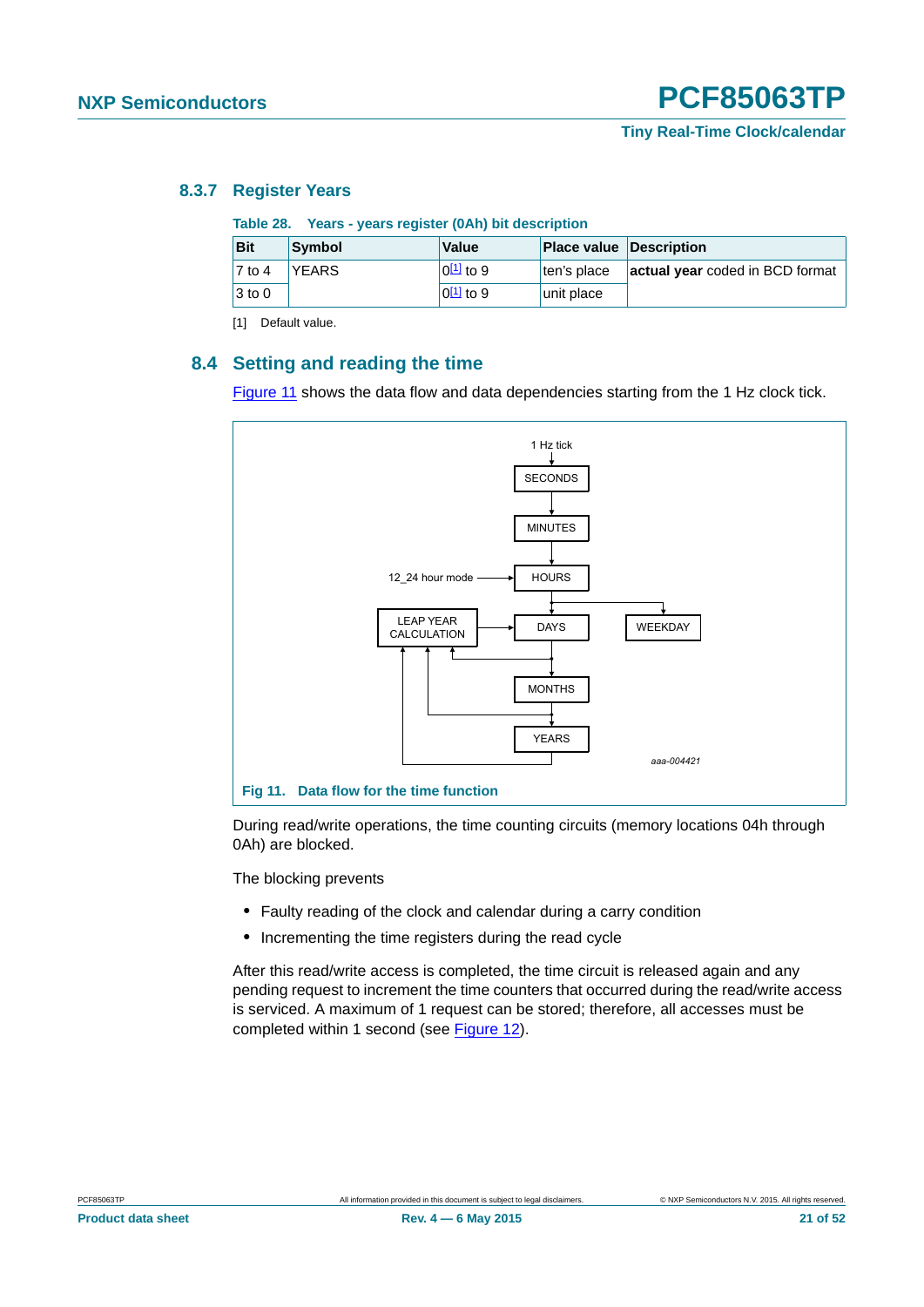### **Tiny Real-Time Clock/calendar**



<span id="page-21-0"></span>Because of this method, it is very important to make a read or write access in one go, that is, setting or reading seconds through to years should be made in one single access. Failing to comply with this method could result in the time becoming corrupted.

As an example, if the time (seconds through to hours) is set in one access and then in a second access the date is set, it is possible that the time will increment between the two accesses. A similar problem exists when reading. A roll-over may occur between reads thus giving the minutes from one moment and the hours from the next.

Recommended method for reading the time:

- 1. Send a START condition and the slave address (see [Table 29 on page 25](#page-24-0)) for write (A2h)
- 2. Set the address pointer to 4 (Seconds) by sending 04h
- 3. Send a RESTART condition or STOP followed by START
- 4. Send the slave address for read (A3h)
- 5. Read Seconds
- 6. Read Minutes
- 7. Read Hours
- 8. Read Days
- 9. Read Weekdays
- 10. Read Months
- 11. Read Years
- 12. Send a STOP condition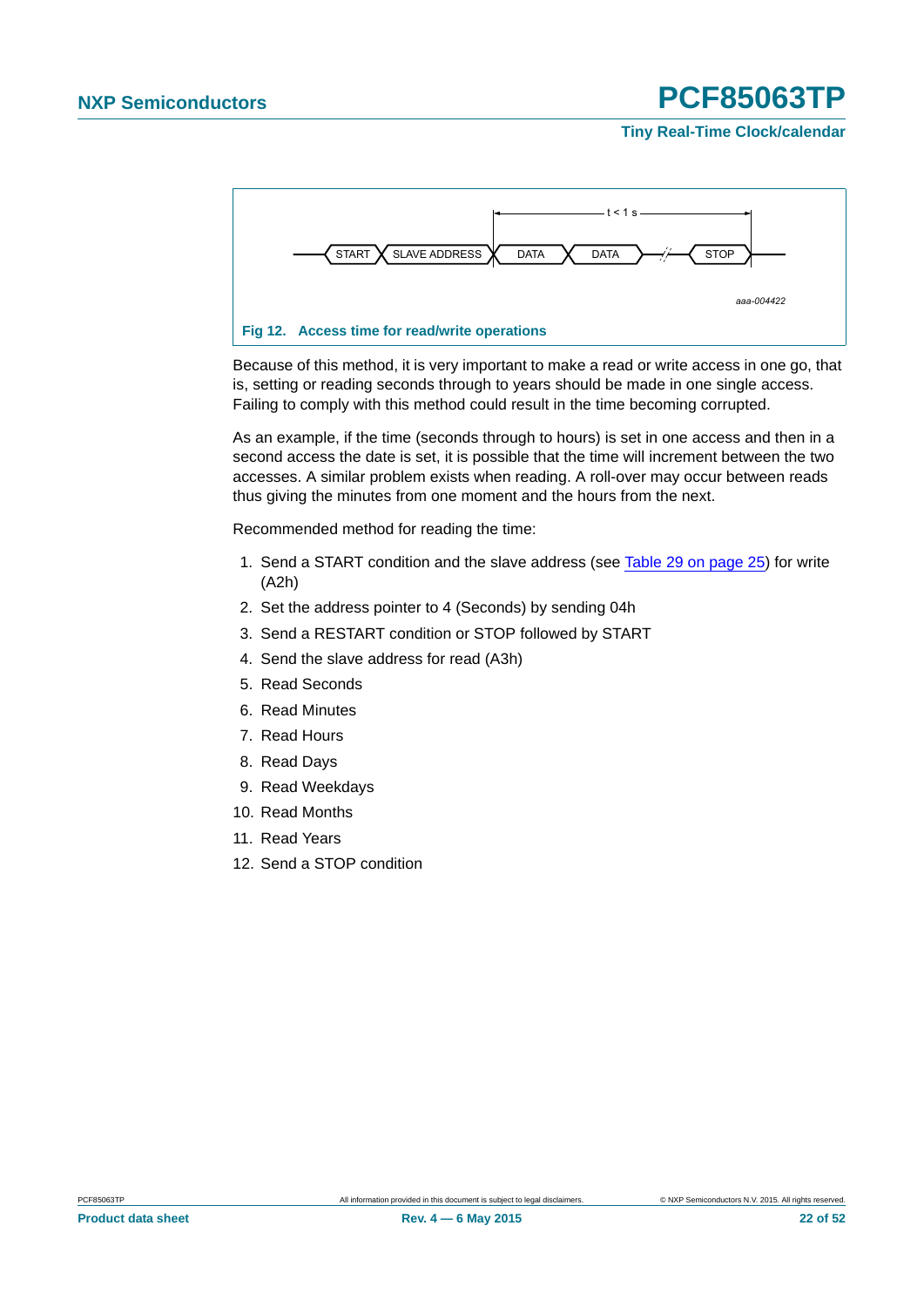### <span id="page-22-2"></span>**9. Characteristics of the I2C-bus interface**

The I2C-bus is for bidirectional, two-line communication between different ICs or modules. The two lines are a Serial DAta line (SDA) and a Serial CLock line (SCL). Both lines must be connected to a positive supply via a pull-up resistor. Data transfer may be initiated only when the bus is not busy.

### <span id="page-22-3"></span>**9.1 Bit transfer**

One data bit is transferred during each clock pulse. The data on the SDA line must remain stable during the HIGH period of the clock pulse, as changes in the data line at this time are interpreted as a control signal (see [Figure 13\)](#page-22-0).



### <span id="page-22-4"></span><span id="page-22-0"></span>**9.2 START and STOP conditions**

Both data and clock lines remain HIGH when the bus is not busy.

A HIGH-to-LOW transition of the data line while the clock is HIGH is defined as the START condition - S.

A LOW-to-HIGH transition of the data line while the clock is HIGH is defined as the STOP condition - P (see [Figure 14\)](#page-22-1).



### <span id="page-22-5"></span><span id="page-22-1"></span>**9.3 System configuration**

A device generating a message is a transmitter; a device receiving a message is a receiver. The device that controls the message is the master; and the devices which are controlled by the master are the slaves (see [Figure 15\)](#page-23-0).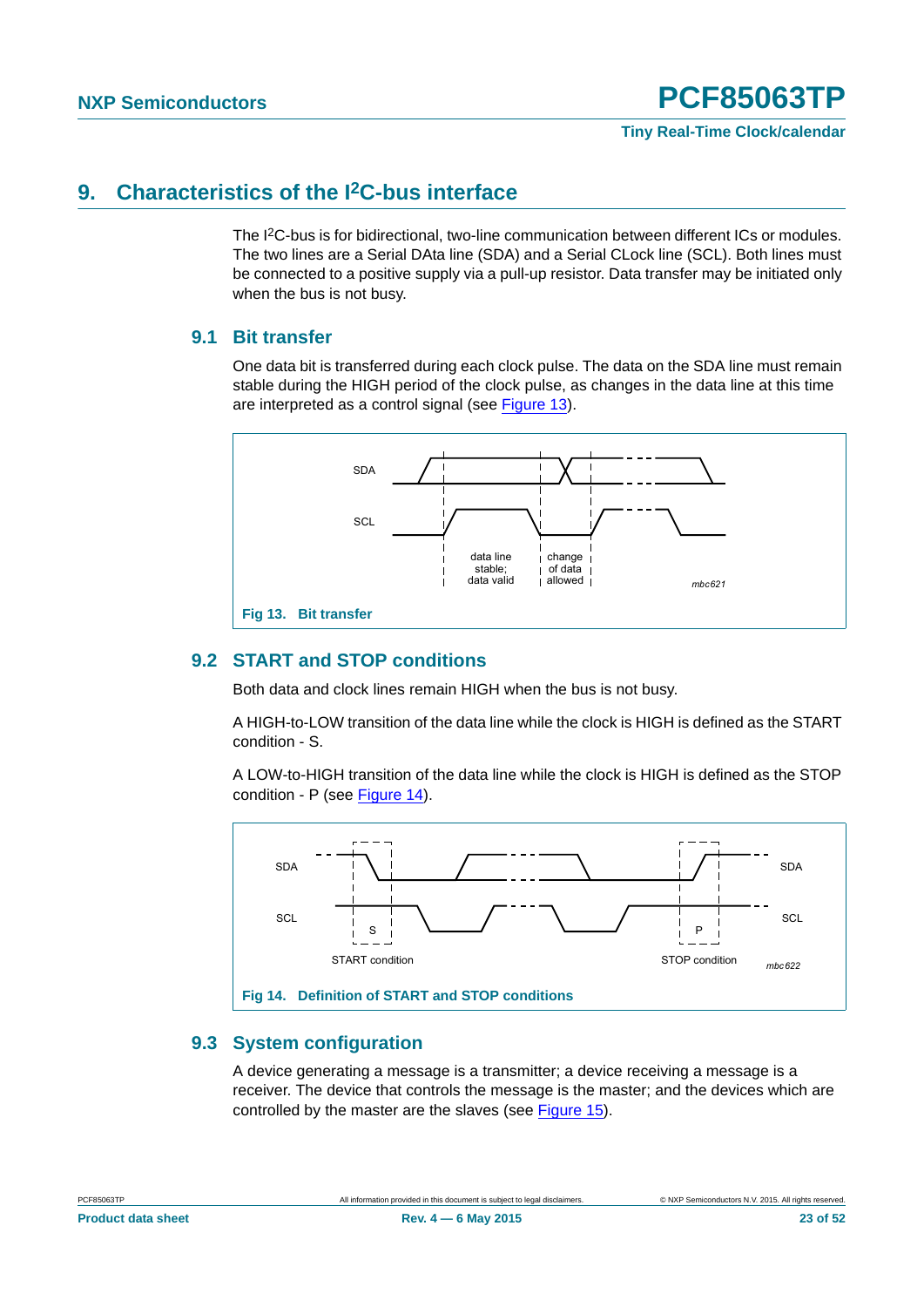**Tiny Real-Time Clock/calendar**



### <span id="page-23-2"></span><span id="page-23-0"></span>**9.4 Acknowledge**

The number of data bytes transferred between the START and STOP conditions from transmitter to receiver is unlimited. Each byte of 8 bits is followed by an acknowledge cycle.

- **•** A slave receiver, which is addressed, must generate an acknowledge after the reception of each byte
- **•** Also a master receiver must generate an acknowledge after the reception of each byte that has been clocked out of the slave transmitter
- **•** The device that acknowledges must pull-down the SDA line during the acknowledge clock pulse, so that the SDA line is stable LOW during the HIGH period of the acknowledge related clock pulse (set-up and hold times must be considered)
- **•** A master receiver must signal an end of data to the transmitter by not generating an acknowledge on the last byte that has been clocked out of the slave. In this event, the transmitter must leave the data line HIGH to enable the master to generate a STOP condition

Acknowledgement on the I<sup>2</sup>C-bus is shown in [Figure 16.](#page-23-1)



<span id="page-23-1"></span>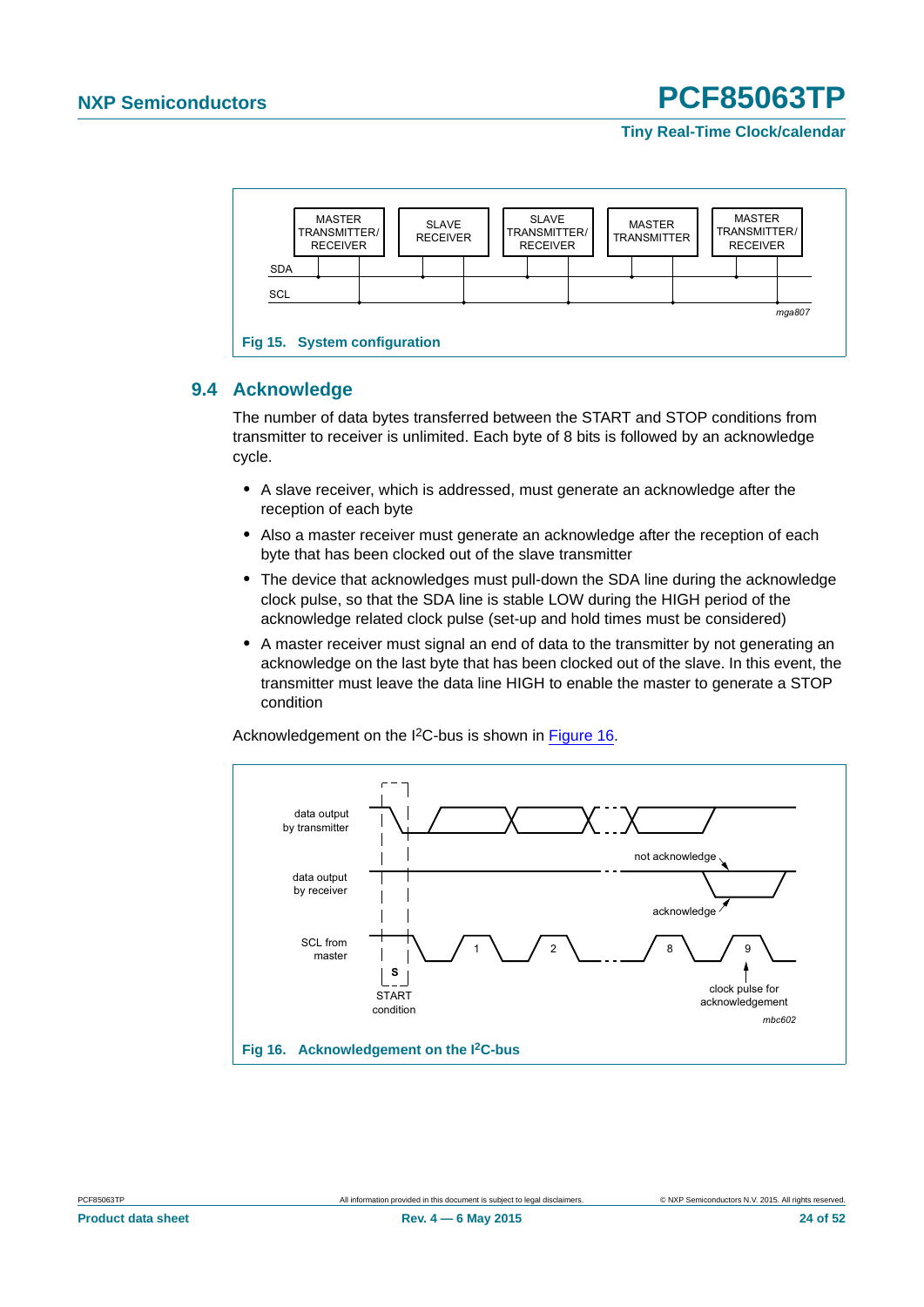### **9.5 I2C-bus protocol**

### <span id="page-24-3"></span><span id="page-24-2"></span>**9.5.1 Addressing**

One I2C-bus slave address (1010001) is reserved for the PCF85063TP. The entire I<sup>2</sup>C-bus slave address byte is shown in [Table 29.](#page-24-0)

#### <span id="page-24-0"></span>**Table 29. I2C slave address byte**

|            | <b>Slave address</b> |  |  |  |  |  |  |            |
|------------|----------------------|--|--|--|--|--|--|------------|
| <b>Bit</b> |                      |  |  |  |  |  |  |            |
|            | <b>MSB</b>           |  |  |  |  |  |  | <b>LSB</b> |
|            |                      |  |  |  |  |  |  | R/W        |

After a START condition, the I2C slave address has to be sent to the PCF85063TP device.

The R $\overline{W}$  bit defines the direction of the following single or multiple byte data transfer  $(R/\overline{W} = 0$  for writing,  $R/\overline{W} = 1$  for reading). For the format and the timing of the START condition (S), the STOP condition  $(P)$  and the acknowledge bit  $(A)$  refer to the  $I<sup>2</sup>C-bus$ characteristics (see [Ref. 12 "UM10204"\)](#page-45-0). In the write mode, a data transfer is terminated by sending either the STOP condition or the START condition of the next data transfer.

### <span id="page-24-4"></span>**9.5.2 Clock and calendar READ or WRITE cycles**

The I2C-bus configuration for the different PCF85063TP READ and WRITE cycles is shown in [Figure 17](#page-24-1) and [Figure 18.](#page-25-0) The register address is a 4-bit value that defines which register will be accessed next. The upper 4 bits of the register address are not used.

<span id="page-24-1"></span>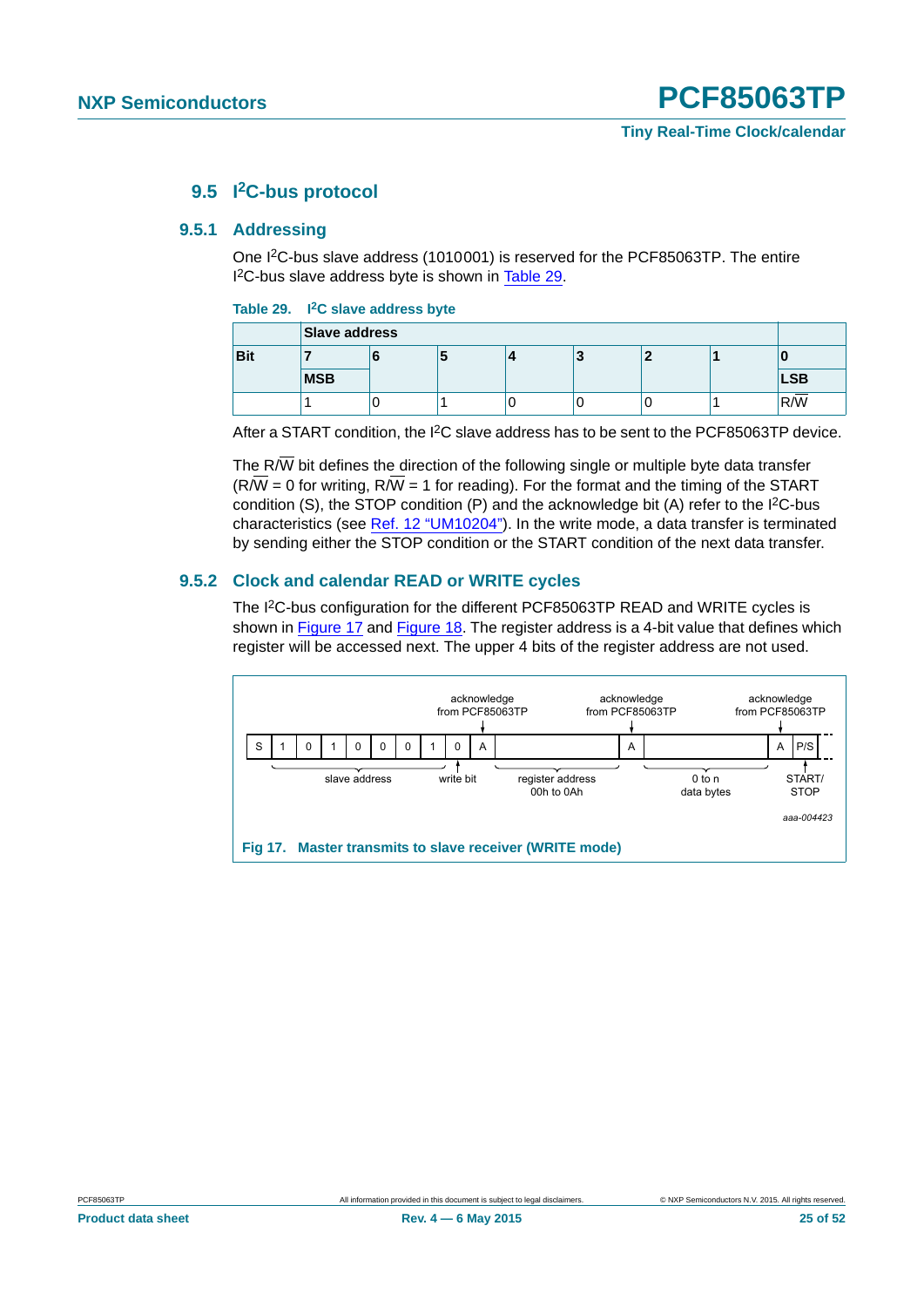<span id="page-25-0"></span>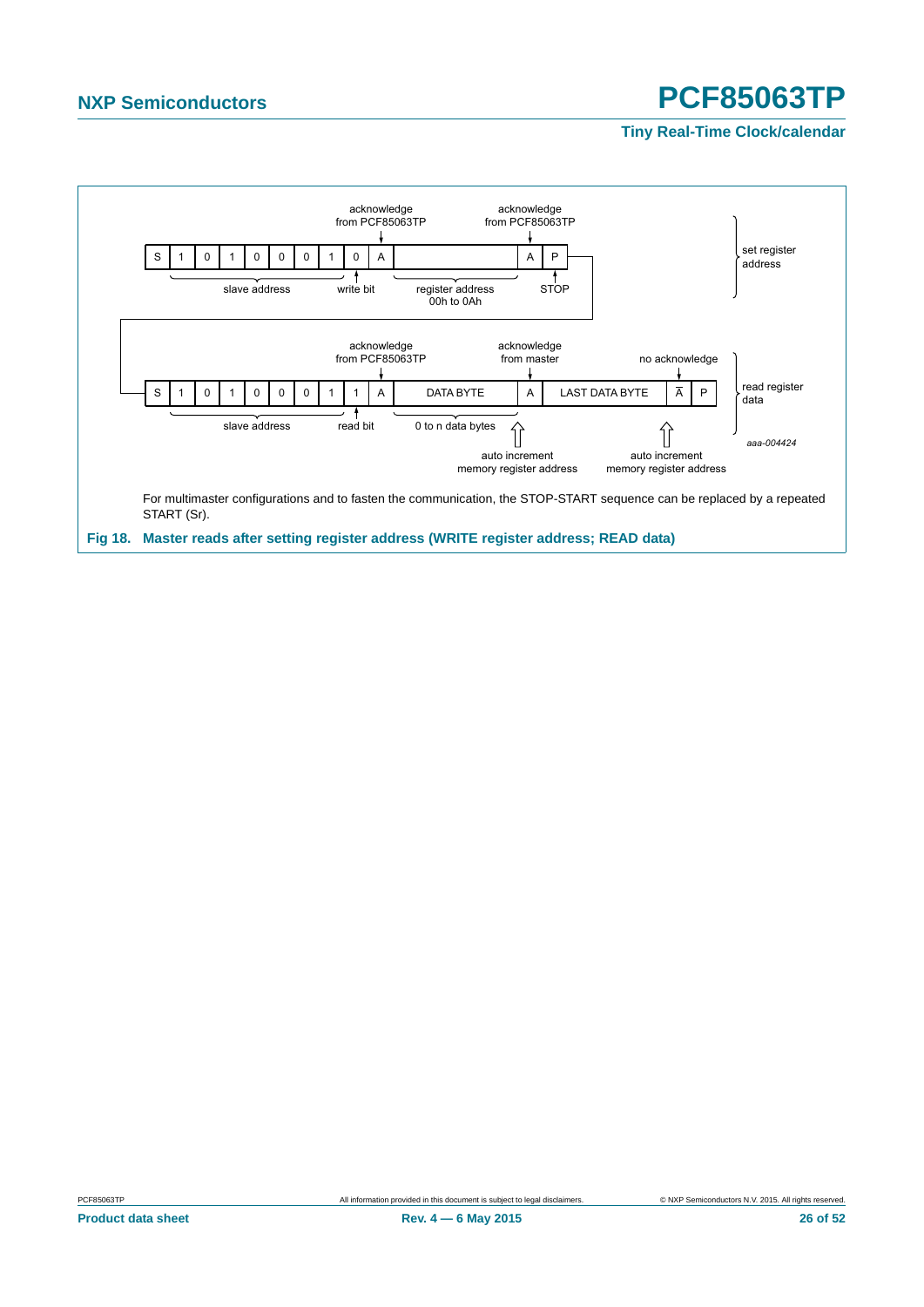**Tiny Real-Time Clock/calendar**

### <span id="page-26-1"></span>**10. Internal circuitry**



### <span id="page-26-2"></span>**11. Safety notes**

### **CAUTION**



<span id="page-26-0"></span>This device is sensitive to ElectroStatic Discharge (ESD). Observe precautions for handling electrostatic sensitive devices.

Such precautions are described in the *ANSI/ESD S20.20*, *IEC/ST 61340-5*, *JESD625-A* or equivalent standards.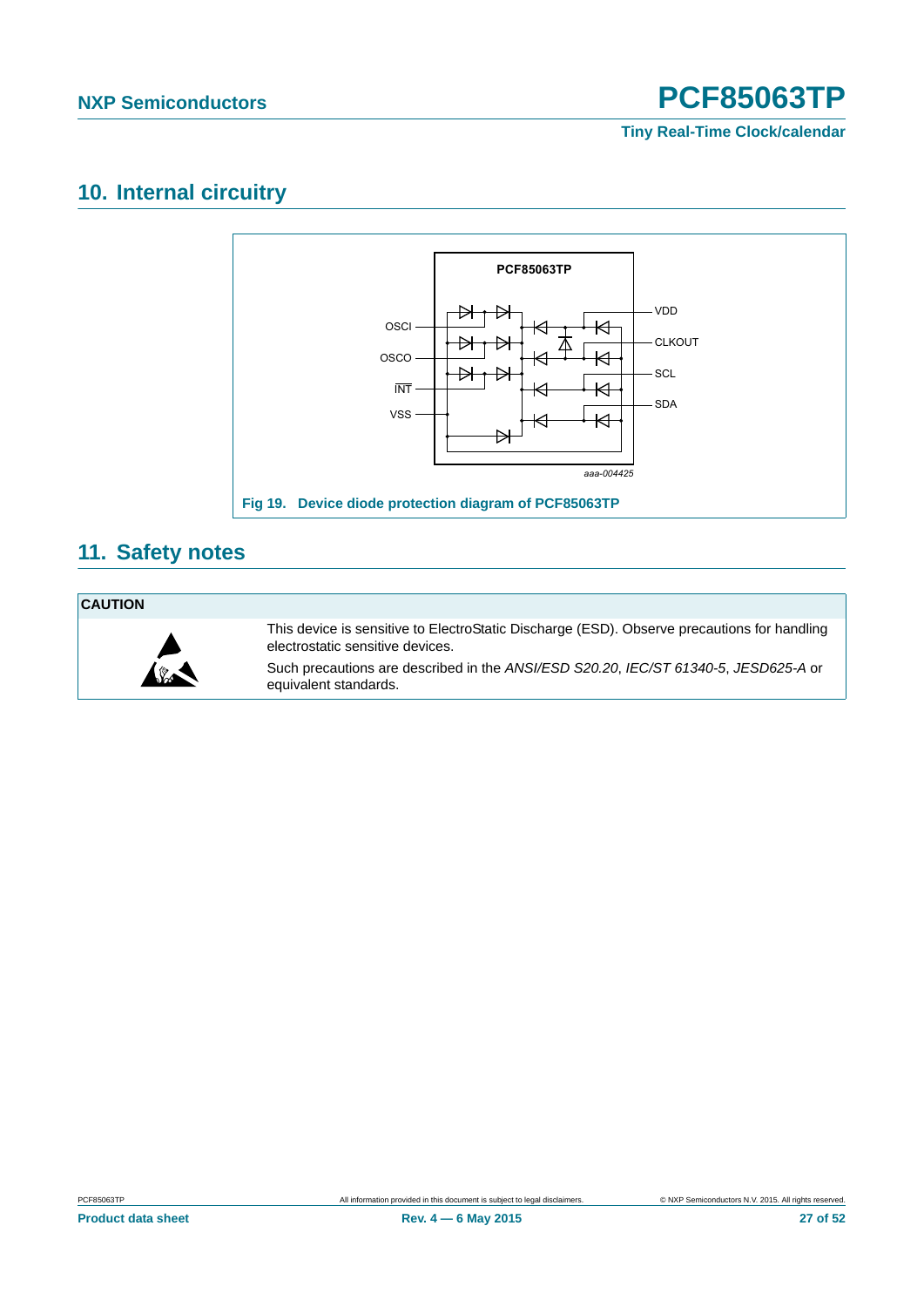### <span id="page-27-5"></span>**12. Limiting values**

#### <span id="page-27-4"></span>**Table 30. Limiting values**

*In accordance with the Absolute Maximum Rating System (IEC 60134).*

| <b>Symbol</b>               | <b>Parameter</b>        | <b>Conditions</b>      | <b>Min</b> | <b>Max</b> | <b>Unit</b> |
|-----------------------------|-------------------------|------------------------|------------|------------|-------------|
| V <sub>DD</sub>             | supply voltage          |                        | $-0.5$     | $+6.5$     | V           |
| I <sub>DD</sub>             | supply current          |                        | -50        | $+50$      | mA          |
| Vı                          | input voltage           | on pins SCL, SDA, OSCI | $-0.5$     | $+6.5$     | V           |
| Vo                          | output voltage          |                        | $-0.5$     | $+6.5$     | V           |
| J <sub>I</sub>              | input current           | at any input           | $-10$      | $+10$      | mA          |
| Ιo                          | output current          | at any output          | $-10$      | $+10$      | mA          |
| $P_{\text{tot}}$            | total power dissipation |                        |            | 300        | mW          |
| V <sub>ESD</sub>            | electrostatic discharge | $[1]$<br><b>HBM</b>    |            | ±5000      | V           |
|                             | voltage                 | $[2]$<br><b>CDM</b>    |            | ±1500      | V           |
| $I_{\text{lu}}$             | latch-up current        | [3]                    |            | 200        | mA          |
| $T_{\text{stg}}$            | storage temperature     | $[4]$                  | $-65$      | $+150$     | $^{\circ}C$ |
| $\mathsf{T}_{\mathsf{amb}}$ | ambient temperature     | operating device       | -40        | $+85$      | °C          |

<span id="page-27-0"></span>[1] Pass level; Human Body Model (HBM) according to [Ref. 7 "JESD22-A114"](#page-45-1).

<span id="page-27-1"></span>[2] Pass level; Charged-Device Model (CDM), according to [Ref. 8 "JESD22-C101".](#page-45-2)

<span id="page-27-2"></span>[3] Pass level; latch-up testing, according to [Ref. 9 "JESD78"](#page-45-3) at maximum ambient temperature (T<sub>amb(max)</sub>).

<span id="page-27-3"></span>[4] According to the store and transport requirements (see [Ref. 14 "UM10569"\)](#page-45-4) the devices have to be stored at a temperature of +8 °C to +45 °C and a humidity of  $25\%$  to 75 %.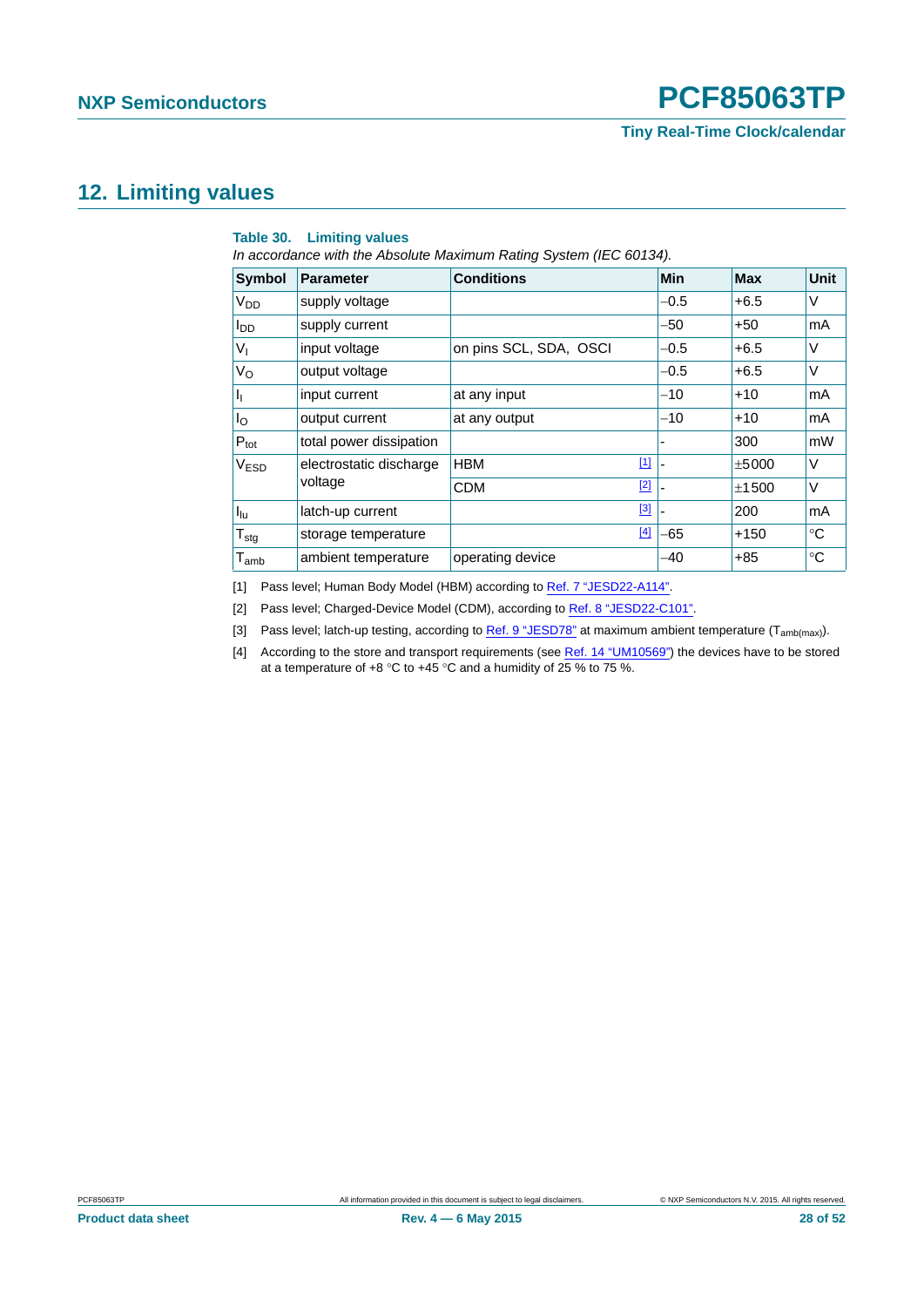### <span id="page-28-1"></span>**13. Characteristics**

### <span id="page-28-0"></span>**Table 31. Static characteristics**

 $V_{DD} = 0.9$  V to 5.5 V;  $V_{SS} = 0$  V;  $T_{amb} = -40$  °C to +85 °C;  $f_{osc} = 32.768$  kHz; quartz  $R_s = 60$  k $\Omega$ ;  $C_L = 7$  pF; unless otherwise *specified.*

| <b>Symbol</b>         | <b>Parameter</b>          | <b>Conditions</b>                                                                 | Min                   | <b>Typ</b> | <b>Max</b>         | Unit    |
|-----------------------|---------------------------|-----------------------------------------------------------------------------------|-----------------------|------------|--------------------|---------|
| <b>Supplies</b>       |                           |                                                                                   |                       |            |                    |         |
| V <sub>DD</sub>       | supply voltage            | $\boxed{1}$<br>interface inactive;<br>$f_{SCL} = 0$ Hz                            | 0.9                   |            | 5.5                | V       |
|                       |                           | $[1]$<br>interface active;<br>$f_{SCL} = 400$ kHz                                 | 1.8                   |            | 5.5                | $\vee$  |
| $I_{DD}$              | supply current            | $[2]$<br>$V_{DD} = 3.3 V$                                                         |                       |            |                    |         |
|                       |                           | interface inactive;<br>$f_{SCL} = 0$ Hz                                           |                       |            |                    |         |
|                       |                           | $T_{amb}$ = 25 °C                                                                 | $\blacksquare$        | 220        | 450                | nA      |
|                       |                           | $[3]$<br>$T_{amb} = 50 °C$                                                        |                       | 250        | 500                | nA      |
|                       |                           | $T_{amb}$ = 85 °C                                                                 |                       | 470        | 600                | nA      |
|                       |                           | interface active;<br>$f_{SCL} = 400$ kHz                                          |                       | 18         | 50                 | $\mu$ A |
| Inputs <sup>[4]</sup> |                           |                                                                                   |                       |            |                    |         |
| $V_{I}$               | input voltage             |                                                                                   | <b>V<sub>SS</sub></b> |            | 5.5                | $\vee$  |
| $V_{IL}$              | LOW-level input voltage   |                                                                                   | Vss                   |            | 0.3V <sub>DD</sub> | $\vee$  |
| V <sub>IH</sub>       | HIGH-level input voltage  |                                                                                   | 0.7V <sub>DD</sub>    |            | $V_{DD}$           | $\vee$  |
| Ιu                    | input leakage current     | $V_1 = V_{SS}$ or $V_{DD}$                                                        | $\blacksquare$        | 0          | $\overline{a}$     | $\mu$ A |
|                       |                           | post ESD event                                                                    | $-0.15$               |            | $+0.15$            | $\mu$ A |
| $C_i$                 | input capacitance         | [5]                                                                               |                       |            | $\overline{7}$     | pF      |
| <b>Outputs</b>        |                           |                                                                                   |                       |            |                    |         |
| V <sub>OH</sub>       | HIGH-level output voltage | on pin CLKOUT                                                                     | 0.8V <sub>DD</sub>    |            | V <sub>DD</sub>    | V       |
| $V_{OL}$              | LOW-level output voltage  | on pins SDA, INT,<br><b>CLKOUT</b>                                                | $V_{SS}$              |            | 0.2V <sub>DD</sub> | V       |
| $I_{OH}$              | HIGH-level output current | output source current;<br>$V_{OH} = 2.9 V;$<br>$V_{DD} = 3.3 V;$<br>on pin CLKOUT | $\mathbf{1}$          | 3          |                    | mA      |
| $I_{OL}$              | LOW-level output current  | output sink current;<br>$V_{OL} = 0.4 V;$<br>$V_{DD} = 3.3 V$                     |                       |            |                    |         |
|                       |                           | on pin SDA                                                                        | 3                     | 8.5        |                    | mA      |
|                       |                           | on pin INT                                                                        | $\overline{c}$        | 6          |                    | mA      |
|                       |                           | on pin CLKOUT                                                                     | $\mathbf{1}$          | 3          |                    | mA      |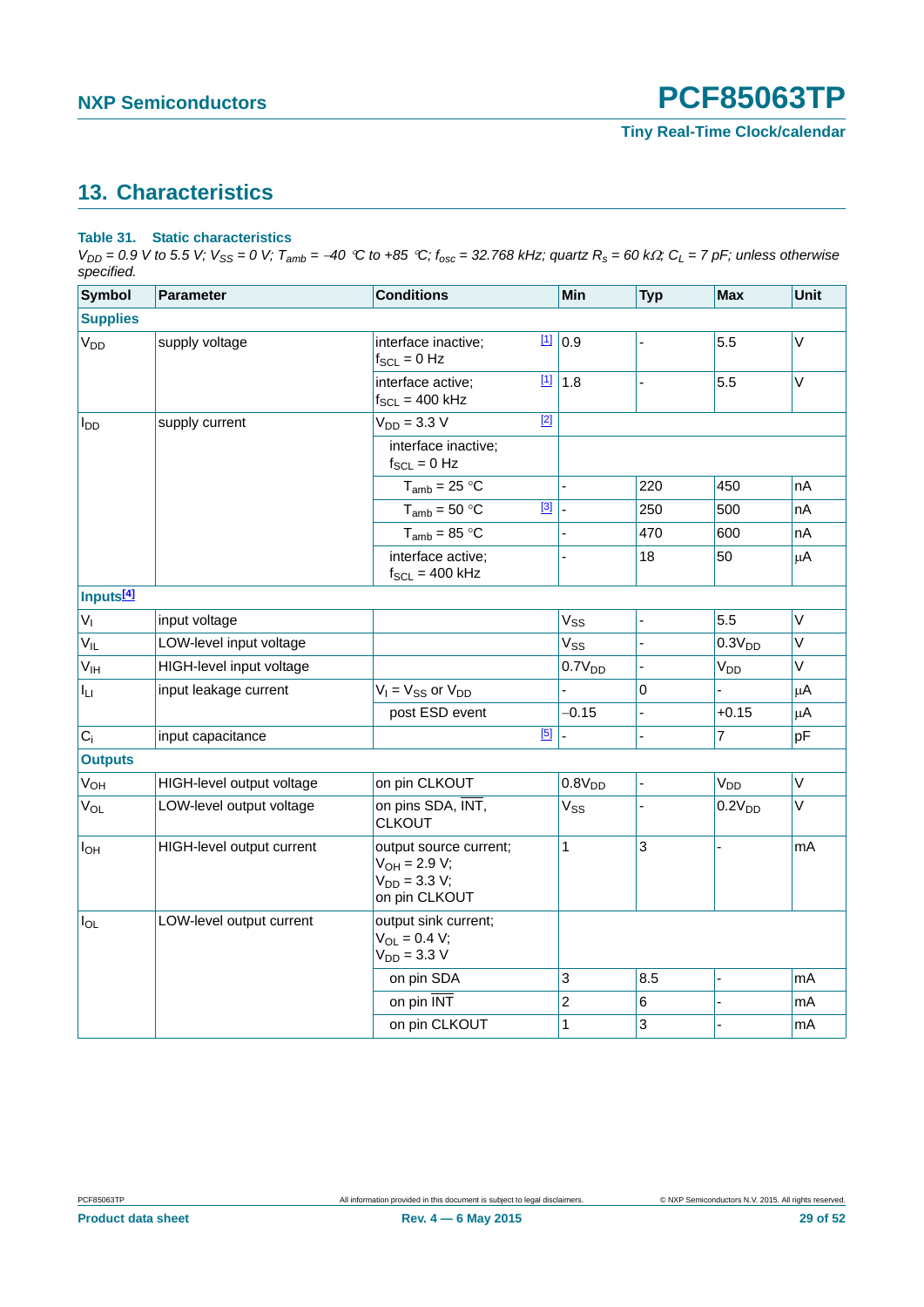#### **Table 31. Static characteristics** *…continued*

 $V_{DD} = 0.9$  V to 5.5 V;  $V_{SS} = 0$  V;  $T_{amb} = -40$  °C to +85 °C;  $f_{osc} = 32.768$  kHz; quartz  $R_s = 60$  k $\Omega$ ;  $C_L = 7$  pF; unless otherwise *specified.*

| Symbol                           | Parameter                                  | <b>Conditions</b>                              | Min            | <b>Typ</b> | <b>Max</b> | Unit      |
|----------------------------------|--------------------------------------------|------------------------------------------------|----------------|------------|------------|-----------|
| <b>Oscillator</b>                |                                            |                                                |                |            |            |           |
| $\Delta f_{\rm osc}/f_{\rm osc}$ | relative oscillator frequency<br>variation | $\Delta V_{DD}$ = 200 mV;<br>$T_{amb}$ = 25 °C |                | 0.075      |            | ppm       |
| $C_{L(itg)}$                     | integrated load capacitance                | [6]<br>on pins OSCO, OSCI                      |                |            |            |           |
|                                  |                                            | $C_L = 7 pF$                                   | 4.2            |            | 9.8        | pF        |
|                                  |                                            | $C_L = 12.5$ pF                                | 7.5            | 12.5       | 17.5       | pF        |
| $ R_{\rm s}$                     | series resistance                          |                                                | $\overline{a}$ |            | 100        | $k\Omega$ |

<span id="page-29-0"></span>[1] For reliable oscillator start-up at power-on:  $V_{DD(po)min} = V_{DD(min)} + 0.3$  V.

<span id="page-29-1"></span>[2] Timer source clock =  $\frac{1}{60}$  Hz, level of pins SCL and SDA is V<sub>DD</sub> or V<sub>SS</sub>.

- <span id="page-29-2"></span>[3] Tested on sample basis.
- <span id="page-29-3"></span>[4] The I<sup>2</sup>C-bus interface of PCF85063TP is 5 V tolerant.
- <span id="page-29-5"></span><span id="page-29-4"></span>[5] Implicit by design.

[6] Integrated load capacitance,  $C_{L(itg)}$ , is a calculation of  $C_{\rm OSCQ}$  and  $C_{\rm OSCQ}$  in series:  $C_{L(itg)} = \frac{(C_{\rm OSCI} \cdot C_{\rm OSCO})}{(C_{\rm OSCI} + C_{\rm OSCO})}$ .

<span id="page-29-6"></span>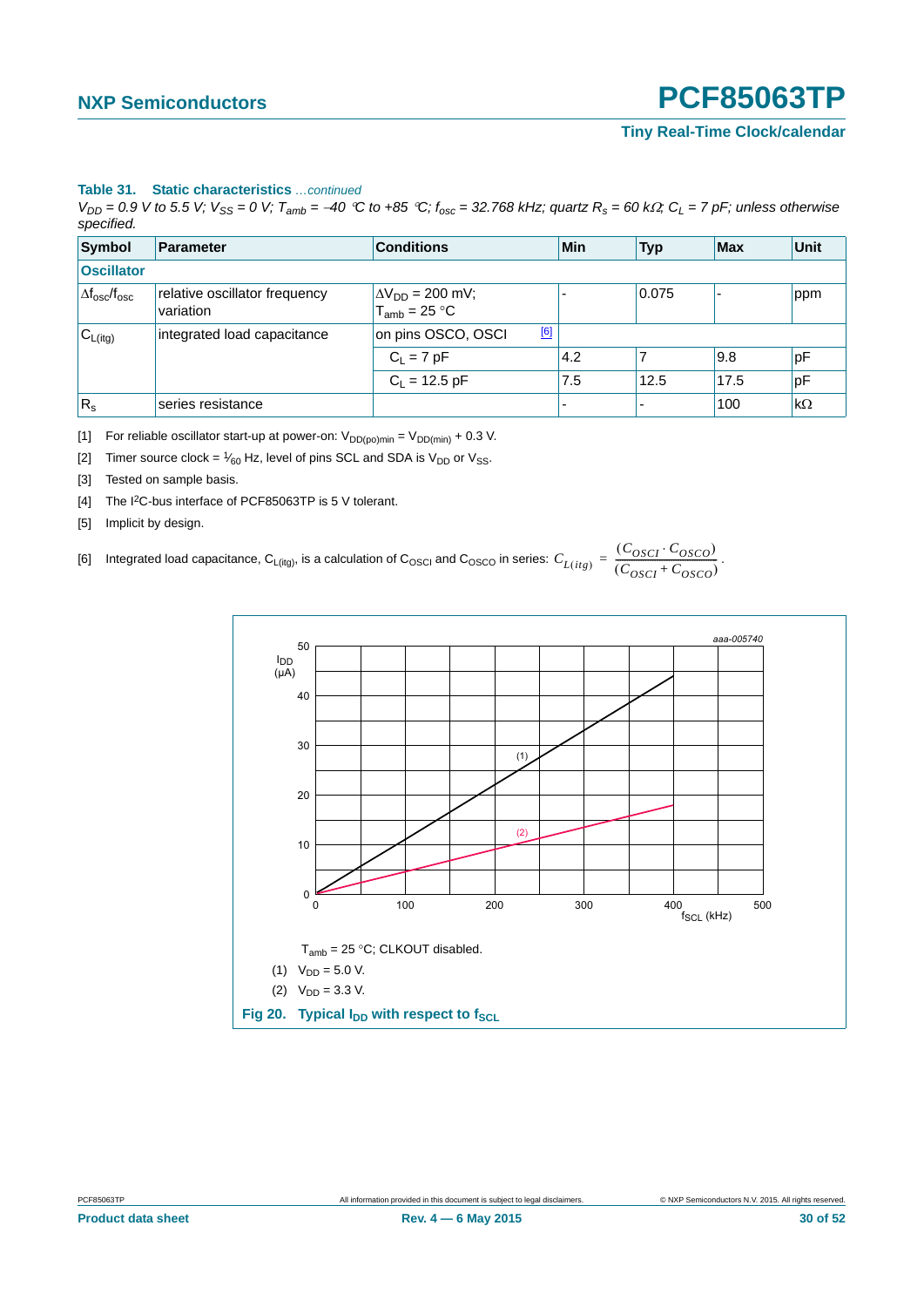<span id="page-30-0"></span>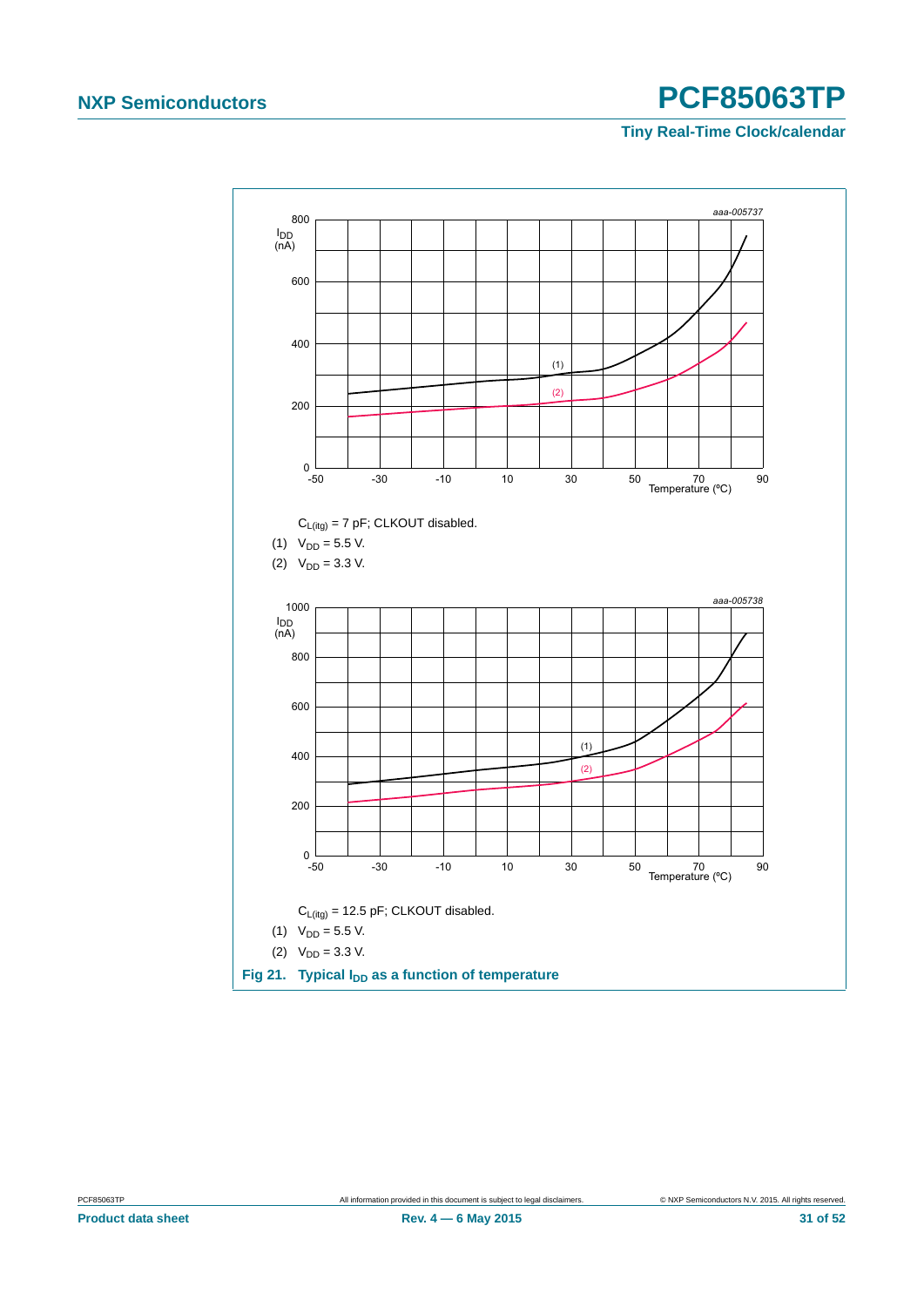<span id="page-31-0"></span>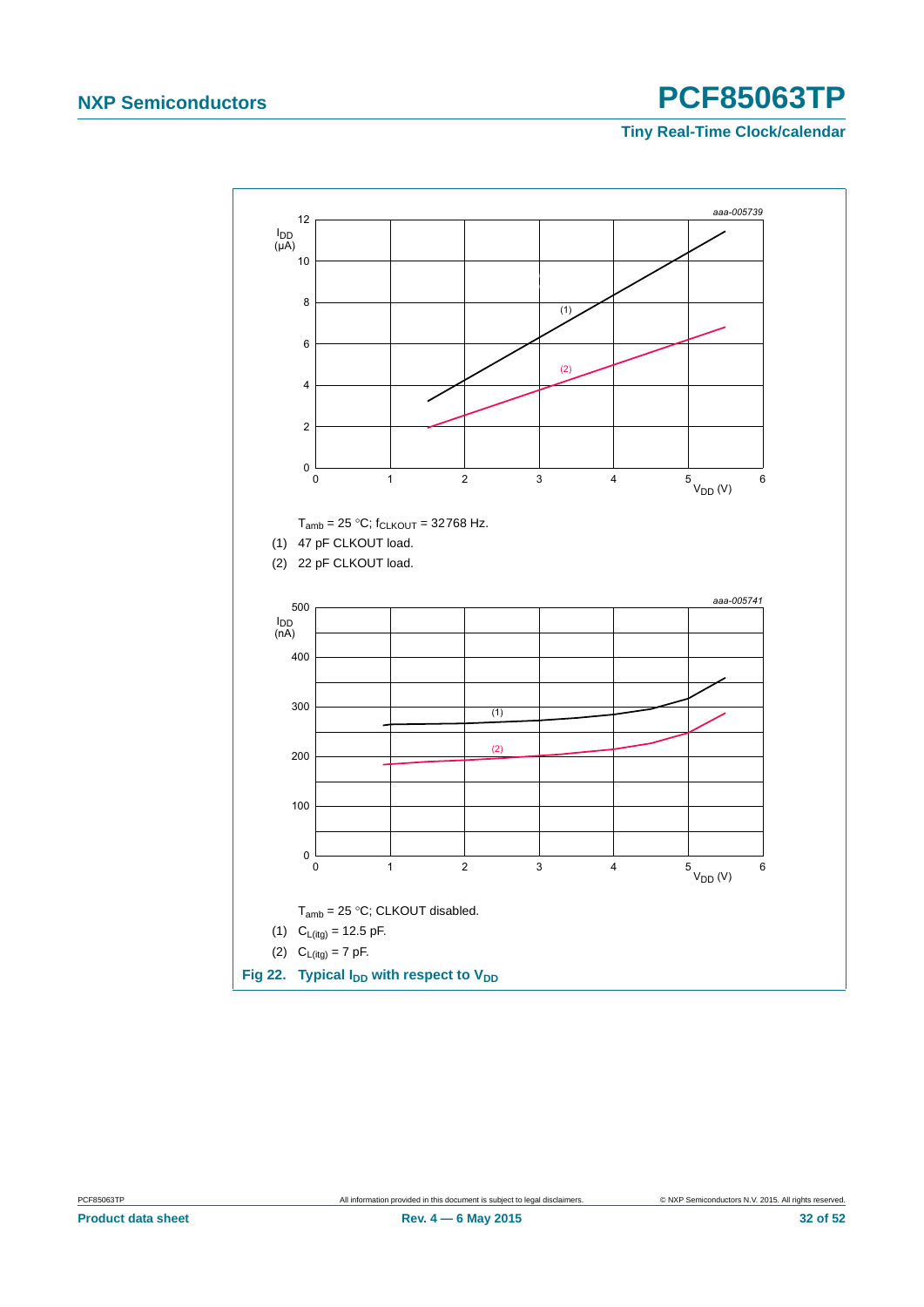

<span id="page-32-1"></span><span id="page-32-0"></span>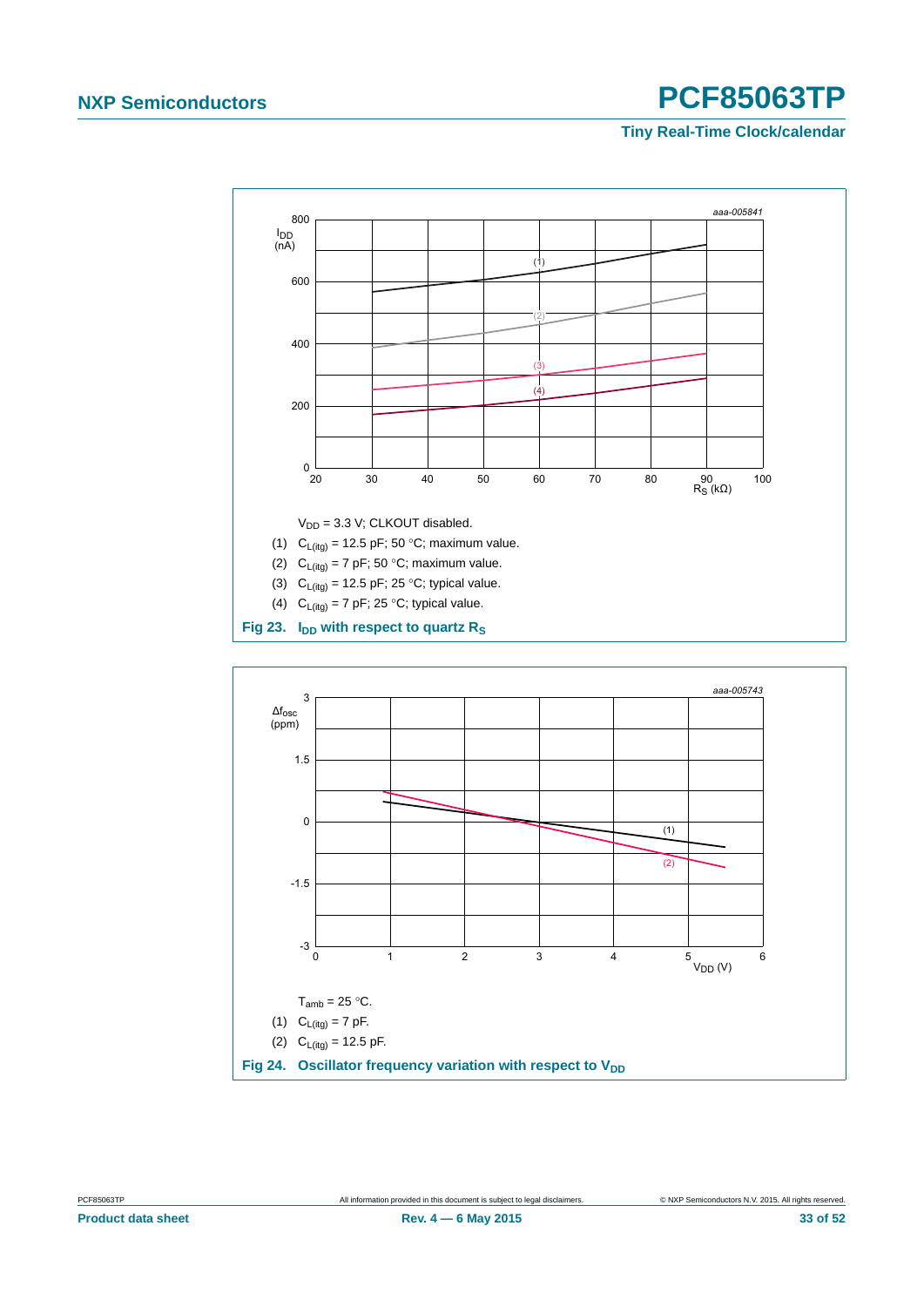#### <span id="page-33-4"></span>**Table 32. I2C-bus characteristics**

 $V_{DD}$  = 1.8 V to 5.5 V;  $V_{SS}$  = 0 V;  $T_{amb}$  = -40 °C to +85 °C;  $f_{osc}$  = 32.768 kHz; quartz  $R_s$  = 60 k $\Omega$ ;  $C_L$  = 7 pF; unless otherwise specified. All timing values are valid within the operating supply voltage and temperature range and referenced to V<sub>IL</sub> and V<sub>IH</sub> *with an input voltage swing of*  $V_{SS}$  *to*  $V_{DD}$ *[1].* 

| <b>Symbol</b>       | Parameter                                                                  | <b>Conditions</b> | Min                                                | <b>Max</b> | Unit    |
|---------------------|----------------------------------------------------------------------------|-------------------|----------------------------------------------------|------------|---------|
| $C_b$               | capacitive load for<br>each bus line                                       |                   |                                                    | 400        | pF      |
| $f_{\mathsf{SCL}}$  | SCL clock frequency                                                        | $[2]$             | $\mathbf 0$                                        | 400        | kHz     |
| $t_{HD;STA}$        | hold time (repeated)<br><b>START</b> condition                             |                   | 0.6                                                |            | μS      |
| $t_{\text{SU;STA}}$ | set-up time for a<br>repeated START<br>condition                           |                   | 0.6                                                |            | μS      |
| t <sub>LOW</sub>    | LOW period of the<br><b>SCL</b> clock                                      |                   | 1.3                                                |            | $\mu$ s |
| t <sub>HIGH</sub>   | HIGH period of the<br>SCL clock                                            |                   | 0.6                                                |            | μS      |
| $ t_r $             | rise time of both SDA<br>and SCL signals                                   |                   | 20                                                 | 300        | ns      |
| $ t_{f} $           | fall time of both SDA<br>and SCL signals                                   |                   | $\frac{[3][4]}{20}$ 20 × (V <sub>DD</sub> / 5.5 V) | 300        | ns      |
| $t_{\text{BUF}}$    | bus free time between<br>a STOP and START<br>condition                     |                   | 1.3                                                |            | μS      |
| $t_{\text{SU;DAT}}$ | data set-up time                                                           |                   | 100                                                |            | ns      |
| $t_{HD;DAT}$        | data hold time                                                             |                   | 0                                                  |            | ns      |
| t <sub>SU:STO</sub> | set-up time for STOP<br>condition                                          |                   | 0.6                                                |            | μS      |
| t <sub>VD;DAT</sub> | data valid time                                                            |                   | 0                                                  | 0.9        | μS      |
| t <sub>VD;ACK</sub> | data valid<br>acknowledge time                                             |                   | 0                                                  | 0.9        | μS      |
| $t_{SP}$            | pulse width of spikes<br>that must be<br>suppressed by the<br>input filter |                   | 0                                                  | 50         | ns      |

<span id="page-33-0"></span>[1] A detailed description of the I<sup>2</sup>C-bus specification is given in [Ref. 12 "UM10204".](#page-45-0)

<span id="page-33-1"></span>[2] I2C-bus access time between two STARTs or between a START and a STOP condition to this device must be less than one second.

<span id="page-33-2"></span>[3] A device must internally provide a hold time of at least 300 ns for the SDA signal (with respect to the V<sub>IH(min)</sub> of the SCL signal) to bridge the undefined region of the falling edge of SCL.

<span id="page-33-3"></span>[4] The maximum  $t_f$  for the SDA and SCL bus lines is specified at 300 ns. The maximum fall time for the SDA output stage  $t_f$  is specified at 250 ns. This allows series protection resistors to be connected in between the SDA and the SCL pins and the SDA/SCL bus lines without exceeding the maximum specified  $t_f$ .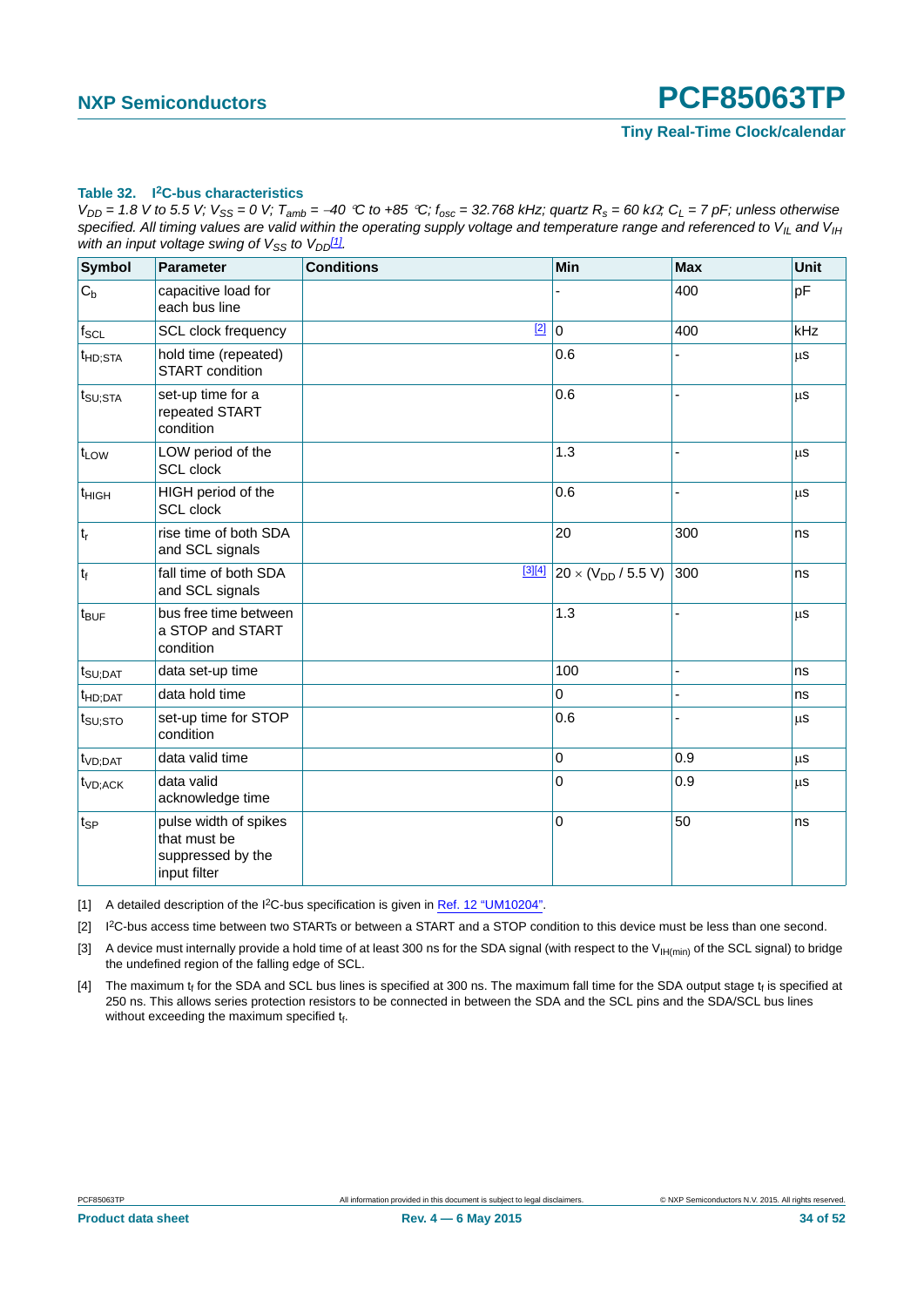<span id="page-34-0"></span>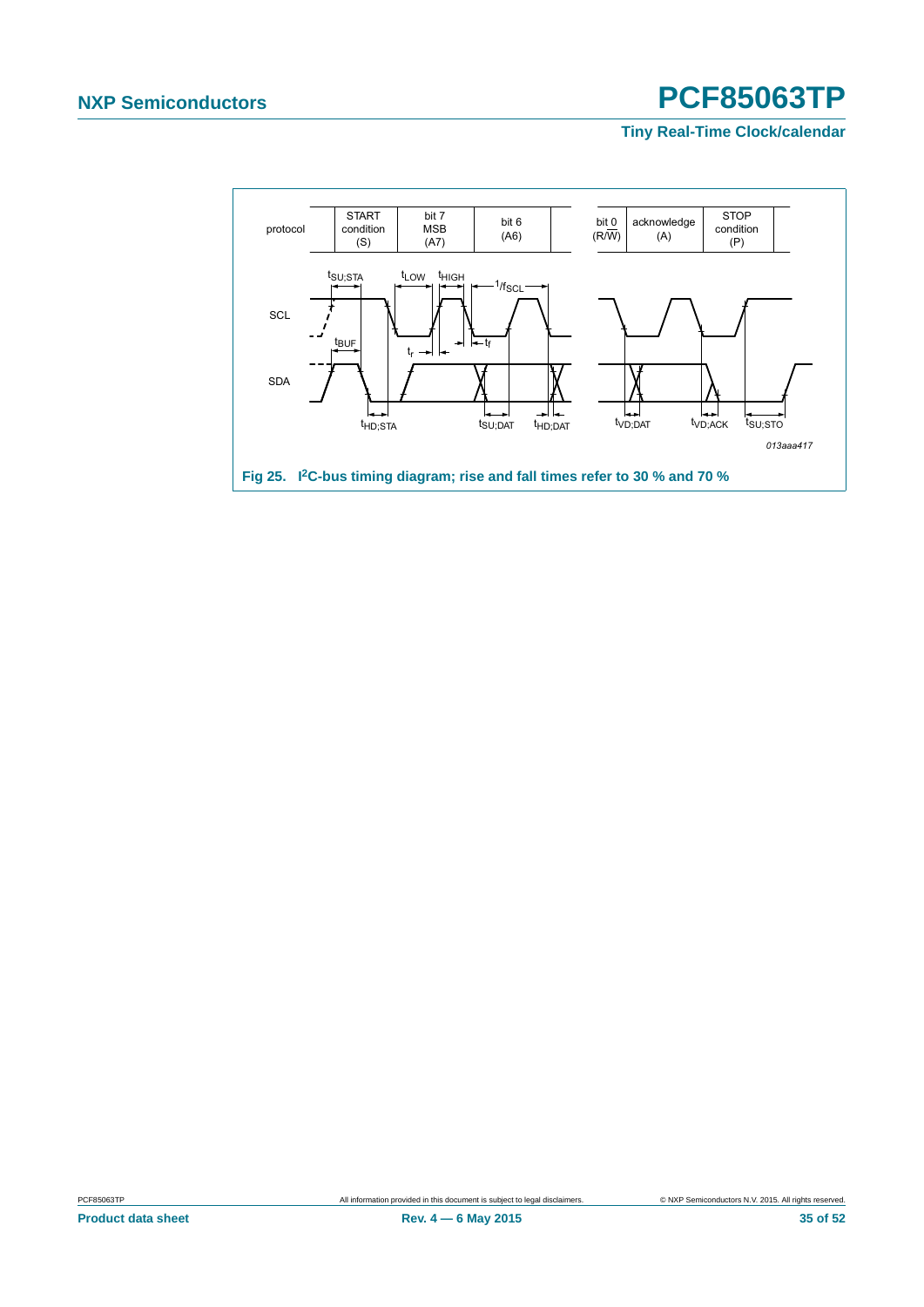**Tiny Real-Time Clock/calendar**

### <span id="page-35-1"></span>**14. Application information**

<span id="page-35-0"></span>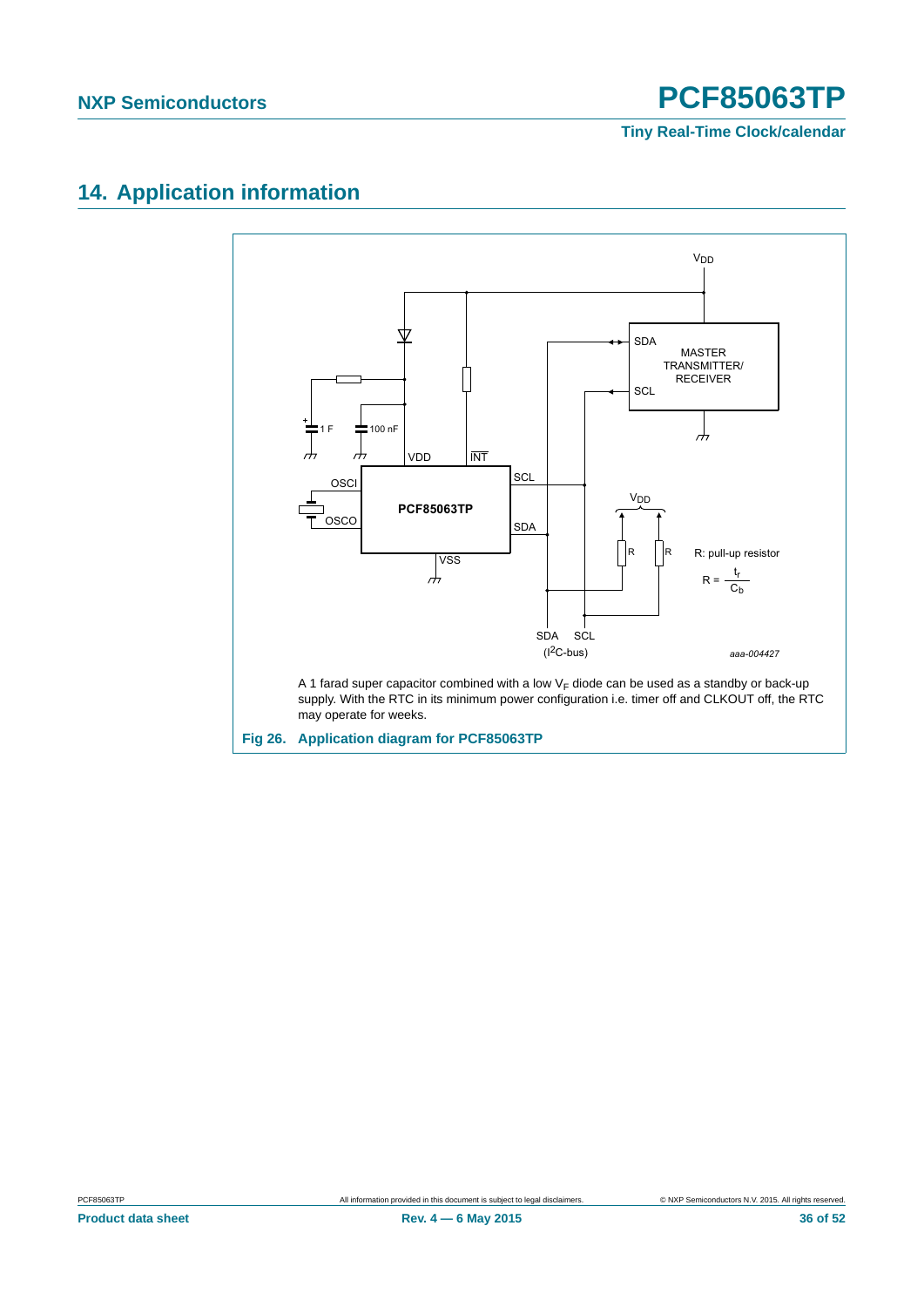**Tiny Real-Time Clock/calendar**

### <span id="page-36-1"></span>**15. Package outline**



### <span id="page-36-0"></span>**Fig 27. Package outline SOT1069-2 (HWSON8) of PCF85063TP**

**Product data sheet Rev. 4 — 6 May 2015 37 of 52**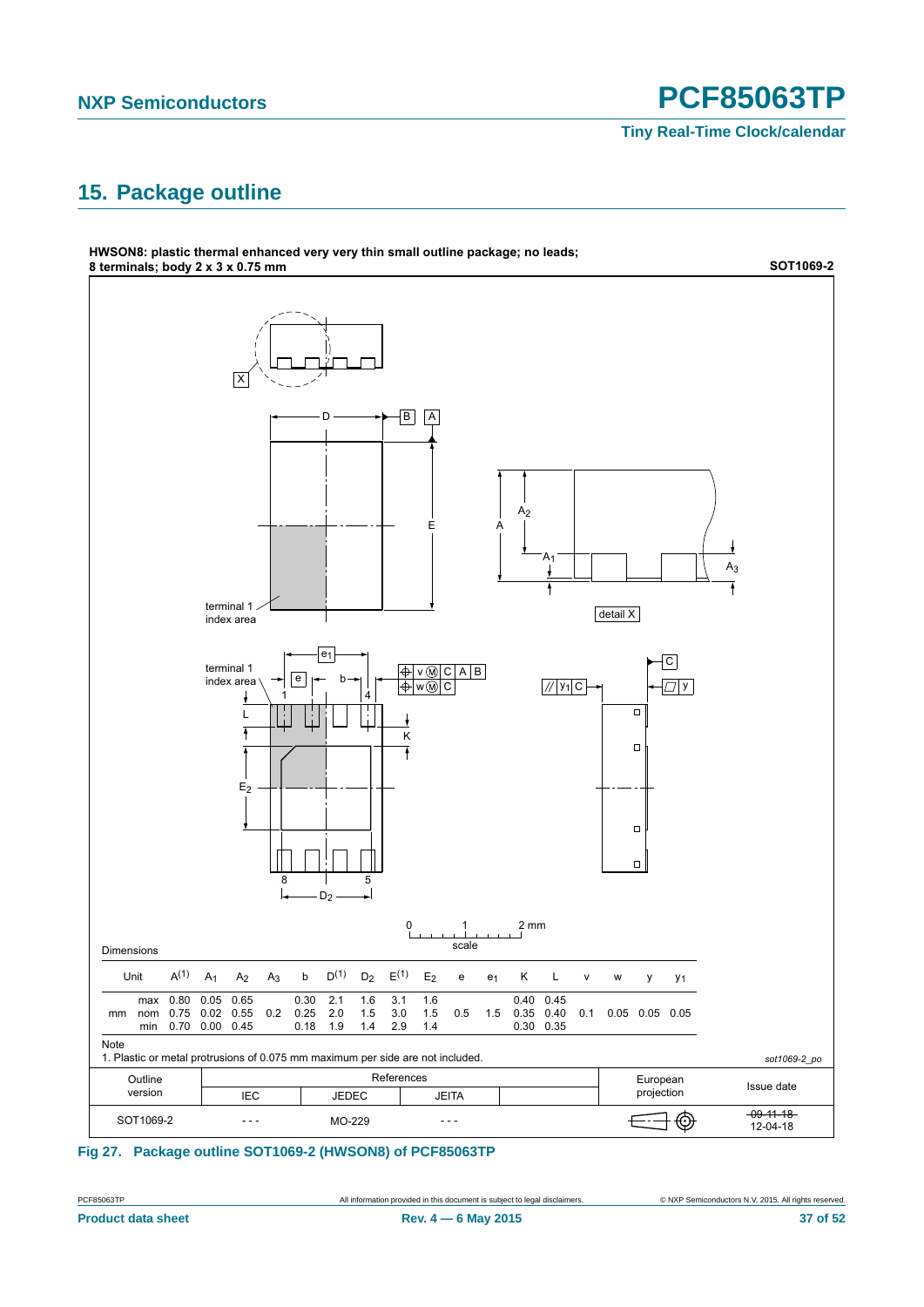**Tiny Real-Time Clock/calendar**

### <span id="page-37-0"></span>**16. Handling information**

All input and output pins are protected against ElectroStatic Discharge (ESD) under normal handling. When handling Metal-Oxide Semiconductor (MOS) devices ensure that all normal precautions are taken as described in *JESD625-A*, *IEC 61340-5* or equivalent standards.

### <span id="page-37-2"></span><span id="page-37-1"></span>**17. Packing information**

### **17.1 Tape and reel information**

For tape and reel packing information, see [Ref. 11 "SOT1069-2\\_147".](#page-45-5)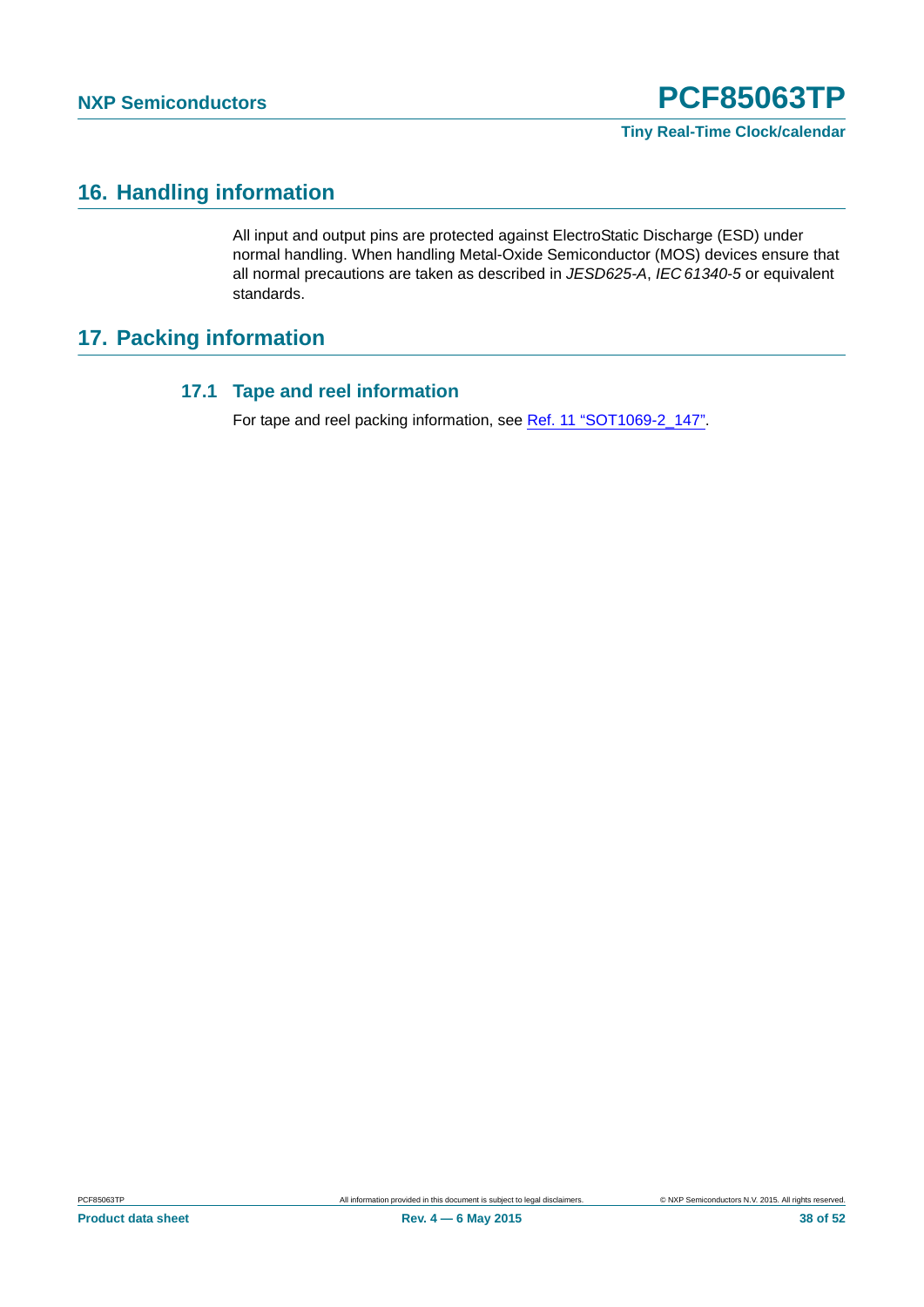### <span id="page-38-0"></span>**18. Soldering of SMD packages**

This text provides a very brief insight into a complex technology. A more in-depth account of soldering ICs can be found in Application Note *AN10365 "Surface mount reflow soldering description"*.

### <span id="page-38-1"></span>**18.1 Introduction to soldering**

Soldering is one of the most common methods through which packages are attached to Printed Circuit Boards (PCBs), to form electrical circuits. The soldered joint provides both the mechanical and the electrical connection. There is no single soldering method that is ideal for all IC packages. Wave soldering is often preferred when through-hole and Surface Mount Devices (SMDs) are mixed on one printed wiring board; however, it is not suitable for fine pitch SMDs. Reflow soldering is ideal for the small pitches and high densities that come with increased miniaturization.

### <span id="page-38-2"></span>**18.2 Wave and reflow soldering**

Wave soldering is a joining technology in which the joints are made by solder coming from a standing wave of liquid solder. The wave soldering process is suitable for the following:

- **•** Through-hole components
- **•** Leaded or leadless SMDs, which are glued to the surface of the printed circuit board

Not all SMDs can be wave soldered. Packages with solder balls, and some leadless packages which have solder lands underneath the body, cannot be wave soldered. Also, leaded SMDs with leads having a pitch smaller than ~0.6 mm cannot be wave soldered, due to an increased probability of bridging.

The reflow soldering process involves applying solder paste to a board, followed by component placement and exposure to a temperature profile. Leaded packages, packages with solder balls, and leadless packages are all reflow solderable.

Key characteristics in both wave and reflow soldering are:

- **•** Board specifications, including the board finish, solder masks and vias
- **•** Package footprints, including solder thieves and orientation
- **•** The moisture sensitivity level of the packages
- **•** Package placement
- **•** Inspection and repair
- **•** Lead-free soldering versus SnPb soldering

### <span id="page-38-3"></span>**18.3 Wave soldering**

Key characteristics in wave soldering are:

- **•** Process issues, such as application of adhesive and flux, clinching of leads, board transport, the solder wave parameters, and the time during which components are exposed to the wave
- **•** Solder bath specifications, including temperature and impurities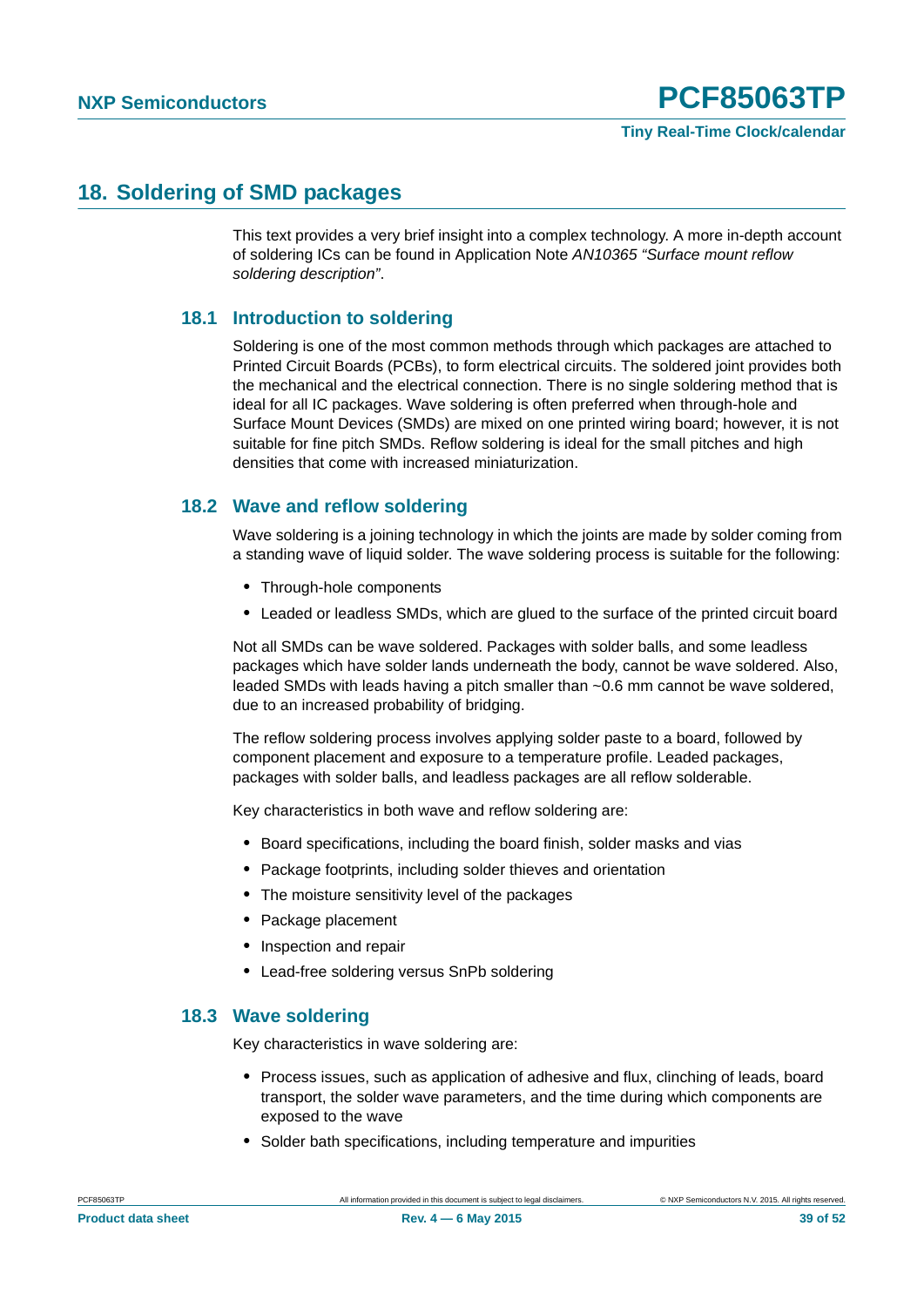### <span id="page-39-2"></span>**18.4 Reflow soldering**

Key characteristics in reflow soldering are:

- **•** Lead-free versus SnPb soldering; note that a lead-free reflow process usually leads to higher minimum peak temperatures (see [Figure 28\)](#page-40-0) than a SnPb process, thus reducing the process window
- **•** Solder paste printing issues including smearing, release, and adjusting the process window for a mix of large and small components on one board
- **•** Reflow temperature profile; this profile includes preheat, reflow (in which the board is heated to the peak temperature) and cooling down. It is imperative that the peak temperature is high enough for the solder to make reliable solder joints (a solder paste characteristic). In addition, the peak temperature must be low enough that the packages and/or boards are not damaged. The peak temperature of the package depends on package thickness and volume and is classified in accordance with [Table 33](#page-39-0) and [34](#page-39-1)

#### <span id="page-39-0"></span>**Table 33. SnPb eutectic process (from J-STD-020D)**

| Package thickness (mm) | Package reflow temperature (°C) |            |  |  |  |
|------------------------|---------------------------------|------------|--|--|--|
|                        | Volume (mm <sup>3</sup> )       |            |  |  |  |
|                        | < 350                           | $\geq$ 350 |  |  |  |
| < 2.5                  | 235                             | 220        |  |  |  |
| $\geq 2.5$             | 220                             | 220        |  |  |  |

#### <span id="page-39-1"></span>**Table 34. Lead-free process (from J-STD-020D)**

| Package thickness (mm) | Package reflow temperature (°C) |             |        |  |  |  |  |
|------------------------|---------------------------------|-------------|--------|--|--|--|--|
|                        | Volume (mm <sup>3</sup> )       |             |        |  |  |  |  |
|                        | $\leq 350$                      | 350 to 2000 | > 2000 |  |  |  |  |
| < 1.6                  | 260                             | 260         | 260    |  |  |  |  |
| 1.6 to 2.5             | 260                             | 250         | 245    |  |  |  |  |
| > 2.5                  | 250                             | 245         | 245    |  |  |  |  |

Moisture sensitivity precautions, as indicated on the packing, must be respected at all times.

Studies have shown that small packages reach higher temperatures during reflow soldering, see [Figure 28](#page-40-0).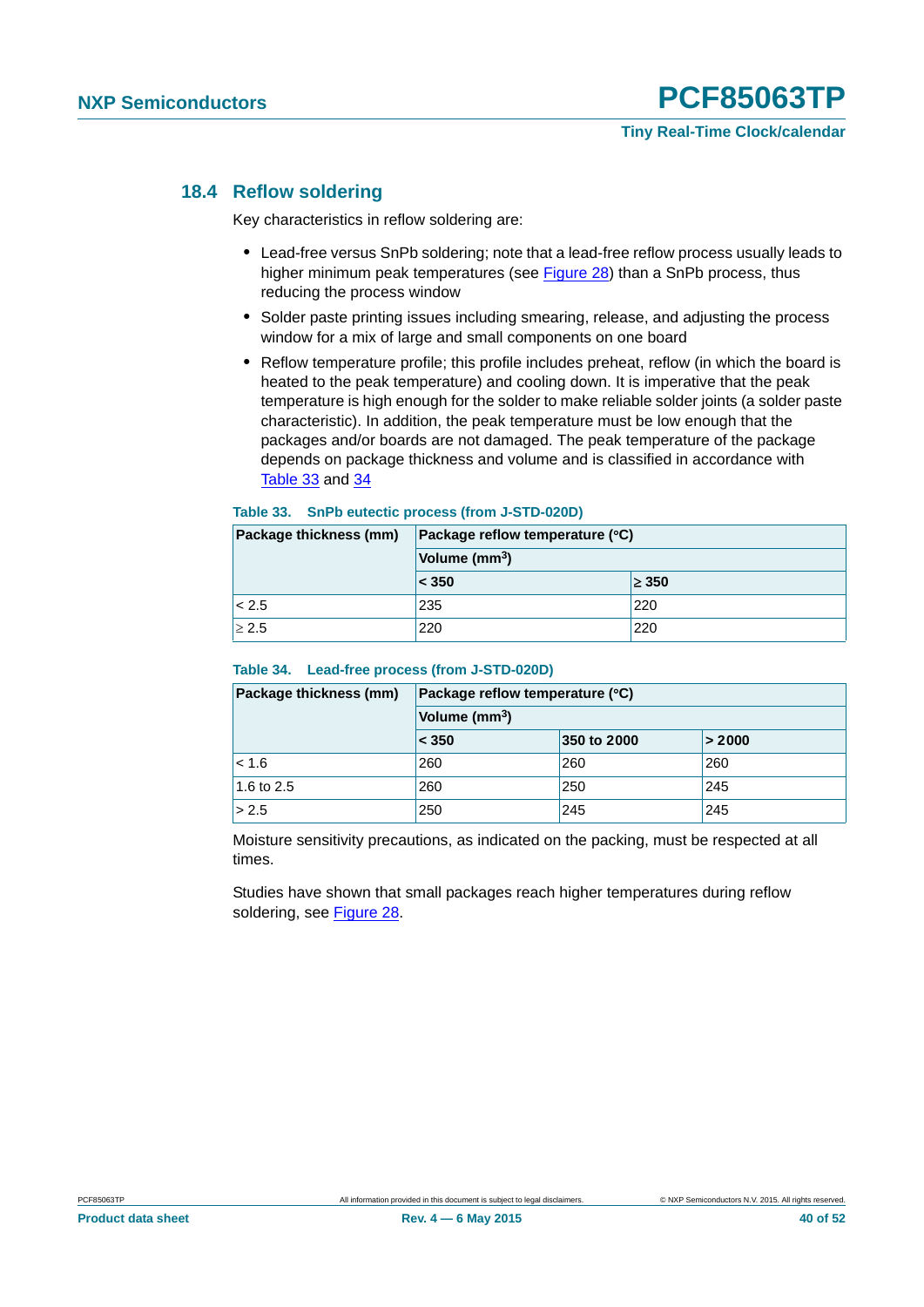**Tiny Real-Time Clock/calendar**



<span id="page-40-0"></span>For further information on temperature profiles, refer to Application Note *AN10365 "Surface mount reflow soldering description"*.

### <span id="page-40-1"></span>**19. Footprint information**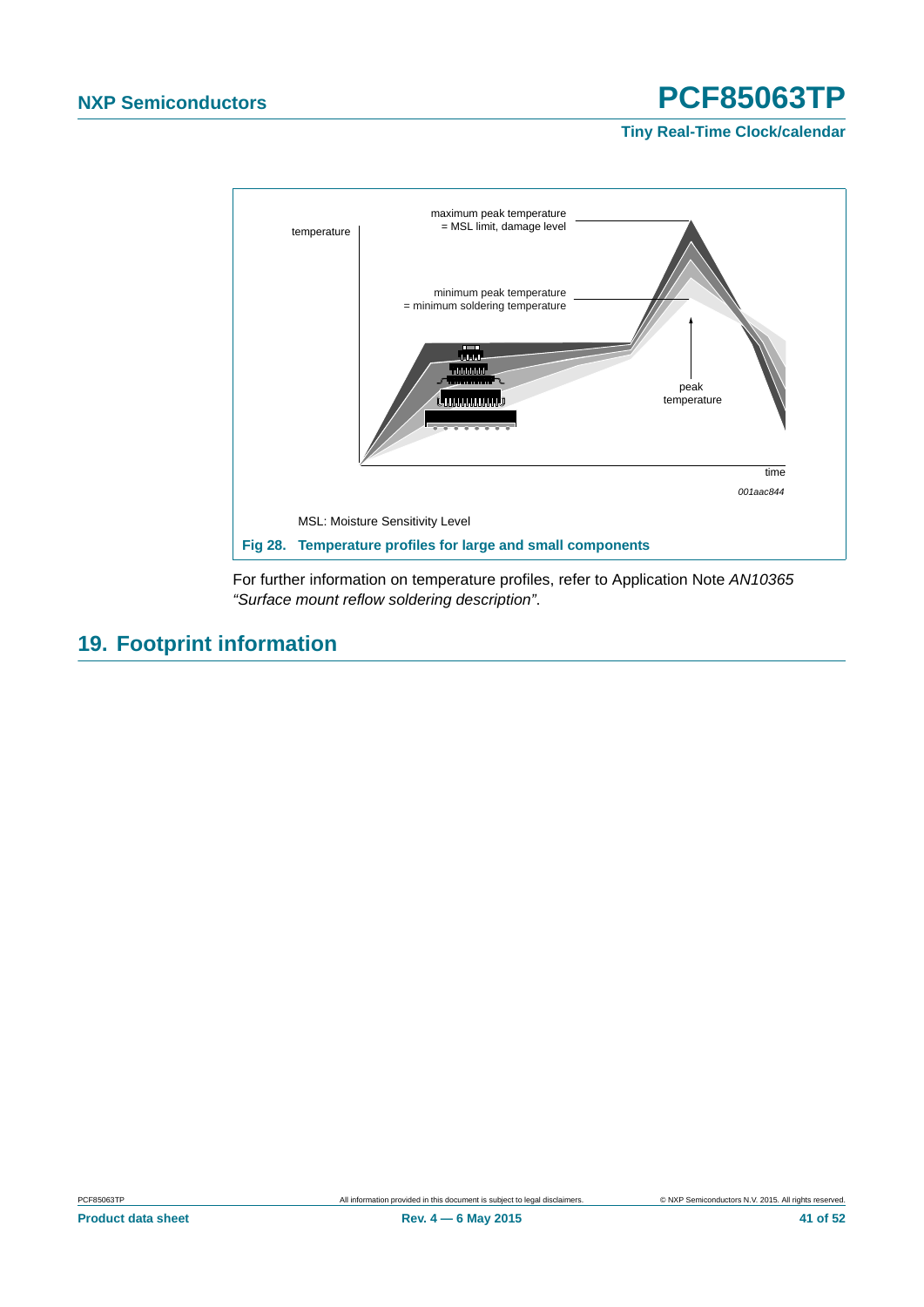

<span id="page-41-0"></span>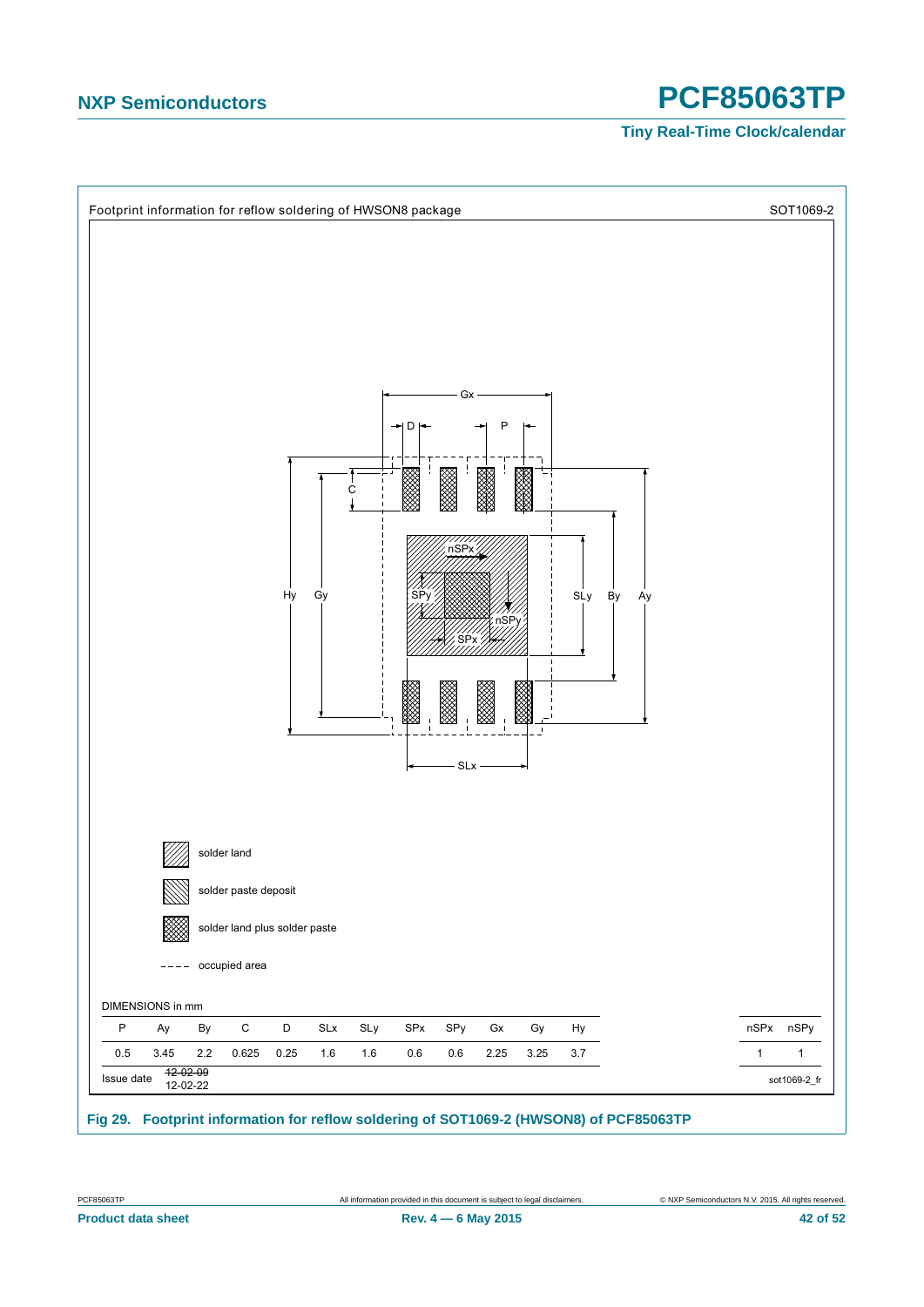# **PCF85063TP PCF85063TP**

Tiny Real-Time Clock/calendar **Tiny Real-Time Clock/calendar**

### **20.1 Real-Time Clock selection**

#### **Table 35. Selection of Real-Time Clocks**

<span id="page-42-2"></span><span id="page-42-1"></span><span id="page-42-0"></span>

|                                                     | <b>Type name</b> | Alarm, Timer,<br>Watchdog | Interrupt<br>output | Interface    | l <sub>DD</sub> ,<br>typical (nA) | <b>Battery</b><br>backup | Timestamp,<br>tamper input | <b>AEC-Q100</b><br>compliant | <b>Special features</b>                                                    | <b>Packages</b>                        |
|-----------------------------------------------------|------------------|---------------------------|---------------------|--------------|-----------------------------------|--------------------------|----------------------------|------------------------------|----------------------------------------------------------------------------|----------------------------------------|
|                                                     | PCF85063TP       |                           |                     | $ {}^{12}$ C | 220                               |                          |                            |                              | basic functions only, no<br>alarm                                          | HXSON8                                 |
|                                                     | PCF85063A        | <b>X</b>                  | $\mathbf{1}$        | $ {}^{2}C$   | 220                               |                          |                            |                              | tiny package                                                               | SO8, DFN2626-10,<br>TSSOP8             |
|                                                     | PCF85063B        | X.                        | $\mathbf{1}$        | SPI          | 220                               |                          |                            |                              | tiny package                                                               | DFN2626-10                             |
| All information pro                                 | PCF85263A        | ΙX.                       | $\overline{c}$      | $ {}^{2}C$   | 230                               | X                        | X                          |                              | time stamp, battery<br>backup, stopwatch $\frac{1}{100}$ s                 | SO8, TSSOP10,<br>TSSOP8,<br>DFN2626-10 |
|                                                     | PCF85263B        | X                         | $\overline{c}$      | SPI          | 230                               | Χ                        | X                          |                              | time stamp, battery<br>backup, stopwatch $\frac{1}{100}$ s                 | TSSOP10,<br>DFN2626-10                 |
| Rev. 4 – 6 May 2015<br>ded in this document is s    | PCF85363A        | <b>X</b>                  | $\overline{c}$      | $ {}^{2}C$   | 230                               | X                        | X                          |                              | time stamp, battery<br>backup, stopwatch $\frac{1}{100}$ s,<br>64 Byte RAM | TSSOP10, TSSOP8,<br>DFN2626-10         |
| bject to legal disclaimers                          | PCF85363B        | $\sf X$                   | $\overline{c}$      | SPI          | 230                               | X                        | X                          |                              | time stamp, battery<br>backup, stopwatch $1/100$ s,<br>64 Byte RAM         | TSSOP10,<br>DFN2626-10                 |
|                                                     | PCF2123          | $\mathsf X$               | $\mathbf{1}$        | SPI          | 100                               |                          |                            |                              | lowest power 100 nA in<br>operation                                        | TSSOP14, HVQFN16                       |
|                                                     | PCF8523          | <b>X</b>                  | $\overline{c}$      | $I^2C$       | 150                               | X                        |                            |                              | lowest power 150 nA in<br>operation, FM+ 1 MHz                             | SO8, HVSON8,<br>TSSOP14, WLCSP         |
|                                                     | PCF8563          | $\pmb{\times}$            |                     | $ ^{2}C$     | 250                               |                          |                            |                              |                                                                            | SO8, TSSOP8,<br>HVSON10                |
|                                                     | <b>PCA8565</b>   | $\pmb{\times}$            | $\mathbf{1}$        | $ {}^{12}$ C | 600                               |                          |                            | grade 1                      | high robustness,<br>$T_{amb} = -40$ °C to 125 °C                           | TSSOP8, HVSON10                        |
| C NXP Semiconductors N.V. 2015. All rights reserved | <b>PCA8565A</b>  | X                         | 1                   | $ ^{2}C$     | 600                               |                          |                            |                              | integrated oscillator caps,<br>T <sub>amb</sub> = $-40$ °C to 125 °C       | <b>WLCSP</b>                           |
|                                                     | <b>PCF8564A</b>  | $\mathsf{x}$              | $\mathbf{1}$        | $ {}^{2}C$   | 250                               |                          |                            |                              | integrated oscillator caps                                                 | <b>WLCSP</b>                           |

### **Product data sheet Product data sheet** PCF85063TP PCF85063TP **20. Appendix**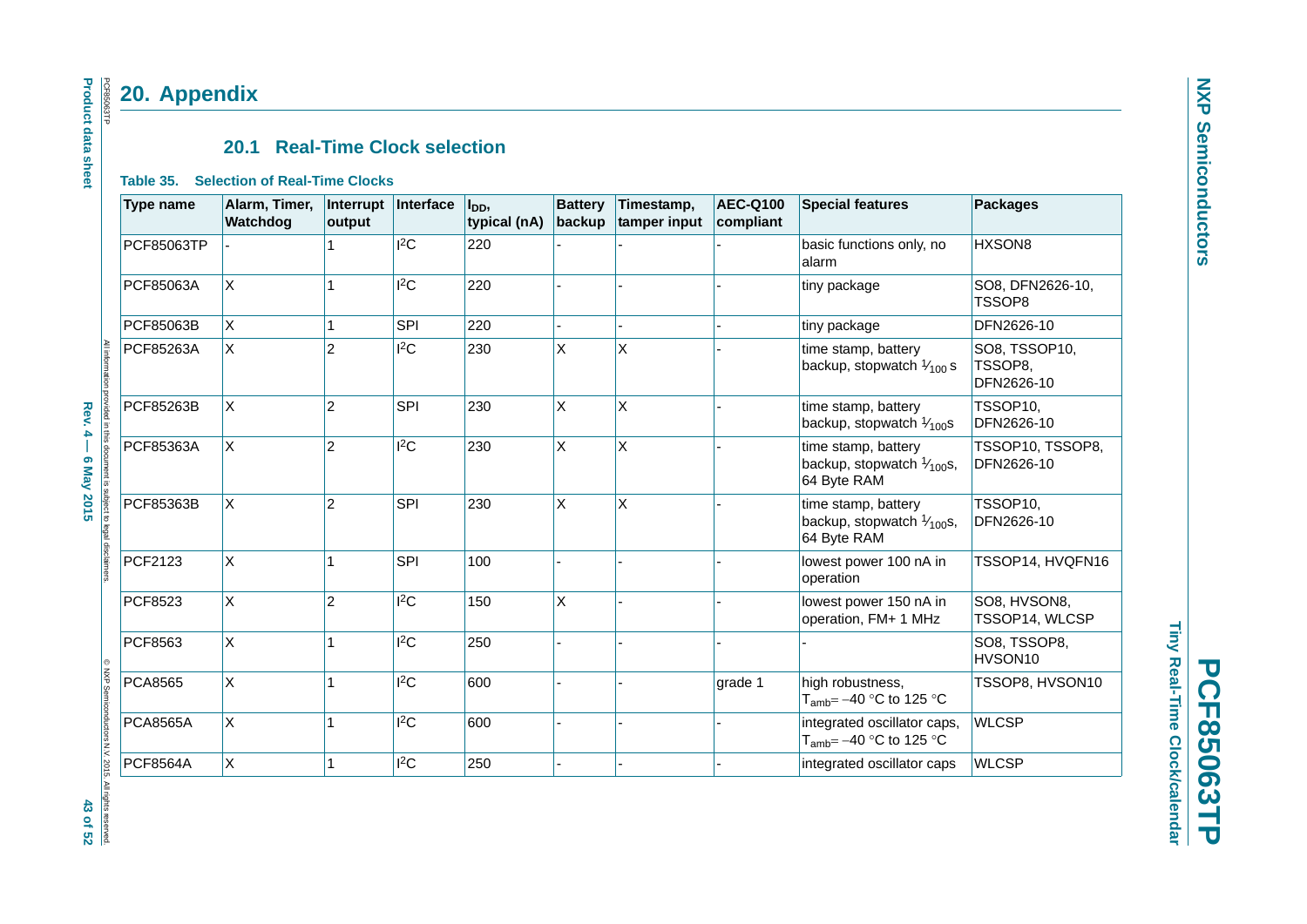**NXP Semiconductors NXP Semiconductors**

Tiny Real-Time Clock/calendar **Tiny Real-Time Clock/calendar PCF85063TP PCF85063TP**

| <b>Type name</b> | Alarm, Timer,<br>Watchdog | Interrupt<br>output | Interface                          | l <sub>DD</sub> ,<br>typical (nA) | <b>Battery</b><br>backup | Timestamp,<br>tamper input | <b>AEC-Q100</b><br>compliant | <b>Special features</b>                                                            | <b>Packages</b>  |
|------------------|---------------------------|---------------------|------------------------------------|-----------------------------------|--------------------------|----------------------------|------------------------------|------------------------------------------------------------------------------------|------------------|
| <b>PCF2127</b>   | X                         |                     | I <sup>2</sup> C and<br><b>SPI</b> | 500                               | X                        | X                          |                              | temperature<br>compensated, quartz built<br>in, calibrated, 512 Byte<br><b>RAM</b> | SO16             |
| <b>PCF2127A</b>  | X                         |                     | I <sup>2</sup> C and<br>SPI        | 500                               | X                        | X                          |                              | temperature<br>compensated, quartz built<br>in, calibrated, 512 Byte<br><b>RAM</b> | SO <sub>20</sub> |
| PCF2129          | $\pmb{\times}$            |                     | $I2C$ and<br><b>SPI</b>            | 500                               | X                        | X                          |                              | temperature<br>compensated, quartz built<br>in, calibrated                         | SO16             |
| <b>PCF2129A</b>  | X                         |                     | I <sup>2</sup> C and<br>SPI        | 500                               | X                        | X                          |                              | temperature<br>compensated, quartz built<br>in, calibrated                         | SO <sub>20</sub> |
| PCA2129          | $\mathsf{X}$              |                     | $I2C$ and<br>SPI                   | 500                               | $\mathsf X$              | X                          | grade 3                      | temperature<br>compensated, quartz built<br>in, calibrated                         | SO16             |
| PCA21125         | X                         |                     | SPI                                | 820                               |                          |                            | grade 1                      | high robustness,<br>T <sub>amb</sub> = $-40$ °C to 125 °C                          | TSSOP14          |

Rev. 4 – 6 May 2015 **Rev. 4 — 6 May 2015 44 of 52** ibject to legal disclaimers

**Product data sheet**

© NXP Semiconductors N.V. 2015. All rights reserved.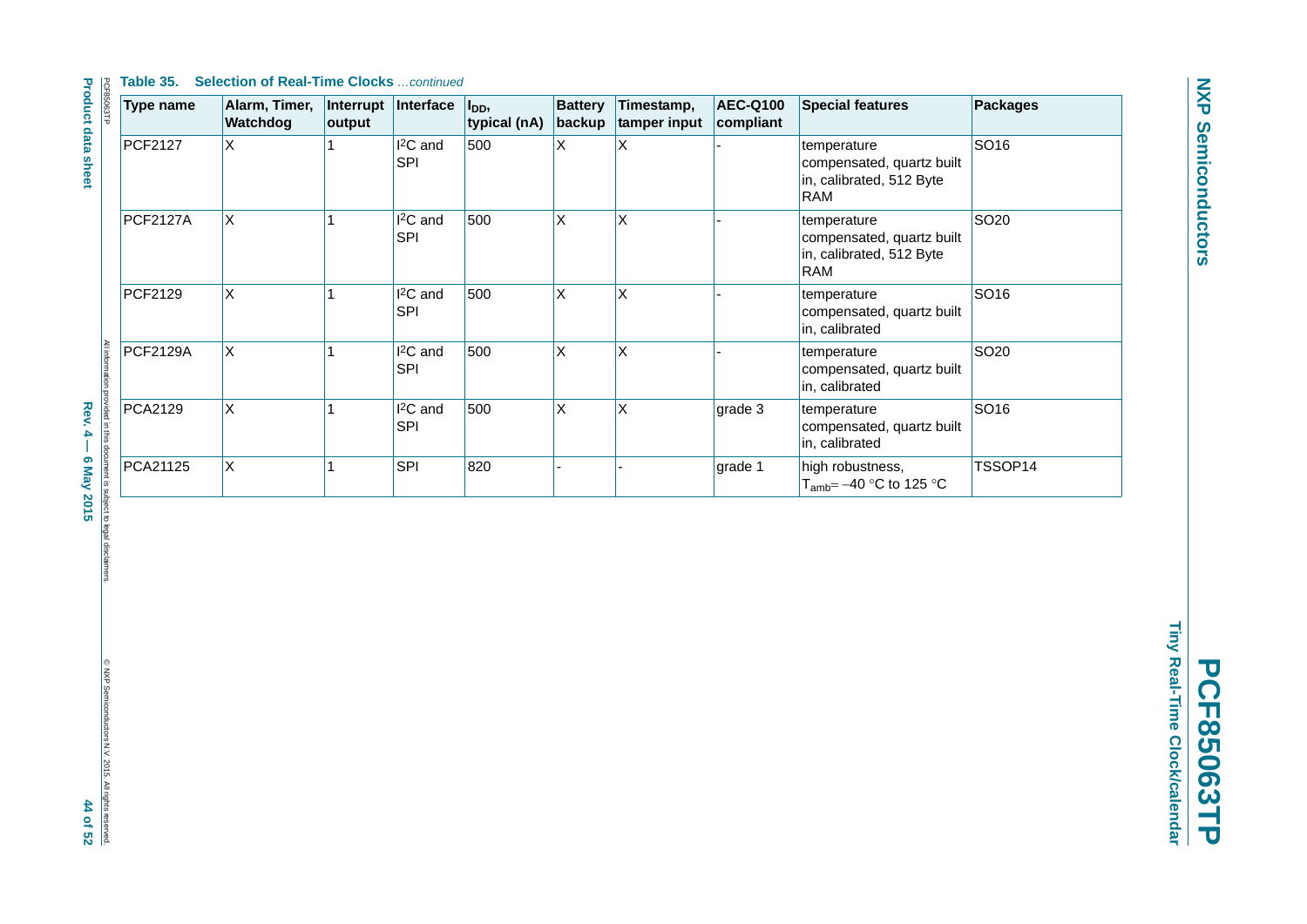**Tiny Real-Time Clock/calendar**

### <span id="page-44-0"></span>**21. Abbreviations**

<span id="page-44-1"></span>

| Table 36.      | <b>Abbreviations</b>                    |
|----------------|-----------------------------------------|
| <b>Acronym</b> | <b>Description</b>                      |
| <b>BCD</b>     | <b>Binary Coded Decimal</b>             |
| <b>CMOS</b>    | Complementary Metal Oxide Semiconductor |
| <b>ESD</b>     | ElectroStatic Discharge                 |
| <b>HBM</b>     | Human Body Model                        |
| ${}^{12}$ C    | Inter-Integrated Circuit                |
| IC             | <b>Integrated Circuit</b>               |
| <b>LSB</b>     | Least Significant Bit                   |
| <b>MSB</b>     | Most Significant Bit                    |
| <b>MSL</b>     | Moisture Sensitivity Level              |
| <b>PCB</b>     | <b>Printed-Circuit Board</b>            |
| <b>POR</b>     | Power-On Reset                          |
| <b>RTC</b>     | <b>Real-Time Clock</b>                  |
| <b>SCL</b>     | Serial CLock line                       |
| <b>SDA</b>     | Serial DAta line                        |
| <b>SMD</b>     | <b>Surface Mount Device</b>             |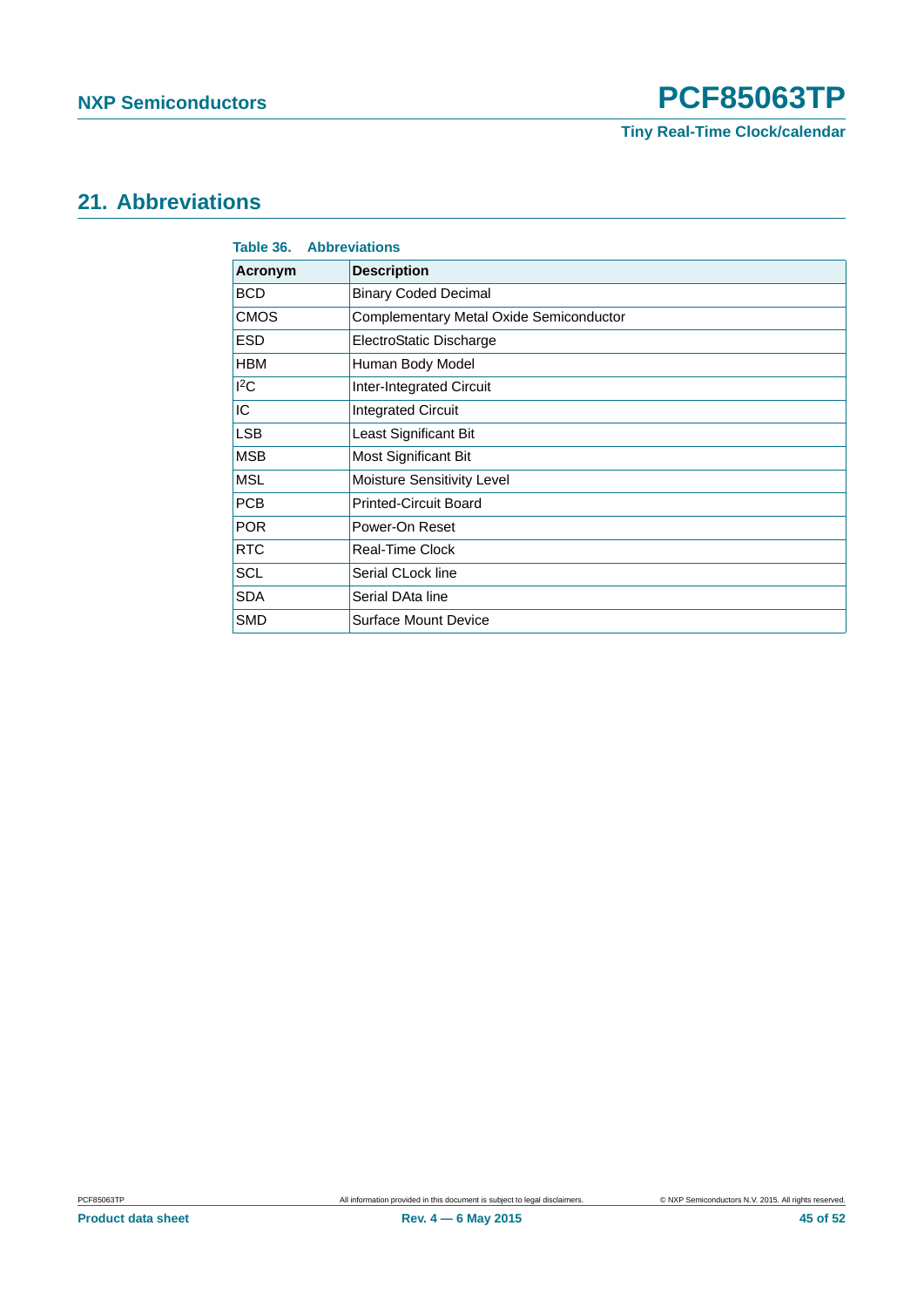### **Tiny Real-Time Clock/calendar**

### <span id="page-45-6"></span>**22. References**

- **[1] AN10365** Surface mount reflow soldering description
- **[2] AN10366** HVQFN application information
- **[3] AN11247** Improved timekeeping accuracy with PCF85063, PCF8523 and PCF2123 using an external temperature sensor
- **[4] IEC 60134** Rating systems for electronic tubes and valves and analogous semiconductor devices
- **[5] IEC 61340-5** Protection of electronic devices from electrostatic phenomena
- **[6] IPC/JEDEC J-STD-020** Moisture/Reflow Sensitivity Classification for Nonhermetic Solid State Surface Mount Devices
- <span id="page-45-1"></span>**[7] JESD22-A114 —** Electrostatic Discharge (ESD) Sensitivity Testing Human Body Model (HBM)
- <span id="page-45-2"></span>**[8] JESD22-C101 —** Field-Induced Charged-Device Model Test Method for Electrostatic-Discharge-Withstand Thresholds of Microelectronic Components
- <span id="page-45-3"></span>**[9] JESD78 —** IC Latch-Up Test
- **[10] JESD625-A** Requirements for Handling Electrostatic-Discharge-Sensitive (ESDS) Devices
- <span id="page-45-5"></span>**[11] SOT1069-2\_147 —** HWSON8; Reel pack, SMD, 7", packing information
- <span id="page-45-0"></span>**[12] UM10204 —** I 2C-bus specification and user manual
- **[13] UM10301** User Manual for NXP Real Time Clocks PCF85x3, PCA8565 and PCF2123, PCA2125
- <span id="page-45-4"></span>**[14] UM10569 —** Store and transport requirements
- **[15] UM10698** User manual for I2C-bus RTC demo board OM11059A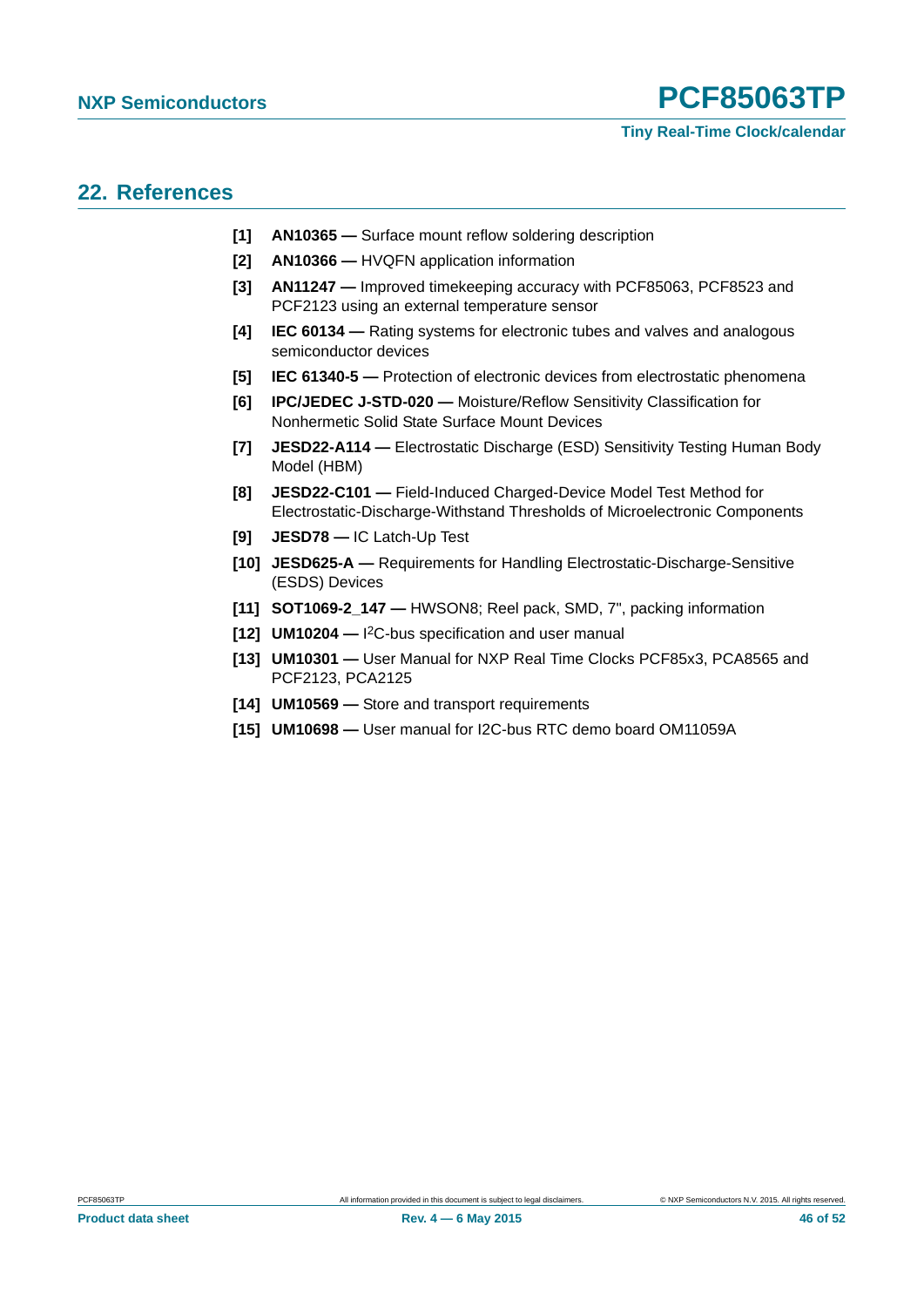### <span id="page-46-1"></span>**23. Revision history**

### <span id="page-46-0"></span>**Table 37. Revision history**

| Document ID    | Release date                                                                                          | Data sheet status    | <b>Change notice</b> | Supersedes     |  |  |  |
|----------------|-------------------------------------------------------------------------------------------------------|----------------------|----------------------|----------------|--|--|--|
| PCF85063TP v.4 | 20150506                                                                                              | Product data sheet   |                      | PCF85063TP v.3 |  |  |  |
| Modifications: | • Corrected rise and fall time specification according to the I <sup>2</sup> C standard, see Table 32 |                      |                      |                |  |  |  |
|                | <b>Adjusted Section 8.2.3</b>                                                                         |                      |                      |                |  |  |  |
|                | • Enhanced Section 8.2.2.1                                                                            |                      |                      |                |  |  |  |
| PCF85063TP v.3 | 20130711                                                                                              | Product data sheet   |                      | PCF85063TP v.2 |  |  |  |
| PCF85063TP v.2 | 20130415                                                                                              | Product data sheet   |                      | PCF85063TP v.1 |  |  |  |
| PCF85063TP v.1 | 20130122                                                                                              | Objective data sheet |                      |                |  |  |  |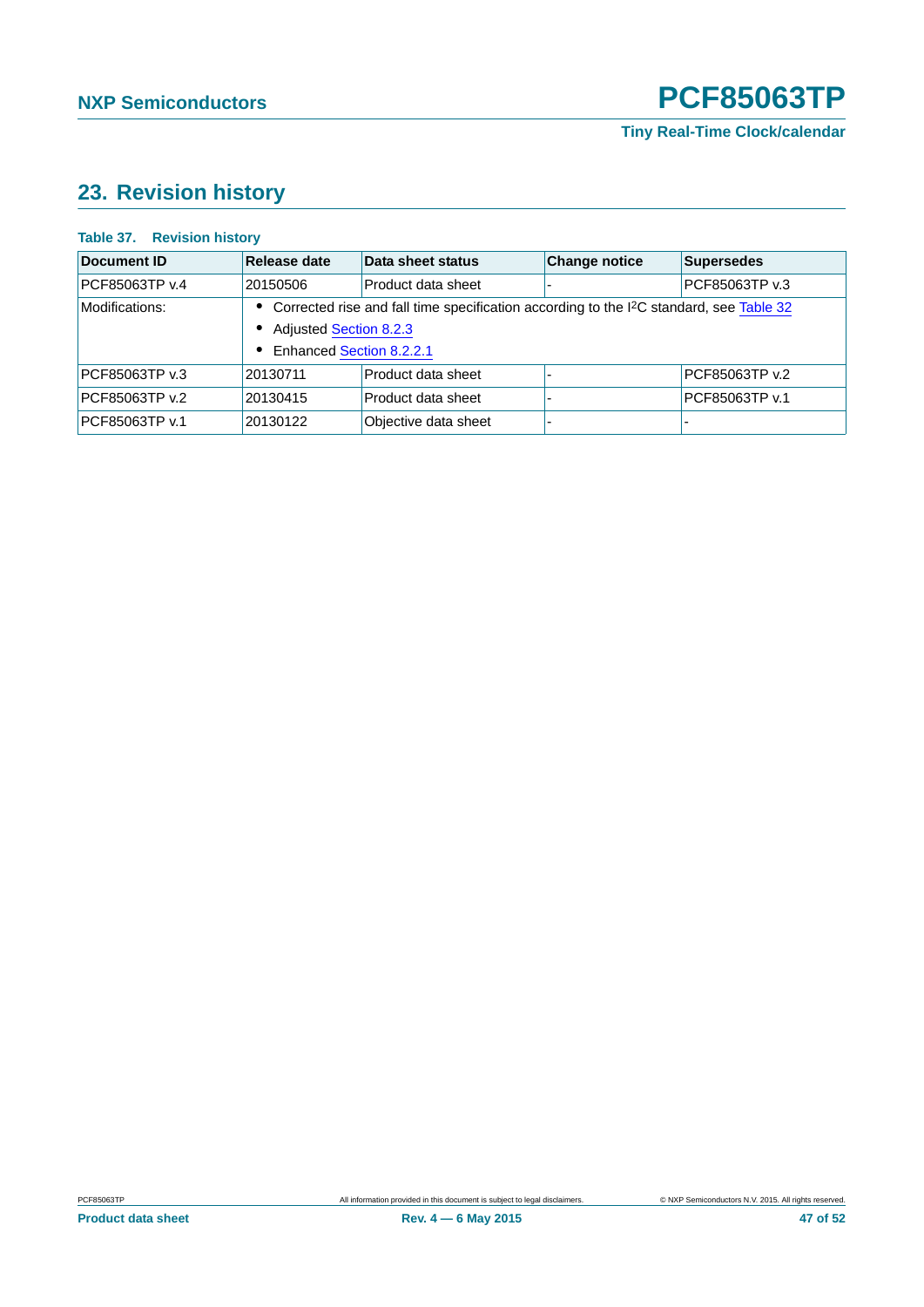### <span id="page-47-3"></span>**24. Legal information**

### <span id="page-47-4"></span>**24.1 Data sheet status**

| Document status <sup>[1][2]</sup> | <b>Product status</b> <sup>[3]</sup> | <b>Definition</b>                                                                     |
|-----------------------------------|--------------------------------------|---------------------------------------------------------------------------------------|
| Objective [short] data sheet      | Development                          | This document contains data from the objective specification for product development. |
| Preliminary [short] data sheet    | Qualification                        | This document contains data from the preliminary specification.                       |
| Product [short] data sheet        | Production                           | This document contains the product specification.                                     |

<span id="page-47-0"></span>[1] Please consult the most recently issued document before initiating or completing a design.

<span id="page-47-1"></span>[2] The term 'short data sheet' is explained in section "Definitions".

<span id="page-47-2"></span>[3] The product status of device(s) described in this document may have changed since this document was published and may differ in case of multiple devices. The latest product status<br>information is available on the Intern

### <span id="page-47-5"></span>**24.2 Definitions**

**Draft —** The document is a draft version only. The content is still under internal review and subject to formal approval, which may result in modifications or additions. NXP Semiconductors does not give any representations or warranties as to the accuracy or completeness of information included herein and shall have no liability for the consequences of use of such information.

**Short data sheet —** A short data sheet is an extract from a full data sheet with the same product type number(s) and title. A short data sheet is intended for quick reference only and should not be relied upon to contain detailed and full information. For detailed and full information see the relevant full data sheet, which is available on request via the local NXP Semiconductors sales office. In case of any inconsistency or conflict with the short data sheet, the full data sheet shall prevail.

**Product specification —** The information and data provided in a Product data sheet shall define the specification of the product as agreed between NXP Semiconductors and its customer, unless NXP Semiconductors and customer have explicitly agreed otherwise in writing. In no event however, shall an agreement be valid in which the NXP Semiconductors product is deemed to offer functions and qualities beyond those described in the Product data sheet.

### <span id="page-47-6"></span>**24.3 Disclaimers**

**Limited warranty and liability —** Information in this document is believed to be accurate and reliable. However, NXP Semiconductors does not give any representations or warranties, expressed or implied, as to the accuracy or completeness of such information and shall have no liability for the consequences of use of such information. NXP Semiconductors takes no responsibility for the content in this document if provided by an information source outside of NXP Semiconductors.

In no event shall NXP Semiconductors be liable for any indirect, incidental, punitive, special or consequential damages (including - without limitation - lost profits, lost savings, business interruption, costs related to the removal or replacement of any products or rework charges) whether or not such damages are based on tort (including negligence), warranty, breach of contract or any other legal theory.

Notwithstanding any damages that customer might incur for any reason whatsoever, NXP Semiconductors' aggregate and cumulative liability towards customer for the products described herein shall be limited in accordance with the *Terms and conditions of commercial sale* of NXP Semiconductors.

**Right to make changes —** NXP Semiconductors reserves the right to make changes to information published in this document, including without limitation specifications and product descriptions, at any time and without notice. This document supersedes and replaces all information supplied prior to the publication hereof.

**Suitability for use —** NXP Semiconductors products are not designed, authorized or warranted to be suitable for use in life support, life-critical or safety-critical systems or equipment, nor in applications where failure or malfunction of an NXP Semiconductors product can reasonably be expected to result in personal injury, death or severe property or environmental damage. NXP Semiconductors and its suppliers accept no liability for inclusion and/or use of NXP Semiconductors products in such equipment or applications and therefore such inclusion and/or use is at the customer's own risk.

**Applications —** Applications that are described herein for any of these products are for illustrative purposes only. NXP Semiconductors makes no representation or warranty that such applications will be suitable for the specified use without further testing or modification.

Customers are responsible for the design and operation of their applications and products using NXP Semiconductors products, and NXP Semiconductors accepts no liability for any assistance with applications or customer product design. It is customer's sole responsibility to determine whether the NXP Semiconductors product is suitable and fit for the customer's applications and products planned, as well as for the planned application and use of customer's third party customer(s). Customers should provide appropriate design and operating safeguards to minimize the risks associated with their applications and products.

NXP Semiconductors does not accept any liability related to any default, damage, costs or problem which is based on any weakness or default in the customer's applications or products, or the application or use by customer's third party customer(s). Customer is responsible for doing all necessary testing for the customer's applications and products using NXP Semiconductors products in order to avoid a default of the applications and the products or of the application or use by customer's third party customer(s). NXP does not accept any liability in this respect.

**Limiting values —** Stress above one or more limiting values (as defined in the Absolute Maximum Ratings System of IEC 60134) will cause permanent damage to the device. Limiting values are stress ratings only and (proper) operation of the device at these or any other conditions above those given in the Recommended operating conditions section (if present) or the Characteristics sections of this document is not warranted. Constant or repeated exposure to limiting values will permanently and irreversibly affect the quality and reliability of the device.

**Terms and conditions of commercial sale —** NXP Semiconductors products are sold subject to the general terms and conditions of commercial sale, as published at<http://www.nxp.com/profile/terms>, unless otherwise agreed in a valid written individual agreement. In case an individual agreement is concluded only the terms and conditions of the respective agreement shall apply. NXP Semiconductors hereby expressly objects to applying the customer's general terms and conditions with regard to the purchase of NXP Semiconductors products by customer.

**No offer to sell or license —** Nothing in this document may be interpreted or construed as an offer to sell products that is open for acceptance or the grant, conveyance or implication of any license under any copyrights, patents or other industrial or intellectual property rights.

PCF85063TP All information provided in this document is subject to legal disclaimers. © NXP Semiconductors N.V. 2015. All rights reserved.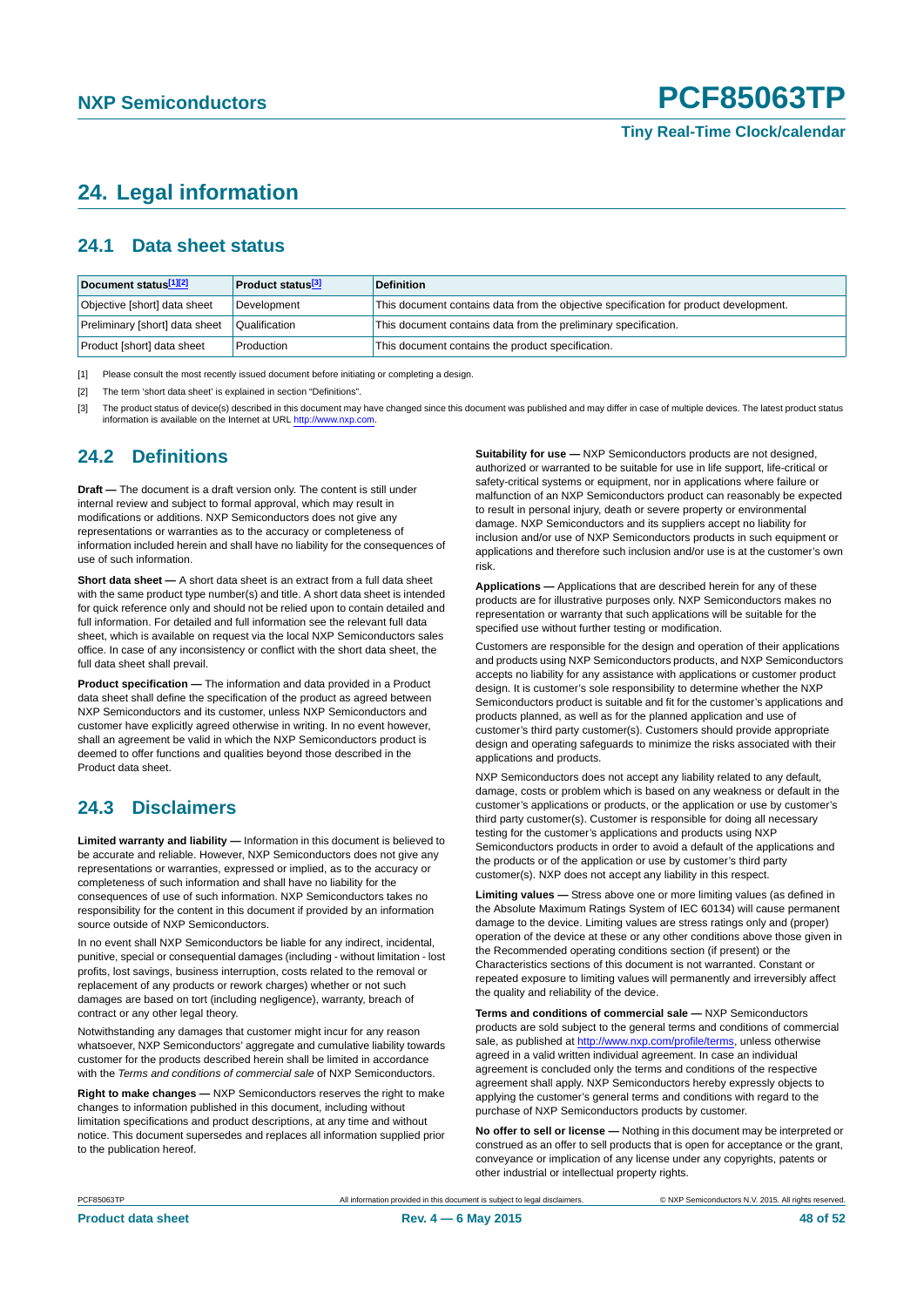### **Tiny Real-Time Clock/calendar**

**Export control —** This document as well as the item(s) described herein may be subject to export control regulations. Export might require a prior authorization from competent authorities.

**Non-automotive qualified products —** Unless this data sheet expressly states that this specific NXP Semiconductors product is automotive qualified, the product is not suitable for automotive use. It is neither qualified nor tested in accordance with automotive testing or application requirements. NXP Semiconductors accepts no liability for inclusion and/or use of non-automotive qualified products in automotive equipment or applications.

In the event that customer uses the product for design-in and use in automotive applications to automotive specifications and standards, customer (a) shall use the product without NXP Semiconductors' warranty of the product for such automotive applications, use and specifications, and (b) whenever customer uses the product for automotive applications beyond NXP Semiconductors' specifications such use shall be solely at customer's

own risk, and (c) customer fully indemnifies NXP Semiconductors for any liability, damages or failed product claims resulting from customer design and use of the product for automotive applications beyond NXP Semiconductors' standard warranty and NXP Semiconductors' product specifications.

**Translations —** A non-English (translated) version of a document is for reference only. The English version shall prevail in case of any discrepancy between the translated and English versions.

### <span id="page-48-0"></span>**24.4 Trademarks**

Notice: All referenced brands, product names, service names and trademarks are the property of their respective owners.

**I 2C-bus —** logo is a trademark of NXP Semiconductors N.V.

### <span id="page-48-1"></span>**25. Contact information**

For more information, please visit: **http://www.nxp.com**

For sales office addresses, please send an email to: **salesaddresses@nxp.com**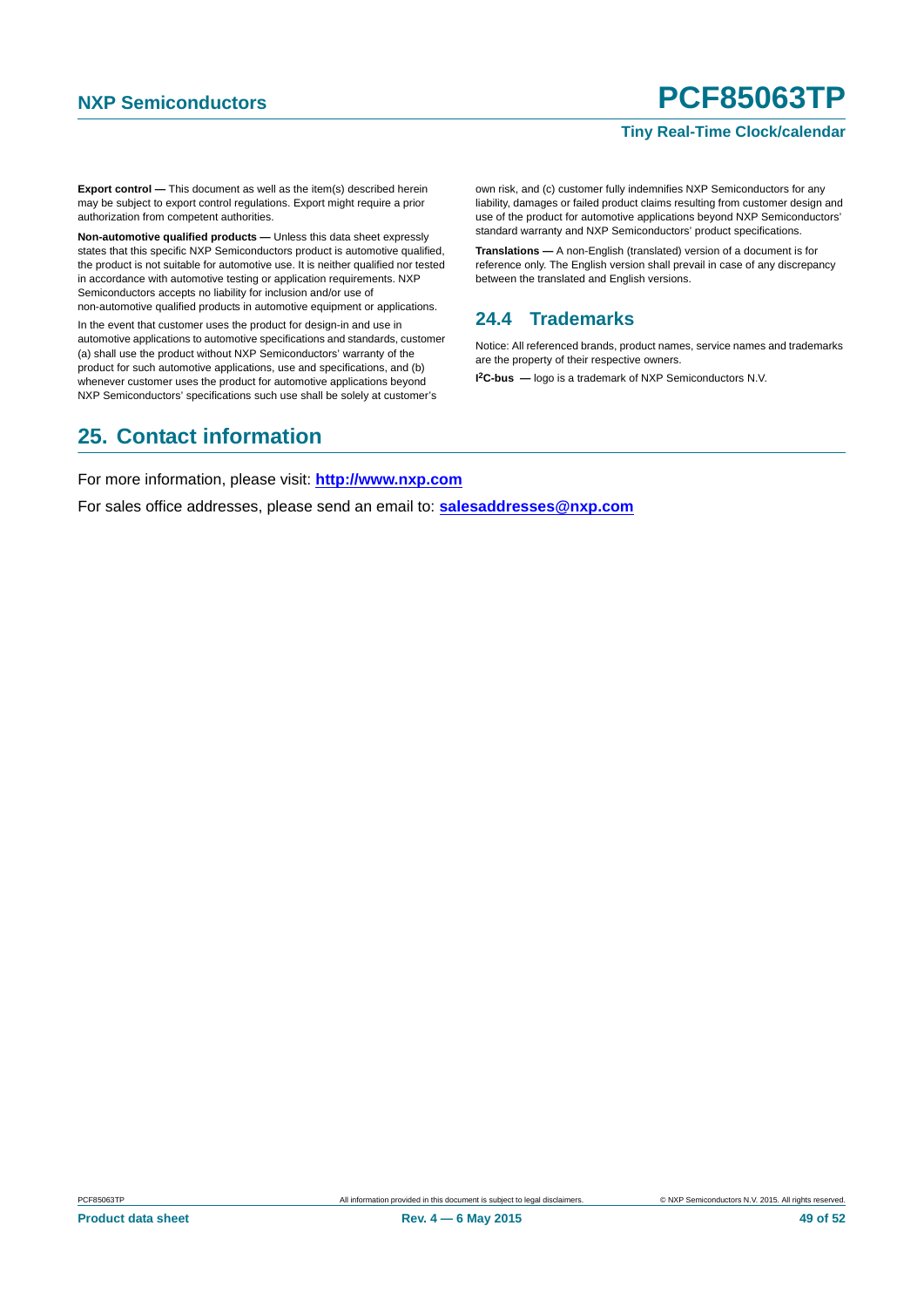### **Tiny Real-Time Clock/calendar**

### <span id="page-49-0"></span>**26. Tables**

| Table 1.  |                                                                               |
|-----------|-------------------------------------------------------------------------------|
| Table 2.  | Ordering options2                                                             |
| Table 3.  |                                                                               |
| Table 4.  |                                                                               |
| Table 5.  | Registers overview 5                                                          |
| Table 6.  | Control_1 - control and status register 1                                     |
|           | (address 00h) bit description 6                                               |
| Table 7.  | First increment of time circuits after STOP bit                               |
|           |                                                                               |
| Table 8.  |                                                                               |
| Table 9.  | Control_2 - control and status register 2                                     |
|           | (address 01h) bit description 11                                              |
| Table 10. | Effect of bits MI and HMI on INT generation 12                                |
| Table 11. | CLKOUT frequency selection 12                                                 |
| Table 12. | Offset - offset register (address 02h) bit                                    |
|           | description 13                                                                |
| Table 13. |                                                                               |
|           | Table 14. Correction pulses for MODE = $0$ 14                                 |
| Table 15. | Effect of correction pulses on frequencies for                                |
|           | $MODE = 0. \ldots \ldots \ldots \ldots \ldots \ldots \ldots \ldots \ldots 14$ |
|           | Table 16. Correction pulses for MODE = $1$ 15                                 |
|           | Table 17. Effect of correction pulses on frequencies for                      |
|           | $MODE = 1. 15$                                                                |
| Table 18. | RAM_byte - 8-bit RAM register (address 03h)                                   |
|           |                                                                               |
| Table 19. | Seconds - seconds register (address 04h) bit                                  |
|           | description 17                                                                |
| Table 20. | Seconds coded in BCD format 18                                                |
| Table 21. | Minutes - minutes register (address 05h) bit                                  |
|           |                                                                               |
| Table 22. | Hours - hours register (address 06h) bit                                      |
|           |                                                                               |
| Table 23. | Days - days register (address 07h) bit                                        |
|           | description 19                                                                |
| Table 24. | Weekdays - weekdays register (address 08h)                                    |
|           | bit description 19                                                            |
| Table 25. |                                                                               |
| Table 26. | Months - months register (address 09h) bit                                    |
|           |                                                                               |
| Table 27. | Month assignments in BCD format20                                             |
| Table 28. | Years - years register (0Ah) bit description. 21                              |
| Table 29. |                                                                               |
| Table 30. |                                                                               |
| Table 31. | Static characteristics 29                                                     |
| Table 32. |                                                                               |
| Table 33. | SnPb eutectic process (from J-STD-020D) 40                                    |
| Table 34. | Lead-free process (from J-STD-020D) 40                                        |
| Table 35. | Selection of Real-Time Clocks 43                                              |
| Table 36. |                                                                               |
| Table 37. |                                                                               |
|           |                                                                               |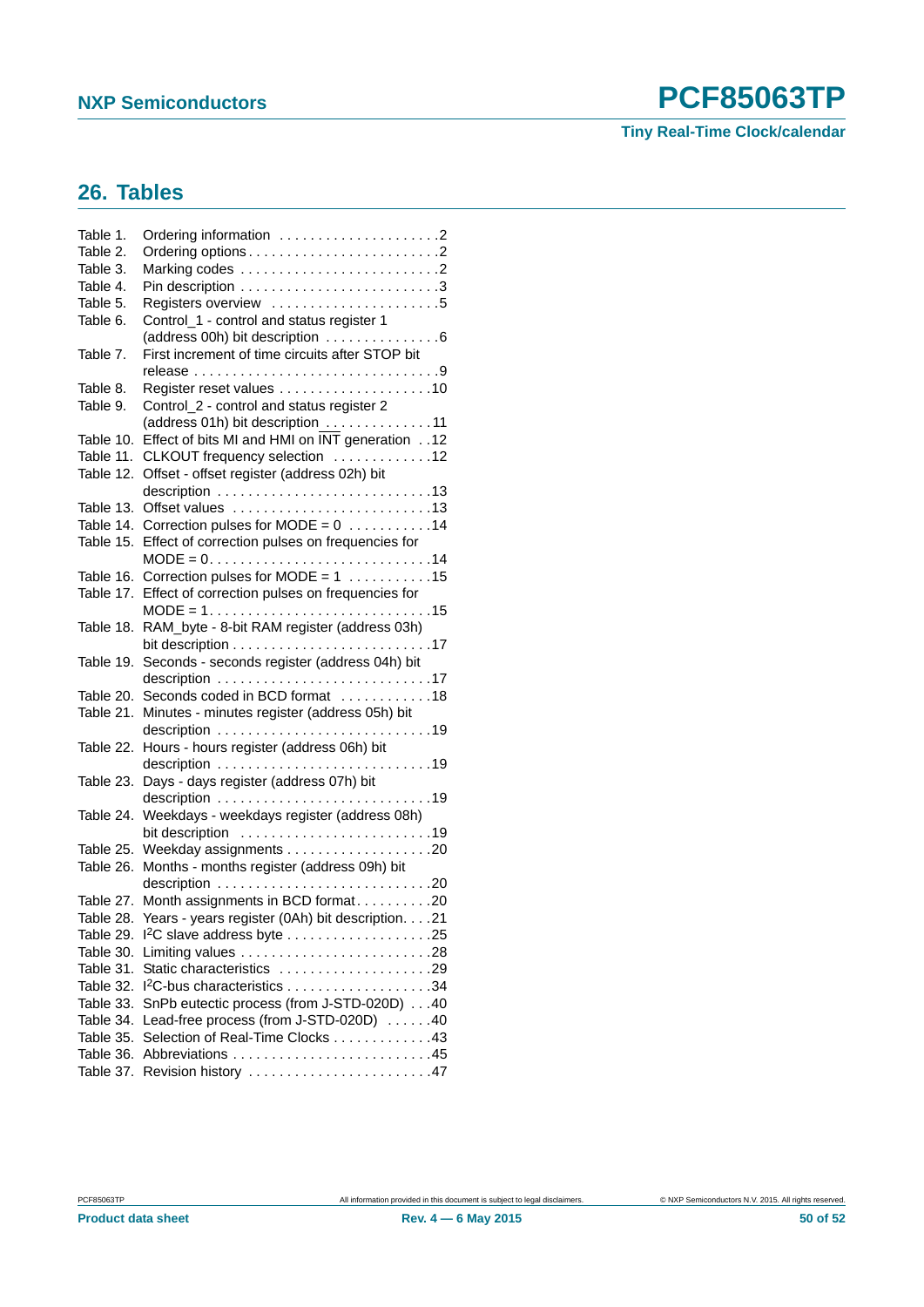### **Tiny Real-Time Clock/calendar**

### <span id="page-50-0"></span>**27. Figures**

| Fig 1.  | Block diagram of PCF85063TP 2                                  |
|---------|----------------------------------------------------------------|
| Fig 2.  | Pin configuration for HWSON8 (PCF85063TP). 3                   |
| Fig 3.  | Handling address registers 4                                   |
| Fig 4.  | STOP bit functional diagram 8                                  |
| Fig 5.  | STOP bit release timing9                                       |
| Fig 6.  | Software reset command10                                       |
| Fig 7.  | INT example for MI 11                                          |
| Fig 8.  | Offset calibration calculation workflow16                      |
| Fig 9.  | Result of offset calibration 17                                |
| Fig 10. |                                                                |
| Fig 11. | Data flow for the time function 21                             |
| Fig 12. | Access time for read/write operations 22                       |
| Fig 13. |                                                                |
| Fig 14. | Definition of START and STOP conditions. 23                    |
| Fig 15. |                                                                |
| Fig 16. | Acknowledgement on the I <sup>2</sup> C-bus 24                 |
| Fig 17. | Master transmits to slave receiver                             |
|         |                                                                |
| Fig 18. | Master reads after setting register address                    |
|         | (WRITE register address; READ data) 26                         |
| Fig 19. | Device diode protection diagram of                             |
|         | PCF85063TP27                                                   |
| Fig 20. | Typical I <sub>DD</sub> with respect to f <sub>SCL</sub> 30    |
| Fig 21. | Typical $I_{DD}$ as a function of temperature $\dots \dots 31$ |
| Fig 22. | Typical $I_{DD}$ with respect to $V_{DD}$ 32                   |
| Fig 23. | $I_{DD}$ with respect to quartz $R_S$ 33                       |
| Fig 24. | Oscillator frequency variation with respect                    |
|         |                                                                |
| Fig 25. | I <sup>2</sup> C-bus timing diagram; rise and fall times       |
|         |                                                                |
| Fig 26. | Application diagram for PCF85063TP 36                          |
| Fig 27. | Package outline SOT1069-2 (HWSON8) of                          |
|         | PCF85063TP37                                                   |
| Fig 28. | Temperature profiles for large and small                       |
|         |                                                                |
| Fig 29. | Footprint information for reflow soldering of                  |
|         | SOT1069-2 (HWSON8) of PCF85063TP 42                            |